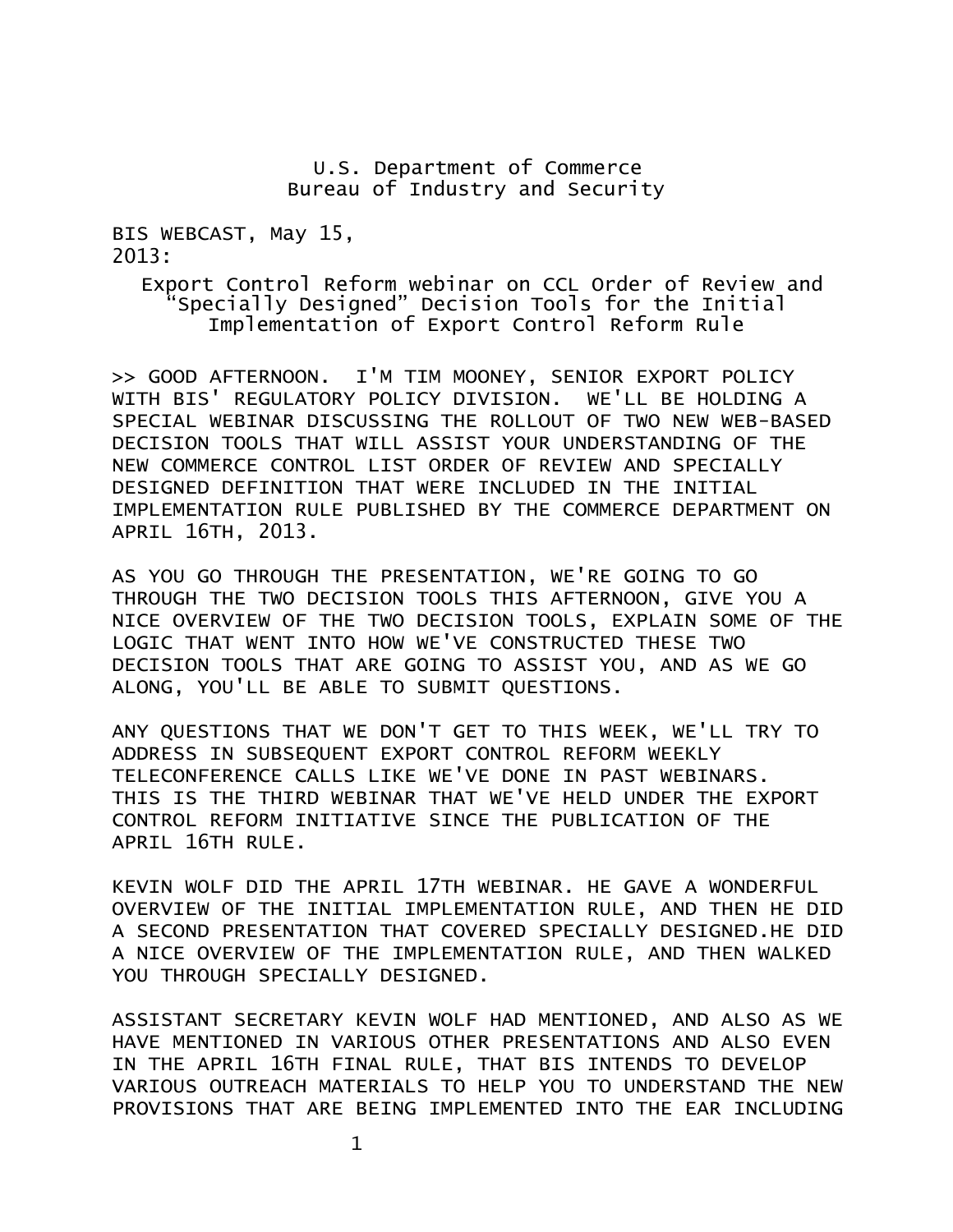DEVELOPING TWO NEW SOFTWARE DIRECTED WEB-BASED DECISION TOOLS, WHICH IS WHAT WE'RE GOING TO BE GOING OVER TODAY. THAT APRIL 17TH PRESENTATION, THE WEBINAR THAT ASSISTANT SECRETARY KEVIN WOLF DID, THAT'S AVAILABLE ON THE BIS WEBSITE. YOU CAN ACCESS THAT AT [WWW.BIS.DOC.GOV](http://www.bis.doc.gov/) AND LOOK FOR THE NOTICE FOR THE WEEKLY TELECONFERENCE.

WHEN WE TALK ABOUT THE SPECIALLY DESIGNED DECISION TOOL WHICH WE'RE GOING TO GO OVER, THERE'S ACTUALLY A LINK TO THAT POWERPOINT PRESENTATION THAT ASSISTANT SECRETARY KEVIN WOLF DTD.

SO WITH THESE DECISION TOOLS, YOU WILL ANSWER A SERIES OF YES/NO QUESTIONS THAT WILL GUIDE YOU THROUGH DETERMINING THE STEPS AS YOU REVIEW THE CCL ORDER OF REVIEW AND ALSO AS YOU MAKE A DETERMINATION WHETHER THE ITEM THAT YOU'RE CLASSIFYING IS SPECIALLY DESIGNED OR NOT.

WE ALSO DID A SECOND WEBINAR ON MAY 1ST TALKING ABOUT CHANGES TO THE A.E.S. SYSTEM AS A RESULT OF EXPORT CONTROL REFORM INITIATIVE AND THE NEW 600 SERIES.THEN ON MAY 29TH, WE'RE STILL WORKING ON THE DETAILS AND WE'LL BE ANNOUNCING THIS SOON ON THE BIS WEBSITE, BUT AS WE HAD MENTIONED LAST WEEK IN OUR EXPORT CONTROL REFORM WEEKLY TELECONFERENCE, THE IDEA IS BASICALLY WE'RE GOING TO DO WEEKLY TELECONFERENCES AND THEN GENERALLY AT LEAST FOR THE NEXT MONTH OR SO, WHAT WE WANT TO DO IS TRY TO MIX IN THESE WEBINARS.

WHERE WE GO INTO A LITTLE MORE DETAIL ON DIFFERENT ASPECTS OF THE INITIAL IMPLEMENTATION RULE, MAY 29TH, WE'RE GOING TO DO A WEBINAR WHICH I BELIEVE ASSISTANT SECRETARY KEVIN WOLF WILL BE PARTICIPATING IN THAT, WE'RE GOING TO BE FOCUSING ON THE INITIAL IMPLEMENTATION RULE FROM AN OVERSEAS PERSPECTIVE, SO LOOKING AT SOME OF THE PROVISIONS IN THE INITIAL IMPLEMENTATION RULE DEALING SPECIFICALLY WITH REEXPORT ISSUE, DIMINIMIS, DIRECT PRODUCT RULE, ET CETERA.

SO DEFINITELY ENCOURAGE YOU TO SIGN UP FOR THE EMAIL NOTIFICATION SERVICE THAT WE HAVE TO KEEP UP TO DATE WHEN WE START ANNOUNCING THESE WEBINARS, THAT'S THE BEST WAY TO KEEP UP TO DATE WITH THAT.

THE INITIAL IMPLEMENTATION OF EXPORT CONTROL REFORM, HOPEFULLY EVERYONE WHO'S PARTICIPATING HAS HAD AN OPPORTUNITY TO REVIEW THE APRIL 16TH RULE.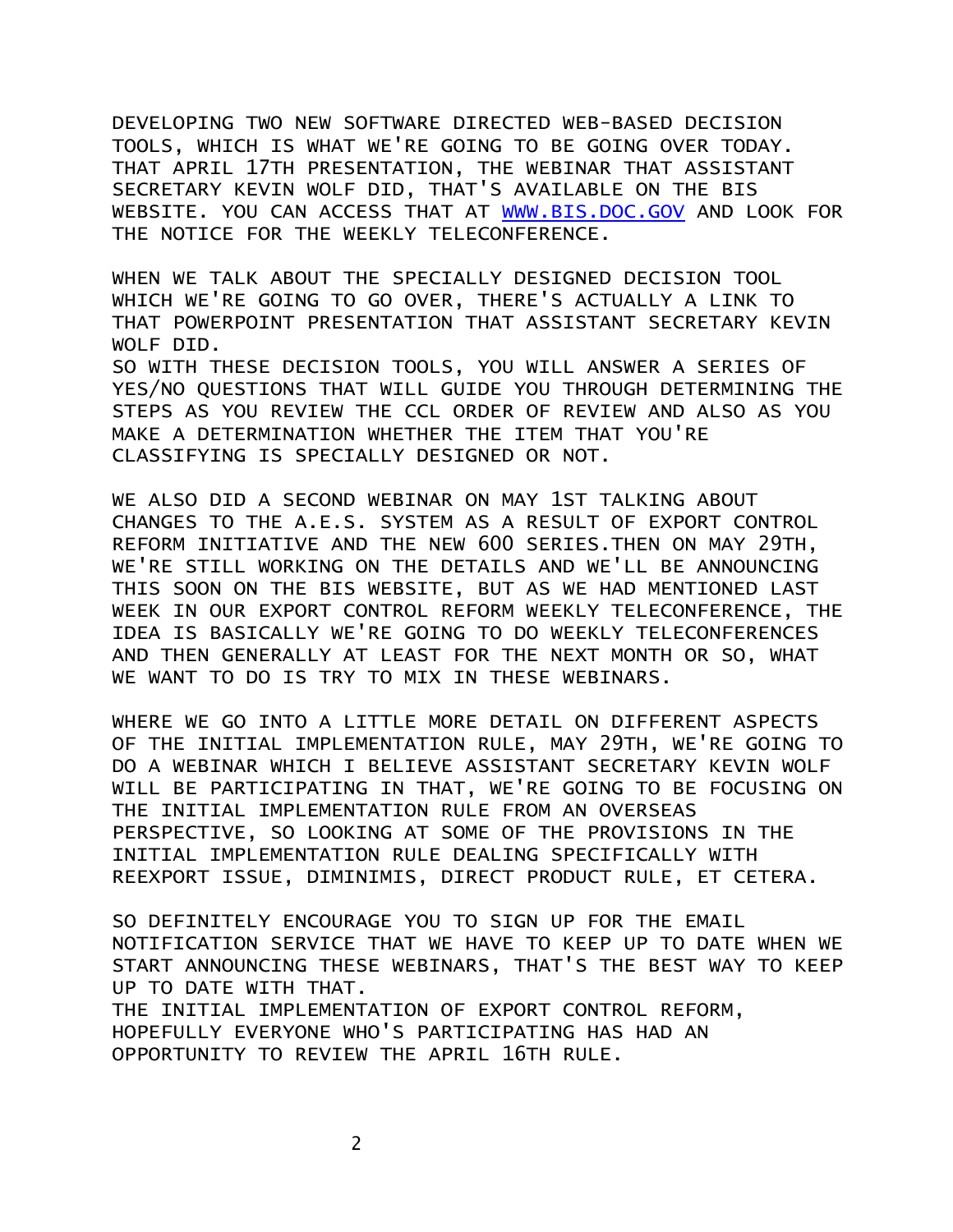IF YOU HAVEN'T, I DEFINITELY ENCOURAGE YOU TO TAKE A LOOK AT THAT.

BUT THE TWO DECISION TOOLS THAT WE'RE GOING TO BE DISCUSSING TODAY, THE COMMERCE CONTROL LIST ORDER OF REVIEW -- THE CHANGES IN THAT FINAL RULE BECOME EFFECTIVE OCTOBER 15TH, 2013, SO BETWEEN APRIL 16TH AND THE EFFECTIVE DATE ON OCTOBER 15TH, BIS IS REALLY TRYING TO FOCUS ON RAMPING UP OUR OUTREACH EFFORTS.THESE TWO NEW DECISION TOOLS ARE GOING TO BE AN IMPORTANT PART OF THAT.

NOW OF COURSE WE'RE WORKING ON OTHER THINGS ALSO. WE'RE WORKING ON FAQS RELATED TO THE INITIAL IMPLEMENTATION RULE, TRYING TO DO CASE STUDIES AND DIFFERENT EXAMPLES ALSO TO ASSIST YOU, SO THERE'S A LOT OF EMPHASIS BEING PLACED ON MAKING SURE THAT EVERYONE UNDERSTANDS THE NEW PROVISIONS THAT HAVE BEEN -- THAT HAVE BEEN ADDED TO THE EAR IN THAT INITIAL IMPLEMENTATION RULE, WHICH WILL BE EFFECTIVE OCTOBER 15TH.

I THINK THIS WEBINAR TODAY WILL GIVE YOU A NICE OVERVIEW OF THOSE TWO NEW DECISION TOOLS, AND THE NICE THING ABOUT THIS IS THE PLAN IS BASICALLY, IF ALL GOES ACCORDING TO PLAN, WE WILL BE POSTING THESE TWO NEW DECISION TOOLS FORMALLY ON THE BIS WEBSITE ON MONDAY, MAY 20TH. SO WE'RE GOING TO WALK YOU THROUGH THE TWO DECISION TOOLS THIS AFTERNOON, ANSWER SOME QUESTIONS YOU MAY HAVE ABOUT THE TWO TOOLS, SO THEN WHEN THIS DOES GET POSTED, IT WILL BE TWO FREE TOOLS FOR YOU TO USE ON THE BIS WEBSITE.

YOU KIND OF HAVE A JUMP ON OTHER PEOPLE.

JUST TO GIVE A LITTLE MORE BEFORE WE GET INTO THE ACTUAL TOOLS DOING THE DEMOS, AS I MENTIONED, THESE TWO NEW TOOLS ARE AN IMPORTANT PART OF BIS'S OUTREACH EFFORTS, IN REGARDS TO THE INITIAL IMPLEMENTATION OF EXPORT CONTROL REFORM RULE PUBLISHED ON APRIL 16TH, AND OVER THE NEXT HOUR AND A HALF, I'M GOING TO GIVE YOU THAT DETAILED OVERVIEW AND WE'RE GOING TO WALK THROUGH A HANDS-ON DEMONSTRATION OF THE TWO NEW WEB-BASED DECISION TOOLS. AND WE'LL GO THROUGH THE TOOLS SEVERAL DIFFERENT TIMES UNDER DIFFERENT SCENARIOS SO YOU CAN SEE THE LOGIC BUILT INTO IT.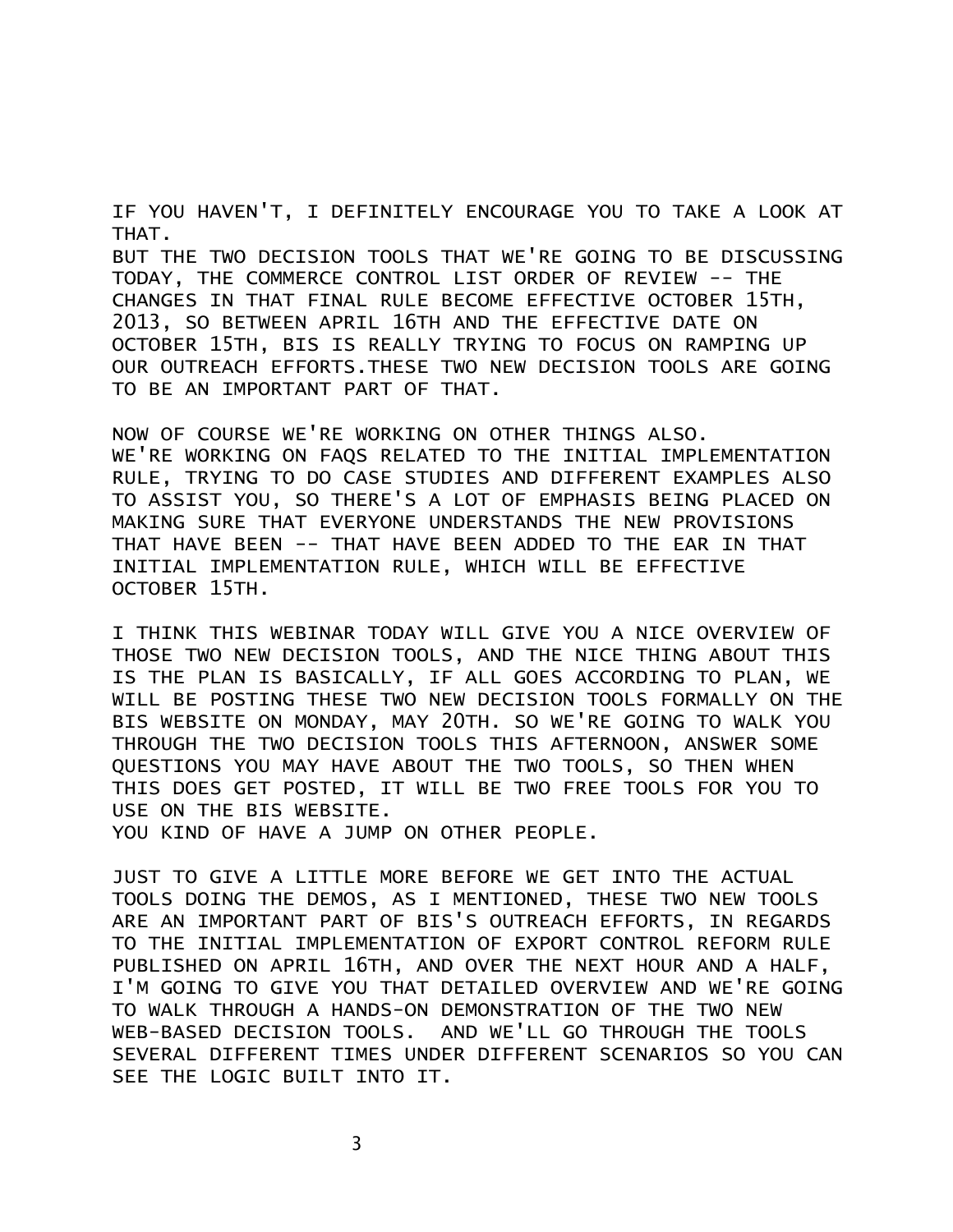THE SPECIALLY DESIGNED DECISION TOOL, I THINK IT WILL BE VERY HELPFUL WHEN YOU UNDERSTAND THE LOGIC THAT WENT INTO THE DECISION TOOL. ON MAY 20TH, WE'LL POST THESE TWO, SO YOU'LL BE ABLE TO ACCESS THE DECISION TOOLS THROUGH A VARIETY OF DIFFERENT WAYS.

IF YOU'RE ALREADY SIGNED UP FOR THE EMAIL NOTIFICATION SERVICE THROUGH BIS, WHEN YOU RECEIVE THAT EMAIL NOTIFICATION THAT THE TWO TOOLS HAVE BEEN POSTED, THERE WILL BE AN EMAIL LINK THAT WILL TAKE YOU TO WHERE THEY'RE GOING TO BE POSTED ON THE BIS WEBSITE.

WE'LL ALSO HAVE THOSE IN A CENTRAL PLACE ON THE MAIN BIS WEBSITE, WHAT THEY REFER TO AS THE CAROUSEL, WHERE THE CURRENT NEWS ARTICLES, THINGS LIKE THAT WILL BE HIGHLIGHTED, SO YOU'LL BE ABLE TO SEE IT THERE.

YOU'LL ALSO BE ABLE TO ACCESS IT FROM THE PAGE ON THE BIS WEBSITE.

LONG TERM, WE ALREADY HAVE THE LICENSE EXCEPTION STRATEGIC TRADE AUTHORIZATION COMPLIANCE TOOL, AND FOR THOSE OF YOU THAT HAVE USED THAT STA DECISION TOOL, THESE TWO NEW DECISION TOOLS THAT WE'RE GOING TO BE TALKING ABOUT TODAY ARE BUILT IN THE SAME SOFTWARE PROGRAM THAT WE USED TO BUILD THAT STA DECISION TOOL.

SO AS MUCH AS POSSIBLE, WE WANT TO TRY TO HAVE THE FEEL AND THE LOOK OF THE DIFFERENT DECISION TOOLS BE VERY SIMILAR, AND THEN IDEALLY WHAT WE'RE BUILDING TOWARDS IS DEVELOPING A SET OF COMPLIANCE TOOLS, A DECISION TOOLS SUITE THAT WILL BE FREE TO EXPORTERS AND REEXPORTERS AND OTHER PERSONS INVOLVED WITH TRANSACTIONS SUBJECT TO THE EAR TO UNDERSTAND THE EXPORT ADMINISTRATION REGULATIONS AND HOW THEY APPLY TO YOUR SPECIFIC SCENARIO THAT YOU'RE INVOLVED WITH.

WHAT WE'RE THINKING OF DOING, WE HAVE A SUITE OF INTERACTIVE TOOLS ON A CENTRALIZED LOCATION ON THE EXPORTER PORTAL PAGE OF THE BIS WEBSITE. THERE'S ANOTHER WAY TO GET INTO THE COMMERCE CONTROL LIST ORDER OF REVIEW, SO WE'LL START WALKING THROUGH THE DEMO.

I'M GOING TO TALK A LITTLE ABOUT THE LOGIC THAT WENT INTO IT, AND THEN HOW THE TWO TOOLS INTERACT WITH EACH OTHER. THERE ARE TWO DECISION TOOLS BUT IN SOME SENSE IT'S ACTUALLY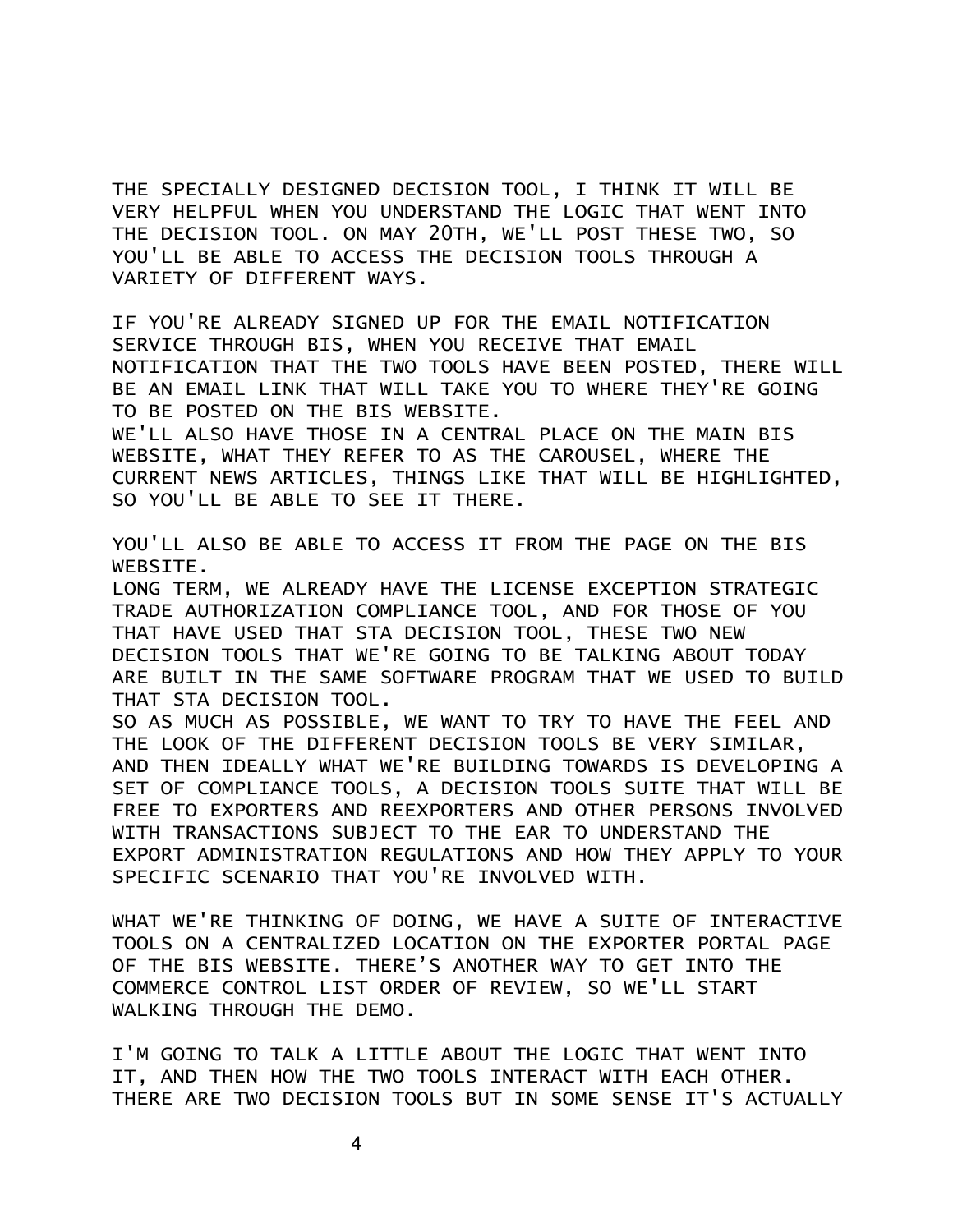ONE GIANT DECISION TOOL. THE COMMERCE CONTROL LIST ORDER REVIEW, WHICH WAS IN SUPPLEMENT NO. 4 TO PART 774 ADDED ON APRIL 16TH WILL BECOME EFFECTIVE OCTOBER 15TH, 2013, IT GUIDES YOU THROUGH THE STEPS THAT YOU SHOULD FOLLOW, ONCE YOU'VE DETERMINED THAT YOUR ITEM IS SUBJECT TO THE EAR. THAT'S IMPORTANT ALSO, ESPECIALLY FOR PEOPLE THAT HAVE MILITARY ITEMS THAT MAY MOVE OVER TO THE COMMERCE CONTROL LIST AS PART OF THE EXPORT CONTROL REFORM INITIATIVE. YOU WANT TO MAKE SURE THOSE PEOPLE IN PARTICULAR BUT FOR ALL PEOPLE, YOU WANT TO MAKE SURE THAT YOU'VE ANSWERED THAT FIRST BASIC QUESTION IS YOUR ITEM SUBJECT TO THE EAR?, YES OR NO, AN ITEM THAT'S USED AS A MILITARY ITEM OR WAS ORIGINALLY ON THE UNITED STATES MUNITIONS LIST (USML), YOU WANT TO MAKE SURE YOU LOOK VERY CAREFULLY FIRST AT THE REVISED CATEGORY, AND ALSO KEEPING IN MIND, OF COURSE, THAT UNDER THE EXPORT CONTROL REFORM INITIATIVE, WE'RE NOT REVISING IT ALL AT ONE TIME IN ONE FINAL GIANT RULE.

SO WITH THE INITIAL IMPLEMENTATION RULE WHERE YOU'RE LOOKING AT THE REVISED CATEGORY VIII BUT ALSO KEEPING IN MIND THAT MANY OR MOST OF THE OTHER CATEGORIES HAVE NOT BEEN REVISED YET, SO IN MAKING THAT DETERMINATION WHETHER THE ITEM IS SUBJECT TO THE EAR, ESPECIALLY UNDER THE REVISED USML CATEGORIES, YOU ALSO NEED TO MAKE SURE YOU'RE TAKING INTO ACCOUNT THE OTHER CATEGORIES THAT HAVEN'T BEEN YET REVISED UNDER THE EXPORT CONTROL REFORM INITIATIVE, BUT AS WE PROGRESS IN 2013, WITH THE IMPLEMENTATION OF THE EXPORT CONTROL REFORM INITIATIVE, MORE AND MORE OF THOSE CATEGORIES WILL BE REVISED AND OF COURSE THE 600 SERIES WILL BE ADDED TO THE CCL.

SO THE TOOLS WE'RE TALKING ABOUT TODAY ARE GOING TO HAVE GREAT UTILITY FOR THOSE PEOPLE THAT HAVE ITEMS THAT ARE MOVING OVER, BUT IN ADDITION, NOT JUST FOR THE PEOPLE THAT HAVE MILITARY ITEMS THAT ARE MOVING OVER THAT MAY HAVE THEIR ITEMS CLASSIFIED IN THE 600 SERIES, ALSO WITH THE SPECIALLY DESIGNED DECISION TOOL, THAT SPECIALLY DESIGN DEFINITION ADDED IN THE APRIL 16TH RULE IS GOING TO APPLY WHEREVER THE TERM SPECIALLY DESIGNED IS USED ON A COMMERCE CONTROL LIST.

OUTSIDE OF THE 600 SERIES AND THE NON-600 SERIES YOU SEE ON THE CCL SPECIALLY DESIGNED IS USED EXTENSIVELY. OVER 600 TIMES, SO THIS SPECIALLY DESIGNED DECISION TOOL, EVEN IF YOU'RE DEALING WITH ITEMS THAT ARE NON-600 SERIES, THAT SPECIALLY DESIGNED DECISION TOOL IS GOING TO BE HELPFUL, AND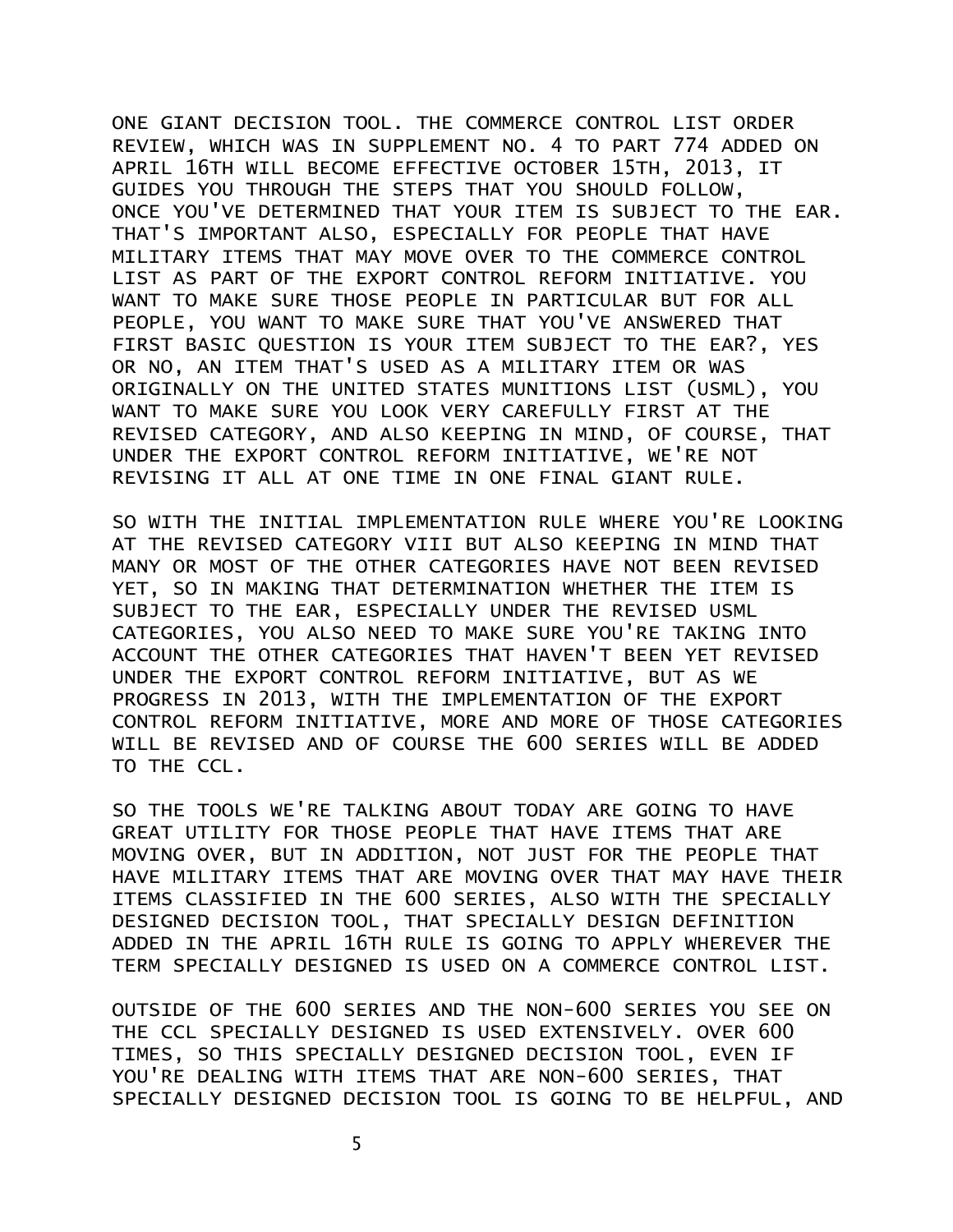THEN ALSO AS YOU GO THROUGH YOUR ANALYSIS OF THE COMMERCE CONTROL LIST, HOW DOES THAT NEW 600 SERIES FIT INTO YOUR ANALYSIS, AND THAT'S WHERE THIS COMMERCE CONTROL LIST IS GOING TO BECOME VERY HELPFUL. SO THE TOOLS EFFECTIVE DATE FOR EXPORTS ON OR AFTER OCTOBER 15, 2013 IS ALSO THE SAME FOR THE SPECIALLY DESIGNED DECISION TOOL.

NOW THE TOOL THAT YOU SEE ON YOUR SCREEN, BECAUSE OF THE FORMAT THAT WE'RE DOING WITH THE WEBINAR, WE'VE BASICALLY TAKEN THIS, THE TWO TOOLS ARE BURNED ON TO A CD, AND WE'VE BASICALLY BLOWN THIS UP CONSIDERABLY.

IT'S ABOUT 200% THE SIZE OF WHAT IT WILL NORMALLY LOOK LIKE. SO ONCE WE GET IT POSTED ON THE BIS WEBSITE, IT WILL LOOK MUCH SMALLER AND BE EASIER TO NAVIGATE, BUT FOR PURPOSES OF THE WEBINAR, WE'VE MADE THE FONT AS LARGE AS WE POSSIBLY CAN TO MAKE IT CLEAR WHAT PEOPLE ARE SEEING AS IT COMES THROUGH, BUT WHEN YOU SEE ON THE WEBSITE ON MONDAY, MAY 20TH, IT WILL BE MUCH SMALLER.

SO I JUST WANTED TO CLARIFY THAT AT THE BEGINNING. THE COMMERCE CONTROL LIST ORDER REVIEW DECISION TOOL AND THE SPECIALLY DESIGNED DECISION TOOL, WE HAVE THE STRUCTURE OF IT SIMILAR TO THE STA DECISION TOOL. YOU HAVE TEXT BOXES, AND THEN YOU HAVE QUESTIONS OR IN SOME CASES IT WILL BE JUST A QUESTION AND YOU'LL HAVE A RADIO BUTTON FOR YES, NO, I DON'T KNOW FOR THE ANSWER YOU'RE GOING TO SELECT, BUT ON MOST PAGES YOU'LL HAVE ON THE BOTTOM NEAR THE LOWER RIGHT-HAND CORNER YOU'LL HAVE A TEXT BOX WITH ADDITIONAL INFORMATION OR KEY TERMS, AND AS MUCH AS POSSIBLE, WHAT WE WANTED TO DO WAS NOT MAKE YOU LEAVE THE DECISION TOOL AS YOU GO THROUGH YOUR ANALYSIS.

SO THERE'S A LINK THAT YOU CAN CLICK TO AND THAT WILL BE A POP-UP INSIDE OF THE ACTUAL DECISION TOOL, WHERE YOU CAN REFERENCE THAT REGULATORY TEXT. OR IF THERE'S A KEY TERM, THAT'S DEFINED IN THE EAR, WHETHER IT'S A NOTE TO THE SPECIALLY DESIGNED DEFINITION OR ANOTHER PART OF PART 772, WE'VE INCLUDED AS MANY OF THOSE KEY TERMS AS POSSIBLE.

NOW THE USABILITY OF THE TOOLS, SOME PEOPLE LIKE THAT FUNCTIONALITY WHERE YOU CAN JUST CLICK ON THE KEY TERM, IT WILL POP UP THE KEY TERM FOR YOU AT THE BOTTOM, BUT FOR THOSE PEOPLE THAT PREFER TO HAVE AN EXHAUSTIVE PRINTOUT OF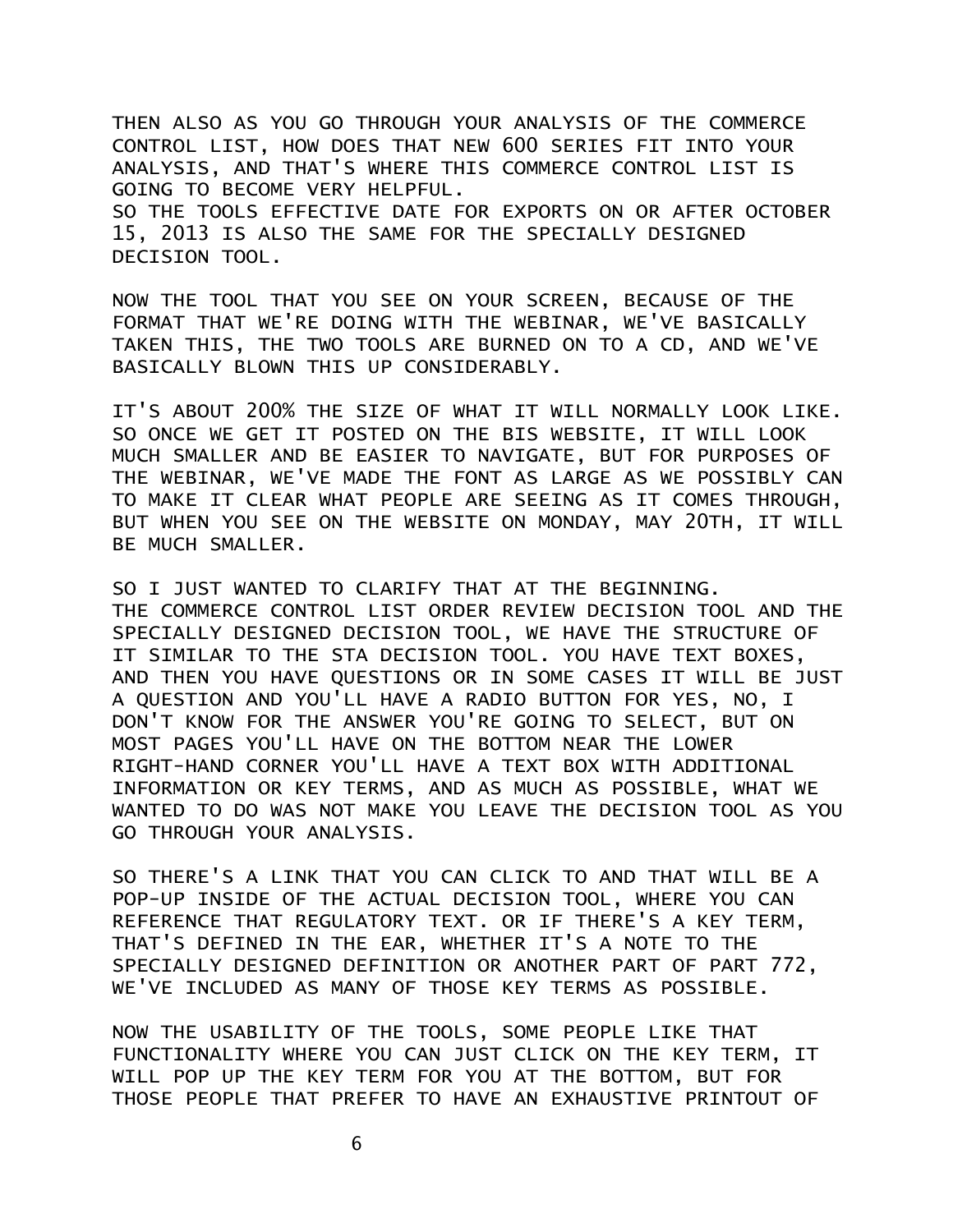TERMS THAT WILL SHOW UP IN THE TOOL, UNDER THE RESET BUTTON ON EACH PAGE, THERE'S THE KEY TERMS LIST.

SO IF WE CLICK ON THAT, THIS IS A COMPLETE LIST OF TERMS USED IN THE CCL ORDER OF REVIEW DECISION TOOL. SO IF YOU'RE ONE OF THOSE PEOPLE THAT DON'T LIKE TO TOGGLE BACK AND FORTH BETWEEN THE KEY TERMS AND WHAT YOU'RE LOOKING AT IN THE TOOL, WHAT YOU CAN DO IS CLICK ON THIS KEY LIST, THIS KEY LIST -- COMPLETE LIST OF KEY TERMS USED IN THE CCL ORDER OF REVIEW DECISION TOOL, AND THEN YOU CAN PRINT THIS OUT AS YOU WENT ALONG, IF YOU'D LIKE TO DO IT THAT WAY. YOU ALSO HAVE THE OPTION, AS I SAID, JUST TO KIND OF CLICK ON THE TERMS AS YOU GO ALONG ALSO.

FOR BOTH DECISION TOOLS WE'RE GOING TO GO THROUGH THIS AFTERNOON, AS WE GO ALONG, WE'RE GOING TO ADDRESS THE QUESTIONS AT THE END OF THE PRESENTATION ONCE WE GET THROUGH THIS, BUT WE DEFINITELY ENCOURAGE YOU AS WE GO ALONG, IF YOU HAVE QUESTIONS ABOUT THE TWO TOOLS, SUBMIT THOSE AS WE GO ALONG, ORGANIZE THOSE AND WE'LL ADDRESS THOSE AT THE END OF THE WEBINAR.

SO WE HAVE A BASIC INTRODUCTION AT THE BEGINNING. THE INTRODUCTION PART IS A LITTLE MORE WORDY THAN SOME OF THE OTHER PARTS OF THE DECISION TOOL, AND FOR THE FIRST TIME THAT YOU USE THE TOOL, YOU'LL PROBABLY WANT TO READ THROUGH THIS A LITTLE MORE CAREFULLY.

AS YOU BECOME MORE FAMILIAR WITH THE TOOL, YOU'RE PROBABLY GOING TO PUT LESS EMPHASIS ON THE BEGINNING PART, BUT WE WANTED TO INCLUDE THIS INFORMATION TO HELP YOU, BASIC INFORMATION ON THE CCL ORDER OF REVIEW OVERVIEW OF WHAT YOU'RE GOING TO BE DOING. BASICALLY BIS OFFERS THE TOOL TO REVIEW THE STEPS FOR REVIEWING THE CCL. THE DECISION TOOL WILL HELP YOU CLASSIFY ITEMS THAT ARE SUBJECT TO THE EAR.

NOW THIS TOOL IS NOT GOING TO SPIT OUT AN ECCN CLASSIFICATION AT THE END, BUT PROVIDED THAT YOU'RE ANSWERING THESE QUESTIONS CORRECTLY, IT'S GOING TO POINT YOU IN THE RIGHT DIRECTION OF WHETHER YOUR ITEM IS CLASSIFIED IN A 600 SERIES ECCN, WHETHER YOU'RE SPECIALLY DESIGNED OR NOT. NOW IF YOU NEED ADDITIONAL ASSISTANCE IN DETERMINING WHETHER THE ITEM THAT YOU'RE CLASSIFYING IS SPECIALLY DESIGNED,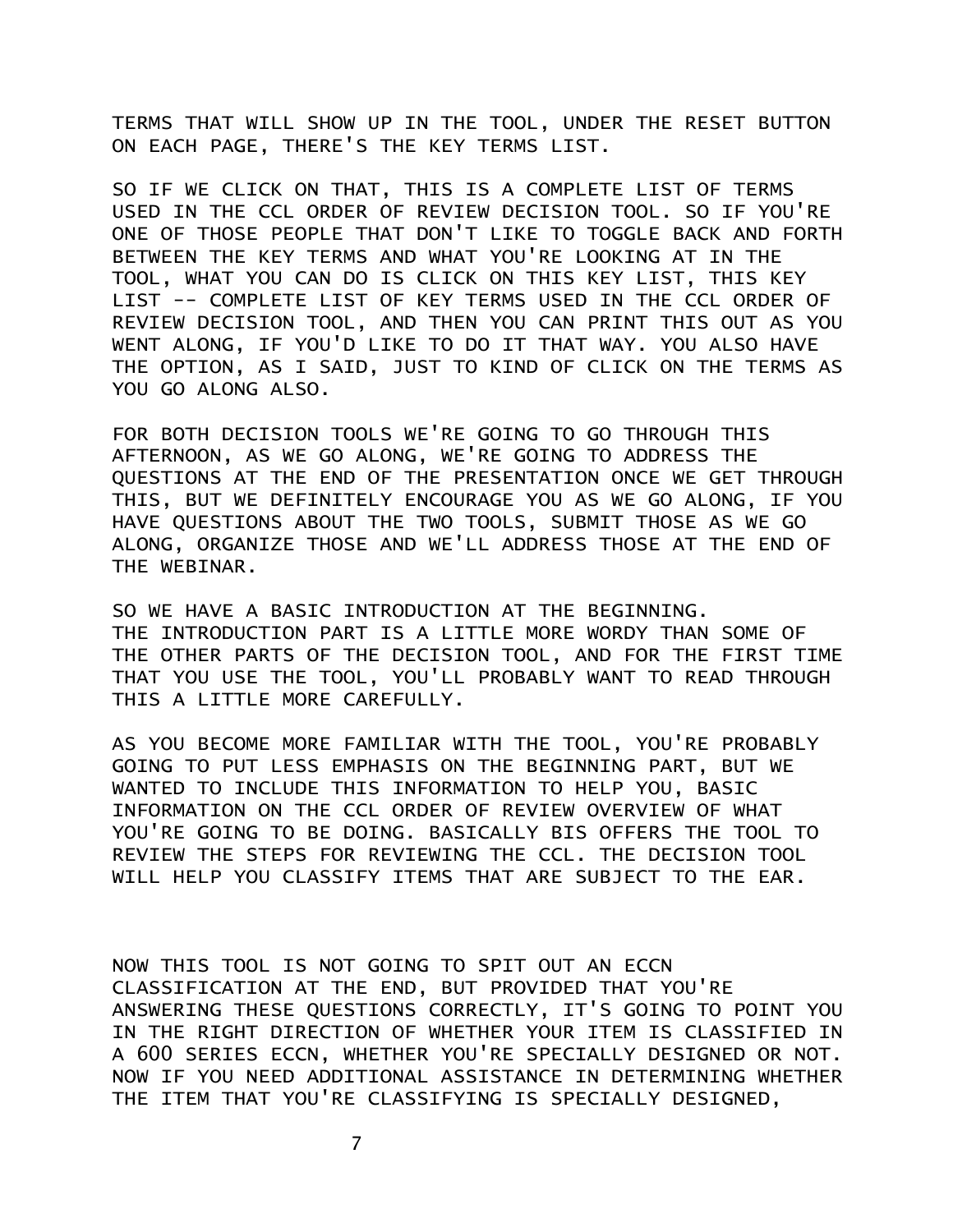THAT'S WHERE THE OTHER DECISION TOOL COMES INTO PLAY.

THERE'S LINKS BETWEEN THE TWO DECISION TOOLS, SO THE CCL ORDER OF REVIEW IS NOT GOING TO WALK YOU THROUGH A DETAILED ANALYSIS OF SPECIALLY DESIGNED DEFINITION, IT'S GOING TO ASK YOU SIMPLY UNDER STEP 4 WHEN WE GET TO THAT POINT IN THE CCL ORDER OF REVIEW, IS THE ITEM YOU'RE CLASSIFYING A 600 SERIES SPECIALLY DESIGNED ITEM?, YES, NO, OR I DON'T KNOW. AND THE SAME THING IF YOU GET TO THE NON-600 SERIES, IF YOU'RE TRYING TO MAKE A DETERMINATION WHETHER THE ECCN THAT YOU'RE REVIEWING THAT USES SPECIALLY DESIGNED, IS IT SPECIALLY DESIGNED NON-600 ITEM?, AGAIN, IT WILL BE YES, NO, OR I DON'T KNOW, AND IF IT'S I DON'T KNOW, THEN AT THAT POINT, YOU'LL HAVE THE OPTION TO LINK OVER TO THE SPECIALLY DESIGNED DECISION TOOL, WHICH WILL TAKE YOU THROUGH THAT DETAILED ANALYSIS WHERE YOU'LL BE GUIDED THROUGH THE YES-NO QUESTIONS THAT WILL ALLOW YOU TO MAKE THAT MORE DETAILED DETERMINATION OF WHETHER THE ITEM IS SPECIALLY DESIGNED OR NOT.

THEN CONVERSELY WITH THE SPECIALLY DESIGNED DECISION TOOL, YOU'LL LINK OVER TO THE BEGINNING OF THE SPECIALLY DESIGNED TOOL FROM THE CCL ORDER OF REVIEW DECISION TOOL IF NEEDED, AND THEN EACH TIME THERE'S AN OUTCOME IN THE SPECIALLY DESIGNED DECISION TOOL, OVER IN THE ADDITIONAL INFORMATION BLOCK, THERE WILL BE A LINK, IF YOU REVIEWED THE SPECIALLY DESIGNED DECISION TOOL AS PART OF YOUR REVIEW OF THE CCL ORDER OF REVIEW, YOU WANT TO LINK BACK TO THE CCL ORDER OF REVIEW. YOU CAN LINK BACK FROM EACH OF THOSE OUTCOME SLIDES IN THE SPECIALLY DESIGNED DECISION TOOL.

SO AS I HAD MENTIONED, THERE ARE TWO DISTINCT DECISION TOOLS AND THEY'RE STAND-ALONE AND THEY'RE MEANT TO BE ACCESSED SEPARATELY. BUT AT THE SAME TIME, THEY'RE ALSO LINKED TOGETHER TO ASSIST YOUR UNDERSTANDING AND TO GIVE YOU THE ASSISTANCE WHEN YOU NEED IT. ESPECIALLY WHEN IT COMES TO DETERMINING WHETHER SOMETHING IS SPECIALLY DESIGNED OR NOT. AS I HAD MENTIONED IN THE BEGINNING OF THE INTRODUCTORY REMARKS, THIS IS BASICALLY HELPING YOU TO UNDERSTAND THE COMMERCE CONTROL LIST ORDER OF REVIEW, WHICH IS A NEW SUPPLEMENT, NO. FOUR THAT WAS ADDED TO PART 774. AND THAT CCL ORDER OF REVIEW PROVIDES GUIDANCE FOR HOW TO CLASSIFY ITEMS IN LIGHT OF THE ADDITION OF THE 600 SERIES, WHERE THOSE MILITARY ITEMS THAT WERE FORMALLY ON THE USML, PRIMARILY ITEMS ON THE MUNITIONS LIST WHERE THEY WILL BE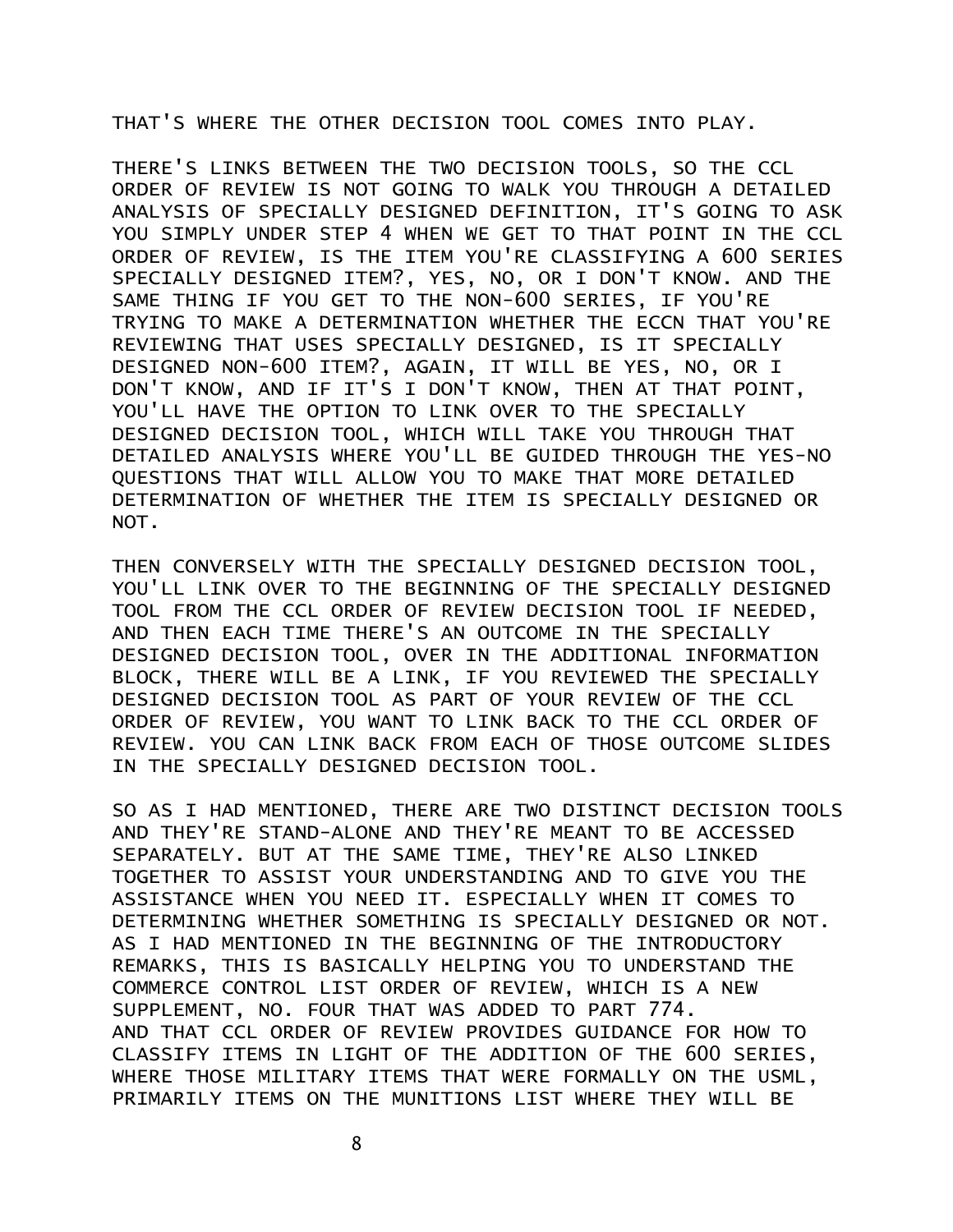CONTROLLED ON THE COMMERCE CONTROL LIST, IN ADDITION TO THE CURRENT MILITARY ECCNS ON THE COMMERCE CONTROL LIST THAT END IN 018, WHICH AS WE PROGRESS THROUGH THE VARIOUS CATEGORIES AND THE CORRESPONDING 600 SERIES ARE CRATED, WILL BE ROLLED INTO THOSE CORRESPONDING 600 SERIES AS WE GO.

SO TO GIVE YOU AN EXAMPLE, WHERE IT'S UNDERLINED, THAT'S A KEY TERM. SO IF WE CLICK ON THAT, IT WILL LINK DOWN TO THE 600 SERIES. IF YOU CLICK ON IT AGAIN, THEN THAT BASICALLY DISAPPEARS. NOW, SOME PEOPLE LIKE THIS, THEY LIKE THE ABILITY TO CLICK ON IT, IT WILL BRING YOU DOWN TO THE DEFINITION. OTHER PEOPLE MAY PREFER TO HAVE ALL OF THE KEY TERMS APPEAR.THESE TYPES OF PEOPLE MAY THINK I DON'T WANT TO FOOL AROUND WITH IT; I JUST WANT TO HAVE A COMPLETE LIST OF ALL THE KEY TERMS THAT ARE IN THE TOOL SO YOU HAVE THOSE DIFFERENT OPTIONS.

IF YOU WANT THE FULL LIST, THEN YOU JUST DO THE KEY TERMS LIST. WE DID INCLUDE THE DEFINITION OF SPECIALLY DESIGNED. IF YOU CLICK ON THAT, HERE IT'S BLOWN UP VERY LARGE AND IT'S ALSO A FAIRLY NARROW ONE COLUMN, SO IT APPEARS FAIRLY LONG. WE DID WANT TO INCLUDE THIS HERE, BUT THAT IS FAIRLY LONG IN THIS TYPE OF A FORMAT, BUT AS I SAID, THE KEY TERMS THAT ARE USED, WE PROVIDE THOSE DEFINITIONS.

BUT IF YOU NEED THAT MORE DETAILED ANALYSIS OF WHETHER IT'S SPECIALLY DESIGNED OR NOT, THAT'S WHERE THAT OTHER TOOL IS GOING TO COME INTO PLAY THAT WE'RE GOING TO WALK THROUGH IN A MINUTE. THOSE ARE SOME BASIC DISCLAIMERS, OF COURSE, WITH ANYTHING LIKE THIS, THIS IS NOT INTENDED TO REPLACE YOUR REVIEW OF THE EXPORT ADMINISTRATION REGULATIONS. WE'RE GOING TO ASK YOU THOSE BASIC QUESTIONS THAT WILL GUIDE THAT PROCESS FOR HOW YOU SHOULD BE REVIEWING THE COMMERCE CONTROL LIST, BUT NOTHING CAN REPLACE YOU ACTUALLY LOOKING AT THE COMMERCE CONTROL LIST. IF YOU TRY TO SELF-CLASSIFY THE ITEM OR GET CLASSIFICATION FROM ANOTHER PARTY, YOU MAY SUBMIT A COMMODITY CLASSIFICATION REQUEST TO BIS. HOWEVER, WE WANT TO EMPHASIZE THAT IF YOU DO NOT HAVE DOUBT REGARDING THE CLASSIFICATION OF AN ITEM, THERE IS NO OBLIGATION OR EXPECTATION THAT YOU WILL SUBMIT A COMMODITY CLASSIFICATION REQUEST TO BIS AS DESCRIBED LATER IN THIS DECISION TOOL. WE WANT YOU, BEFORE YOU COME IN FOR A CLASSIFICATION REQUEST, MAKE SURE THAT YOU LOOK AT THE COMMERCE CONTROL LIST TO TRY TO SELF-CLASSIFY FIRST BEFORE YOU COME IN, AND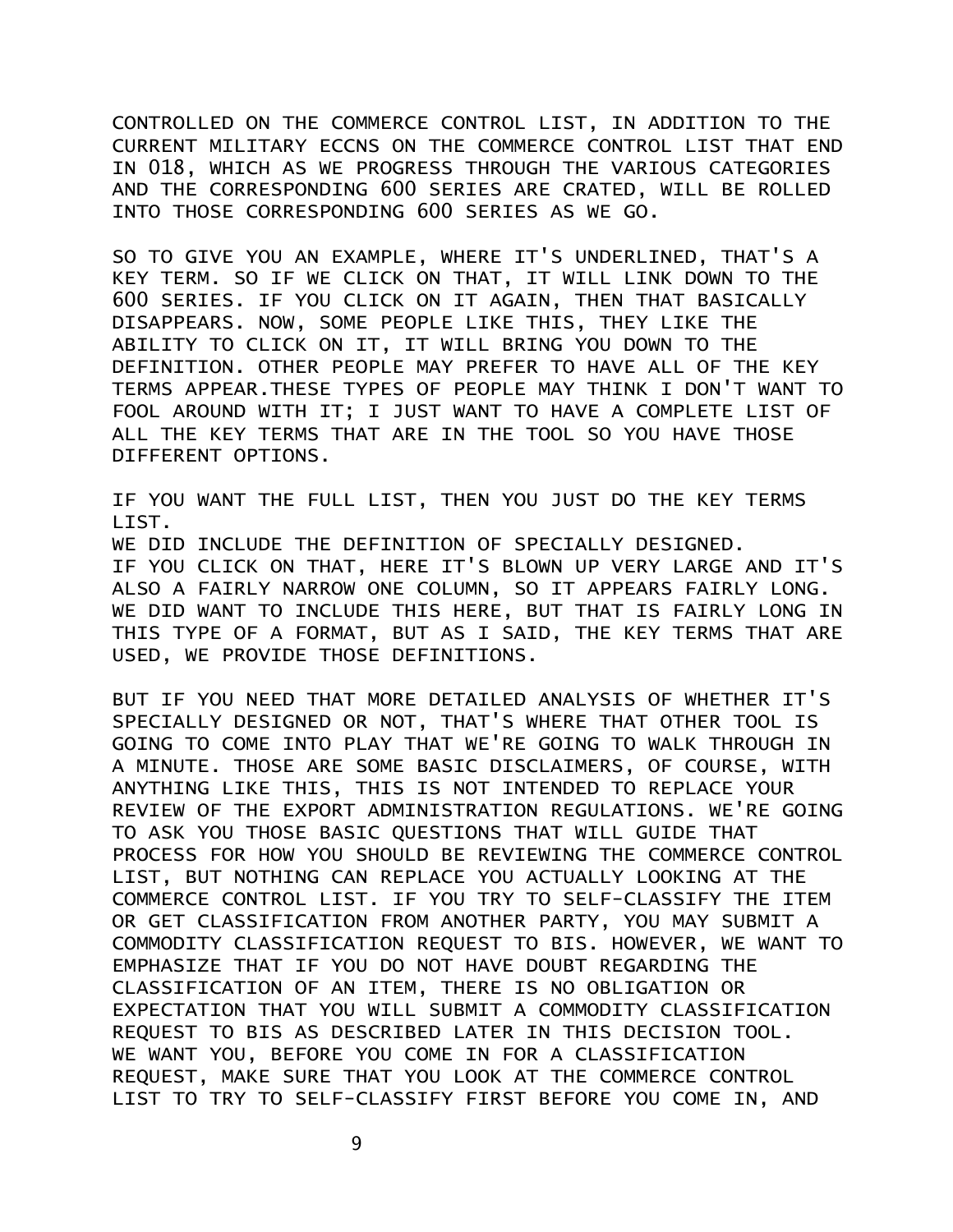THAT'S WHERE THIS DECISION TOOL WILL BE HELPFUL. THE ADDITIONAL INFORMATION, INCLUDING ADDITIONAL EXPLANATORY INFORMATION APPEAR AT THE BOTTOM OF MOST SCREENS, THE SPECIALLY DESIGNED TOOL, WE ALSO INCLUDE THIS IN THE BEGINNING. THEY SAID IF YOU CLICK TWICE, THEN THE KEY TERM GOES AWAY. YOU CLICK NEXT.

JURISDICTIONAL REMINDER FOR THE U.S. EXPORT SYSTEM. THIS IS A VERY BASIC QUESTION UNDER THE EXPORT ADMINISTRATION REGULATIONS, IS THE ITEM SUBJECT TO THE EAR? WE WANT TO MAKE SURE THAT PEOPLE ARE AWARE THAT THERE ARE OTHER AGENCIES OF THE U.S. GOVERNMENT THAT HAVE EXPORT CONTROL RESPONSIBILITIES. PRIMARILY IT'S A BIFURCATED SYSTEM, ALTHOUGH THERE ARE OTHER AGENCIES LIKE THE NUCLEAR REGULATORY COMMISSION, THE DEPARTMENT OF ENERGY, THAT ALSO REGULATE CERTAIN ASPECTS OF THE U.S. EXPORT CONTROL SYSTEM. BUT THE DEPARTMENT OF STATE WITH THE DEFENSE ARTICLES AND DEFENSE SERVICES, AND THEN THE COMMERCE DEPARTMENT WITH ITEMS SUBJECT TO THE EAR, SO THIS JURISDICTIONAL REMINDER IS JUST KIND OF REMINDING PEOPLE OF THAT.

734.3 IS WHERE WE DEFINE WHAT'S SUBJECT TO THE EAR, WHAT'S NOT SUBJECT TO THE EAR. WE HAVE LINKS TO DIFFERENT PARTS, SO HERE'S A LINK TO THE ACTUAL 734.3 FOR ITEMS THAT ARE SUBJECT TO THE EAR, SO YOU DON'T HAVE TO GO OUT TO A SEPARATE WEBSITE. WE'RE GOING TO LINK YOU TO THAT, AND THEN WHEN YOU'RE DONE, CLOSE THE CURRENT TAB AND IT TAKES YOU RIGHT BACK. YOU SEE THESE OTHER KEY TERMS.

SO WE HAVE THE INTRODUCTORY, AND NOW THE KEY QUESTION IS THE ITEM THAT YOU'RE DEALING WITH, IS IT SUBJECT TO THE EAR? AND THAT'S GOING TO BE A YES OR A NO ANSWER TO THAT. WE HAD OUR TECHNICAL ADVISORY COMMITTEE THAT HAS BEEN VERY HELPFUL TO US AS WE'VE DRAFTED THE VARIOUS PROPOSED RULES AND DRAFTED FINAL RULES THAT ARE COMING OUT OF THE EXPORT CONTROL REFORM INITIATIVE.

WE ALSO, WITH OUR BETA VERSION OF THE TWO DECISION TOOLS OVER THE LAST WEEK, WE SENT A REQUEST OUT TO OUR VARIOUS TECHNICAL ADVISORY COMMITTEES AND ASKED THEM TO REVIEW THEM AND COME BACK WITH SUGGESTIONS. WE GOT VERY POSITIVE INPUT FROM OUR TECHNICAL ADVISORY COMMITTEES, GOOD SUGGESTIONS HERE AND THERE FOR MAKING SOME IMPROVEMENTS.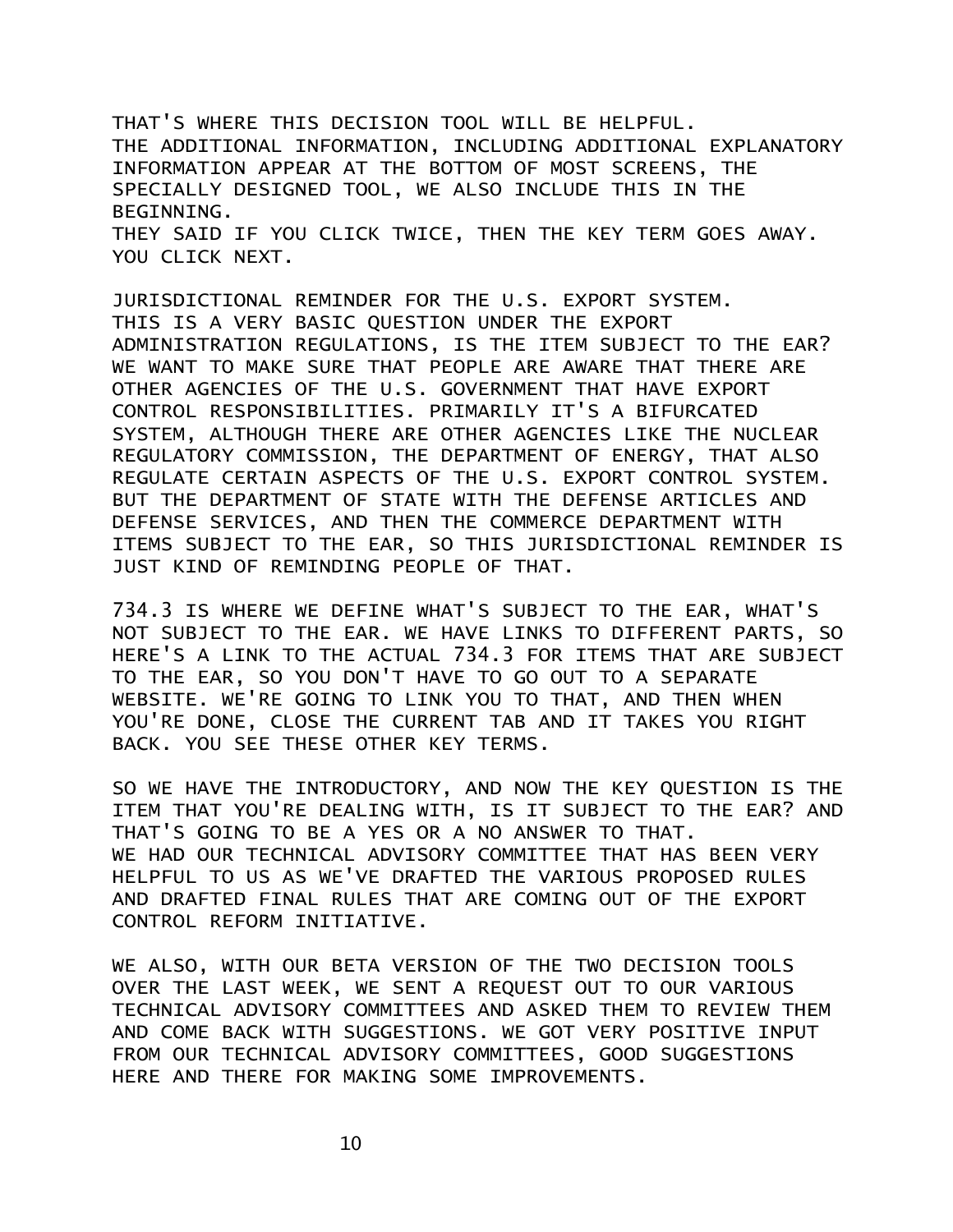ONE OF THE ONES WE'RE GOING TO WORK INTO THE FINAL TOOL IS IT SUBJECT TO THE EAR?, WE HAVE YES, NO, IN CERTAIN CASES WE HAVE AN I DON'T KNOW, SO WE'LL WORK THAT INTO THIS SLIDE. ALSO, THOSE SITUATIONS WHERE YOU NEED ADDITIONAL GUIDANCE BEFORE YOU'RE ABLE TO DETERMINE YES OR NO, BUT AS I HAD MENTIONED, IN THAT JURISDICTIONAL REMINDER, IF YOU THINK YOUR ITEM MAY BE SUBJECT TO ANOTHER AGENCY'S CONTROLS, YOU WANT TO MAKE SURE THAT YOU'RE CONSULTING THAT OTHER AGENCY'S RESPECTIVE CONTROLS ALSO.

SO IF WE SAY NO, NOT SUBJECT TO THE EAR. SO IF THE ITEM AND ACTIVITY ARE NOT SUBJECT TO THE EAR, YOU ARE OUTSIDE OF THE REGULATORY JURISDICTION OF THE EAR. HOWEVER, YOU MAY NEED TO OBTAIN A LICENSE OR APPROVAL FROM ANOTHER U.S. GOVERNMENT AGENCY.THEN WE HAVE LINKS TO SOME OF THE OTHER KEY AGENCIES INVOLVED IN THE U.S. EXPORT CONTROL SYSTEM SUCH AS THE DEPARTMENT OF STATE, THE TREASURY DEPARTMENT WITH THE OFFICE OF FOREIGN ASSETS CONTROL, DEPARTMENT OF ENERGY, NUCLEAR REGULATORY COMMISSION, AND THEN BIS IS AVAILABLE ALSO TO ANSWER QUESTIONS ABOUT ITEMS SUBJECT TO THE EAR. WE HAVE TELEPHONE NUMBERS, WE HAVE PEOPLE IN WASHINGTON, WE HAVE PEOPLE OUT ON THE WEST COAST.

I KNOW I SPOKE WITH A COUPLE PEOPLE THIS MORNING THAT SAID THEY WERE GOING TO BE DIALING IN FROM THE WEST COAST. WE HAVE AN OFFICE OUT ON THE WEST COAST THAT CAN ALSO ASSIST YOU. ONE OF OUR COLLEAGUES FROM DOWN STAIRS THAT WORKS ON THE PHONES AND HELPS US WITH ORGANIZING OUR SEMINARS, THEY'RE AVAILABLE IF YOU HAVE QUESTIONS ABOUT THE EAR. THEY CAN HELP YOU AND IF YOU NEED ADDITIONAL ASSISTANCE, YOU KNOW, FOR AN ADVISORY OPINION OR SOMETHING LIKE THAT, THEY CAN ALSO HELP TO KIND OF ROUTE YOU TO THE RIGHT PLACE IN BIS TO HELP YOU WITH THAT.

WE HAVE THE WARNING NOTES IN THE END, IN PARTICULAR WITH THE STATE DEPARTMENT WITH THE 600 SERIES AND REVISED USML, WE WANT TO MAKE SURE IN PARTICULAR PEOPLE ARE AWARE OF THAT. OFCOURSE OTHER AGENCIES HAVE EXPORT CONTROL RESPONSIBILITIES. FOR EXAMPLE, EVEN IF YOU'RE NOT DEALING WITH AN ITEM, IF YOU'RE GOING TO BE HELPING SOMEONE DEVELOP A CHEMICAL WEAPON, REGARDLESS OF WHETHER THE ITEM IS SUBJECT, THE ACTIVITY IS GOING TO BE GENERALLY PROHIBITED UNDER THE EAR, SO JUST A REMINDER FOR THAT ALSO. AND THEN SUPPLEMENT 3, PART 730, THAT'S WHERE WE HAVE THE LINK TO THE OTHER AGENCIES INVOLVED IN THE U.S. EXPORT CONTROL SYSTEM.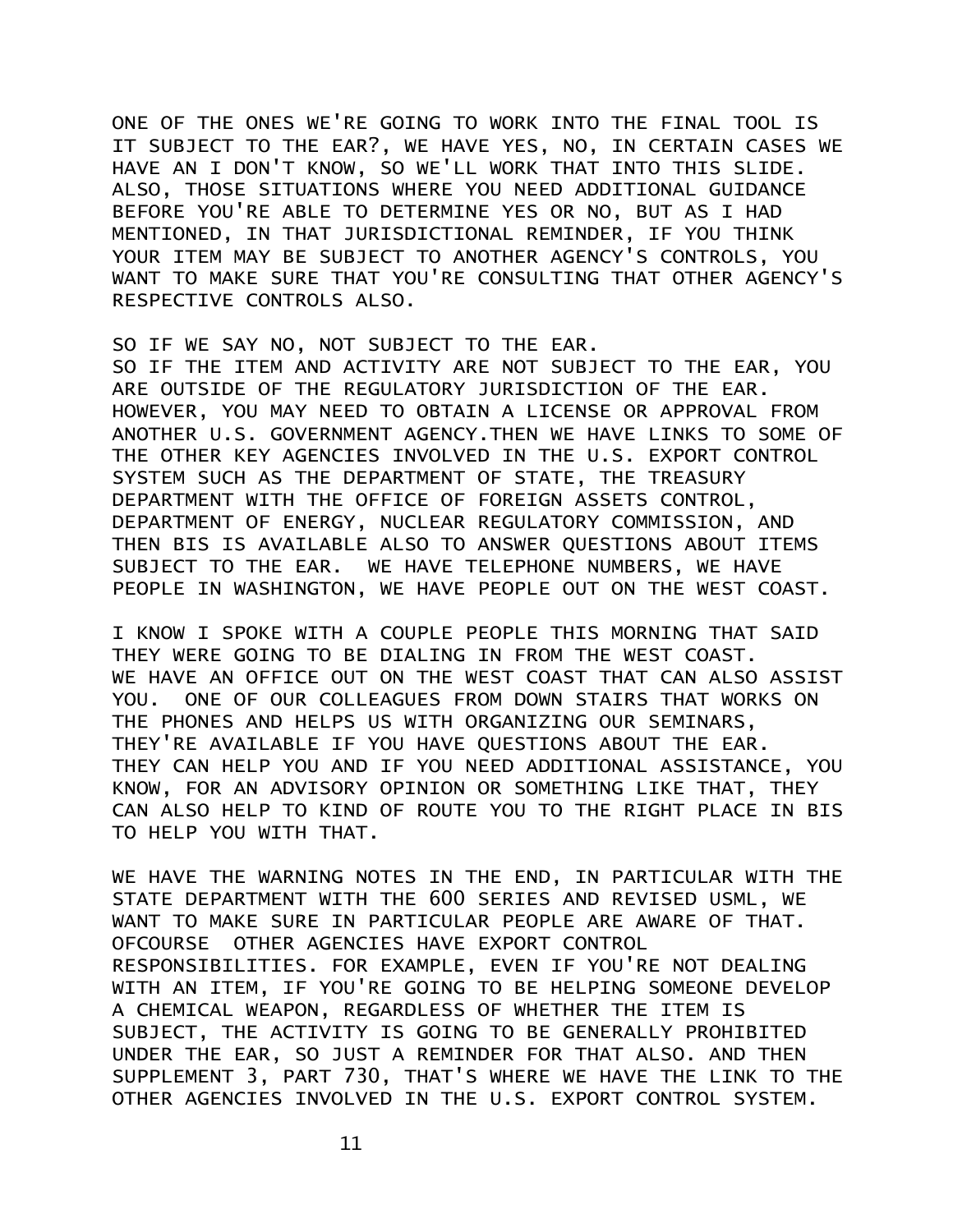AT THIS POINT, IF YOU WOULD CLICK NEXT, YOU COMPLETED THE DECISION TOOL BECAUSE BASICALLY YOU WENT THROUGH YOUR ANALYSIS, THE ITEM WAS NOT SUBJECT TO THE EAR, PERHAPS IT WAS STILL RETAINED ON THE USML UNDER THE REVISED USML CATEGORY VIII, SO YOUR ITEM IS NOT SUBJECT TO THE EAR. IT'S SUBJECT TO THE ITAR, YOU NEED TO CONSULT WITH THEM FOR ALL QUESTIONS RELATED TO THE STATE DEPARTMENT'S INTERNATIONAL TRAFFIC IN ARMS REGULATIONS, YOU NEED TO SPEAK WITH THE STATE DEPARTMENT.

THEN IF YOU CLICK THE SUMMARY, THIS WILL GIVE YOU YOUR SESSION SUMMARY. NOW THE TOOL ITSELF DOESN'T SAVE THE ACTUAL SUMMARY. BUT IF YOU WANTED, YOU COULD PRINT THAT OUT. I'VE SPOKEN TO A COUPLE PEOPLE LAST WEEK AT A SEMINAR IN WASHINGTON, THEY SAID THE SUMMARY WOULD BE A GREAT FEATURE BUT WE'D LIKE TO BE ABLE TO SAVE THAT. THE TOOL ITSELF, THE SOFTWARE THAT WE BUILT IT IN DOESN'T HAVE THE ABILITY TO SAVE. BUT WE ARE GOING TO INCLUDE IN THE ADDITIONAL INFORMATION IN THE FINAL ONE THAT WE'LL POST SOME SUGGESTIONS FOR HOW IF YOU WANT TO SAVE IT, HOW YOU COULD DO THAT.

FOR EXAMPLE, YOU COULD JUST PRINT THIS OUT AND SCAN IT IN AS AN ELECTRONIC FILE OR IF YOU COULD PRINT DIRECTLY TO ADOBE ACROBAT PDF, AND THEN DEPENDING ON YOUR BROWSER, YOU WOULD BE ABLE TO SAVE IT THAT WAY ALSO. SO WE'RE GOING TO INCLUDE THAT IN THE TWO DECISION TOOLS. ALTHOUGH WE CAN'T ADD THIS FUNCTIONALITY INTO THE SOFTWARE, WE WILL INCLUDE IN THE ADDITIONAL INFORMATION. WE'LL INCLUDE SOME SUGGESTIONS IN CASE YOU WANT TO DO THAT. THEN IF YOU WANT TO START OVER THE TOOL, YOU JUST BASICALLY HIT RESET.

INITIALLY WHEN WE START THE TOOL, WE'LL SPEND A LITTLE BIT MORE TIME GOING OVER THE BEGINNING PART, BUT THEN AS WE DO THE SUCCESSIVE RUNS THROUGH THE TOOLS, WE'LL SPEED THAT UP. A JURISDICTIONAL REMINDER, IS THE ITEM SUBJECT? -- IN THIS CASE, WE'RE GOING TO ANSWER IN THE AFFIRMATIVE, YES, WE KNOW OUR ITEM IS SUBJECT TO THE EAR.

NOW, IF YOU CALL IN TO SOMEONE DOWNSTAIRS IN OUR OUTREACH OFFICE, ONE OF THE FIRST QUESTIONS THEY'RE GOING TO ASK YOU IS HAVE YOU DETERMINED IF THE ITEM IS SUBJECT TO THE EAR?, AND AFTER THAT, YOU SAY NO, I HAVE NOT CLASSIFIED MY ITEM, THEY'RE GOING TO LAY OUT THE THREE DIFFERENT OPTIONS YOU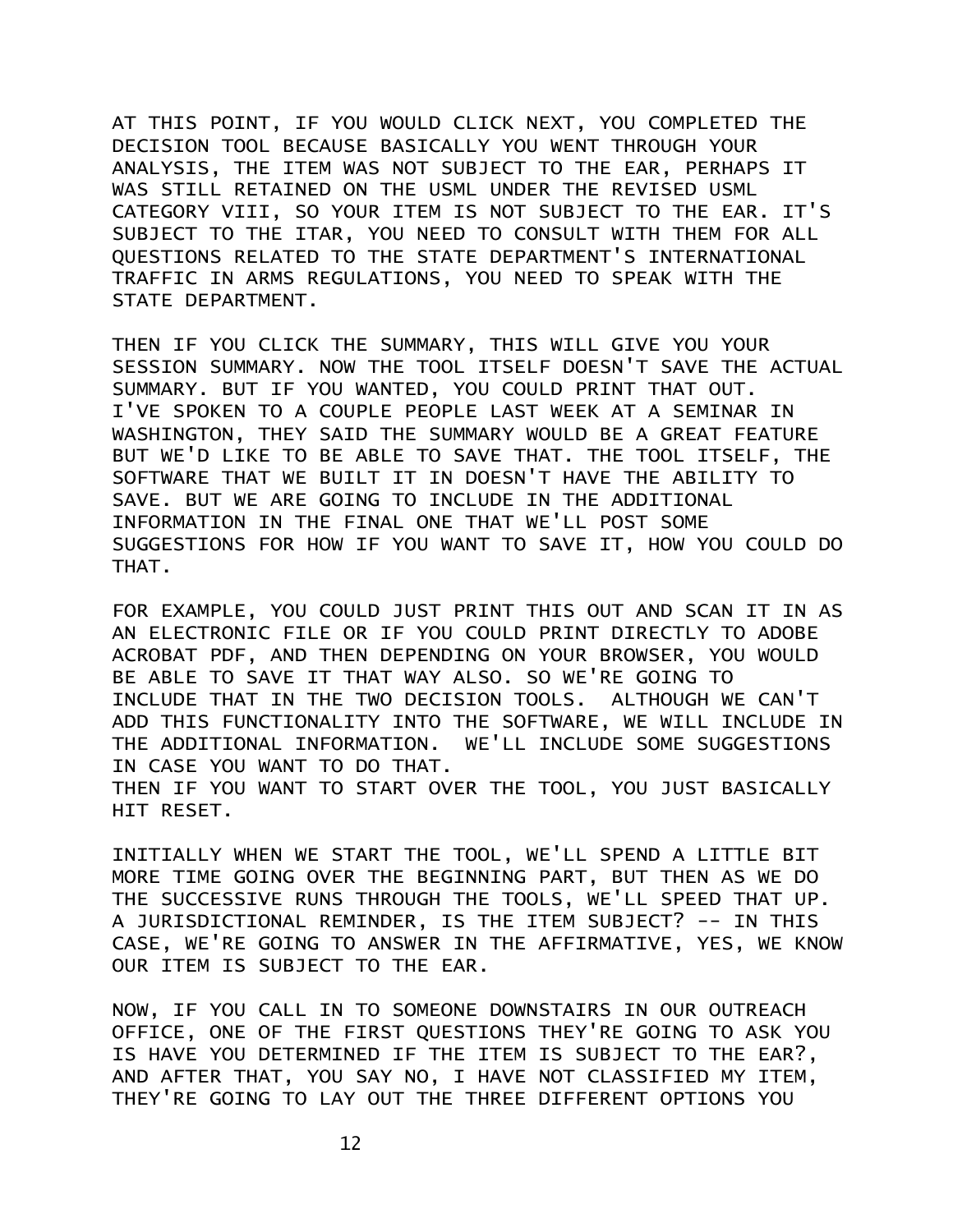## HAVE FOR CLASSIFYING THAT ITEM.

FOR THIS ONE, IT'S BASICALLY ASKING YOU WHAT OPTION YOU WANT TO TAKE FOR CLASSIFYING THE ITEM. YOU CAN CONTACT THE MANUFACTURER, DEVELOPER, PRODUCER OR ANY OTHER PARTY THAT MAY BE AWARE OF THE CLASSIFICATION, YOU CAN SELF-CLASSIFY OR YOU CAN SUBMIT A CLASSIFICATION REQUEST TO BIS NOW, DEPENDING ON YOUR SCENARIO, THE UTILITY OF THE TOOL MAY BE A LITTLE DIFFERENT FOR YOU IN THOSE DIFFERENT SCENARIOS, BUT IN EACH CASE, WE THINK THE TOOL WILL BE HELPFUL. WE'LL TALK ABOUT THAT IN A LITTLE MORE DETAIL. SO SAY IN THIS CASE WE CONTACT THE MANUFACTURER, DEVELOPER PRODUCER, WE CALL SOMEONE LIKE KEN DOWNSTAIRS, KEN LAYS OUT THIS OPTION WHERE YOU CAN CONTACT THE MANUFACTURER, DEVELOPER, PRODUCER, YOU THINK THAT'S WONDERFUL. THIS IS GOING TO BE EASY, I'LL CONTACT THE PERSON AT THE COMPANY WHO MANUFACTURES THE ITEM.

NOW JUST BECAUSE THEY MANUFACTURE THE ITEM DOESN'T MEAN THEY HAVE TO PROVIDE YOU WITH THE CLASSIFICATION, SO THIS ONE TALKS ABOUT OPTION 1, THAT'S ONE OPTION, YOU CAN CONTACT THE MANUFACTURER, PRODUCER, DEVELOPER OF THE ITEM BUT IF THEY'RE NOT THE U.S. PRINCIPAL PARTY IN INTEREST IN THE TRANSACTION, THERE'S NO REQUIREMENT UNDER THE EAR FOR THEM TO PROVIDE YOU THAT, ALTHOUGH BIS ENCOURAGES AND WE ACTUALLY HAVE A PART OF OUR WEBSITE WHERE WE HAVE A LINK TO COMPANIES THAT DO POST THAT TYPE OF CLASSIFICATION INFORMATION, BUT THAT'S AN OPTION THAT YOU COULD TAKE.

LIKE I SAID, WE HAVE KEY TERMS LIKE USPPI, FOREIGN PRINCIPAL PARTY IN INTEREST, WE HAVE A LINK TO 750.3 THAT TALKS ABOUT STANDARD EXPORT TRANSACTIONS, ROUTED EXPORT TRANSACTIONS TO HELP ASSIST YOU. SO YOU WENT DOWN THIS ROAD AND THEN WE ASK YOU THIS QUESTION, WERE YOU ABLE TO OBTAIN THAT CLASSIFICATION FOR THE ITEM FROM THE MANUFACTURER, PRODUCER OR DEVELOPER OR FROM SOME OTHER PARTY?, SO IT'S EITHER YES OR NO.

NOW IF YOU CLICK YES, AGAIN WE HAVE ADDITIONAL INFORMATION WITH 750.3(c). I'M NOT GOING TO CLICK ON ALL THESE. YOU HAVE AN IDEA OF WHAT'S IN THOSE ADDITIONAL INFORMATION ONES. SO IN THIS CASE, WE CONTACTED THE MANUFACTURER, THEY'RE VERY HELPFUL, THEY GAVE US THE CLASSIFICATION. THIS IS BASICALLY A LANDING PAGE FOR THESE THREE DIFFERENT OPTIONS OF HOW YOU'RE GOING TO CLASSIFY THE ITEM.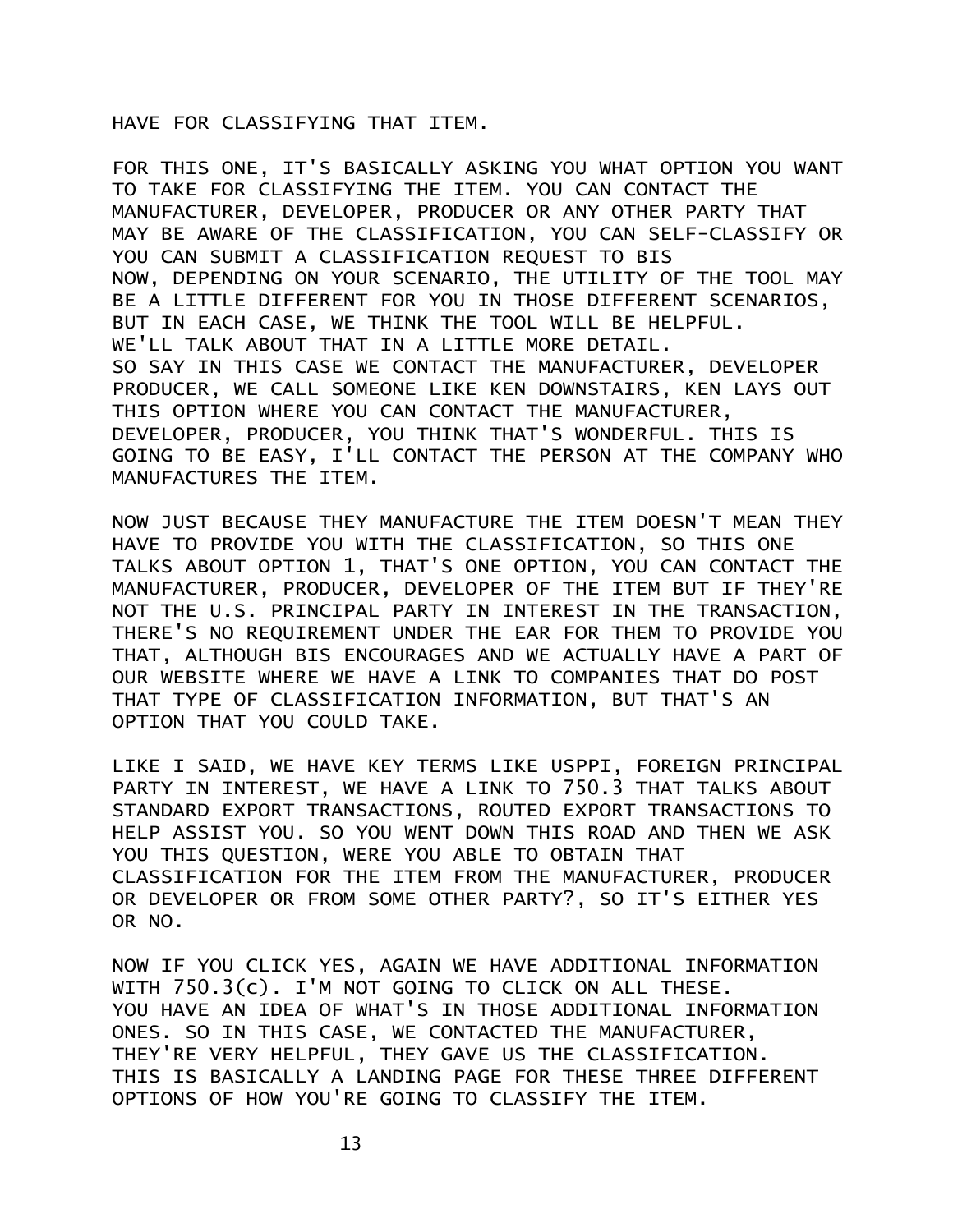SELF-CLASSIFICATION, CONFIRMATION OF A CLASSIFICATION BY A THIRD PARTY. THAT'S GREAT IF SOMEBODY CAN HELP YOU WITH PROVIDING THAT CLASSIFICATION, BUT YOU AS THE EXPORTER, YOU'RE GOING TO BE THE ONE THAT WANTS TO MAKE SURE THAT THE INFORMATION THAT'S PROVIDED IS ACTUALLY CORRECT. SO EVEN THOUGH SOMEBODY TELLS YOU WHAT THE ECCN IS OR IF THEY SAY IT'S EAR99, YOU WANT TO MAKE SURE THAT YOU'RE LOOKING AT THE COMMERCE CONTROL LIST ALSO YOURSELF, SO THIS SECOND SCENARIO, EVEN IN THAT CASE, WE DEFINITELY ENCOURAGE YOU TO USE THIS COMMERCE CONTROL LIST ORDER OF REVIEW TO MAKE SURE YOU'RE COMFORTABLE WITH WHAT'S BEEN PROVIDED. SO IF WE GO TO THE PREVIOUS, IF WE ANSWERED NO, WHAT'S GOING TO HAPPEN IS IT'S GOING TO LOOP US BACK TO THE THREE OPTIONS.

SO I ALREADY DID CONTACT THE MANUFACTURER, DEVELOPER, PRODUCER, MAYBE I CONTACTED THE COMPANY, AND I JUST COULDN'T GET AHOLD OF THE PERSON THAT DOES EXPORT CONTROLS FOR THEM. I NEED TO SHIP THIS OUT BY THE END OF THE WEEK. SO THAT WASN'T AN OPTION FOR ME. SO I DECIDED I'M GOING TO SUBMIT A CLASSIFICATION REQUEST TO BIS AND THIS GIVES INFORMATION ABOUT THAT OPTION.

WHAT YOU NEED TO DO WITH OUR ONLINE SUBMISSION SYSTEM CALLED SNAP-R. WE HAVE A LINK TO ACCESS SNAP-R WHERE YOU COULD CLICK ON THAT, AND IT TALKS A LITTLE ABOUT SNAP-R ONCE YOU CLICK ON THAT LINK AND YOU REGISTER IN SNAP-R, THE PROCESS FOR GETTING SET UP ON THAT. AND MAYBE YOU THINK THAT'S GOING TO BE A GREAT OPTION. IF YOU CLICK ON YES, THEN AGAIN, IT TAKES YOU TO CONGRATULATIONS, YOU'RE ABLE TO GET THE CLASSIFICATION FOR THAT OFFICIAL REQUEST.

BUT WHAT IF YOU -- YOU LOOK AT THE SNAP R SYSTEM, YOU THINK THIS IS GREAT, BUT THEN YOU TALK TO YOUR SALESPERSON AND THEY SAY WAIT A MINUTE, I HAVE TO HAVE THIS SHIPPED OUT BY FRIDAY, TODAY IS THURSDAY, THAT'S NOT GOING TO WORK FOR ME. MAYBE YOU CAN GET IT IN TWO WEEKS, BUT I NEED A CLASSIFICATION TODAY. SO IN THAT CASE, IF YOU CLICK NO, AGAIN, IT WOULD CIRCLE YOU BACK TO YOUR THREE OPTIONS. AT THIS POINT, YOU BASICALLY ELIMINATED THE FIRST TWO OPTIONS SO YOU'LL TRY TO SELF-CLASSIFY THE ITEM.

THIS WILL BE THE MOST USEFUL FOR THE CCL ODER OF REVIEW DECISION TOOL BUT THE OTHER TWO WILL BE USEFUL ALSO, WHETHER YOU'RE CONFIRMING A CLASSIFICATION THAT WAS PROVIDED BY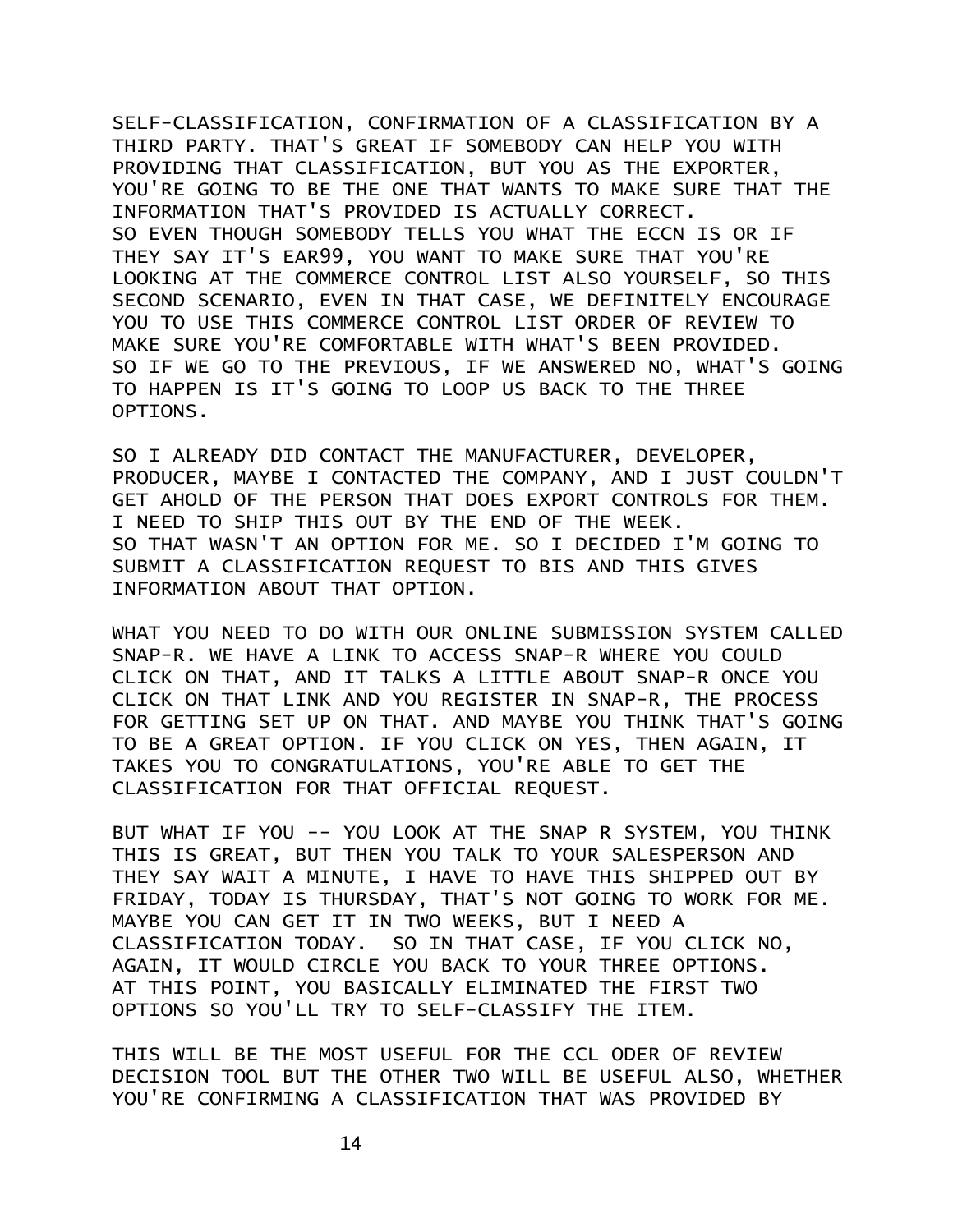ANOTHER PARTY. OR EVEN IF YOU GET A CLASSIFICATION FROM BIS, THE COMMERCE CONTROL LIST CHANGES OVER TIME, AND YOU WANT TO GO BACK AND CONFIRM THE CLASSIFICATIONS THAT YOU WERE PROVIDED, SO THE CCL ORDER OF REVIEW WILL BE HELPFUL. IF YOU HAVE A SIMILAR ITEM, A LITTLE SIMILAR THAN WHAT YOU GOT THE CLASSIFICATION FOR, BUT YOU NEED TO CLASSIFY THAT OTHER RELATED ITEM THAT YOU HAVE, AGAIN, THE COMMERCE CONTROL LIST ORDER IS GOING TO BE HELPFUL. SO THIS IS THE LANDING PAGE FOR THOSE THREE DIFFERENT OPTIONS.

IF YOU OBTAINED A CLASSIFICATION FROM BIS, YOU KNOW WHERE YOU ARE. AND IF YOU CAME FOR THE CLASSIFICATION, YOU MAY EXIT THE CCL ORDER OF REVIEW AT THIS POINT, OR IF YOU'RE COMING BACK A YEAR LATER, WHERE YOU'RE TRYING TO CLASSIFY A RELATED ITEM, YOU MAY WANT TO GO THROUGH THE REVIEW AGAIN, BUT FOR THE OTHERS WHERE IT'S BEEN PROVIDED OR YOU'RE TRYING TO SELF-CLASSIFY, THEN YOU'RE GOING TO CLICK NEXT. NOW STEP ONE AND STEP TWO THAT WE'RE GOING TO GO OVER IN THE CCL ORDER OF REVIEW IS BASICALLY LOOKING AT THE CHARACTERISTICS OF THE ITEM.

WHAT DO YOU HAVE IN YOUR HAND THAT YOU'RE TRYING TO CLASSIFY? THE NEXT QUESTION IS, HAVE YOU REVIEWED THE CHARACTERISTICS OF THE ITEM, INCLUDING DETERMINING THE CCL CATEGORY? SO OUR COMMERCE CONTROL LIST HAS THE 10 CATEGORIES STARTING WITH CATEGORY ZERO GOING UP TO CATEGORY NINE, AND IT MAY BE POTENTIALLY MORE THAN ONE CATEGORY, BUT HOPEFULLY YOU CAN NARROW IT DOWN TO ONE CATEGORY. SO THIS FIRST STEP ASKS YOU HAVE YOU REVIEWED THE CHARACTERISTICS OF THE ITEM INCLUDING DETERMINING THE CCL CATEGORY?, AND IT'S GOING TO BE A YES OR NO QUESTION.

THEN WE HAVE SOME ADDITIONAL INFORMATION HERE, AND AS I SAID, THIS IS BLOWN UP PRETTY BIG FOR THIS FORMAT, AND THE WEBSITE WILL ACTUALLY BE A LOT EASIER TO REVIEW. WE DO HAVE A LINK TO THE INDEX TO THE COMMERCE CONTROL LIST. YOU CLICK ON THAT JUST LIKE THE BIS WEBSITE, IT WILL TAKE YOU TO THE INDEX OF THE COMMERCE CONTROL LIST, WHICH WOULD HELP YOU. AS ALWAYS, YOU DON'T JUST STOP IF YOU SEE YOUR ITEM DESCRIBED IN AN ECCN IN THAT INDEX. THAT'S A HELPFUL TOOL TO HELP YOU IN CLASSIFYING, BUT YOU STILL NEED TO MAKE SURE THAT YOU'RE LOOKING AT THE ACTUAL ECCN ENTRY TO MAKE SURE THAT YOU'RE IN AGREEMENT WITH THE CLASSIFICATION.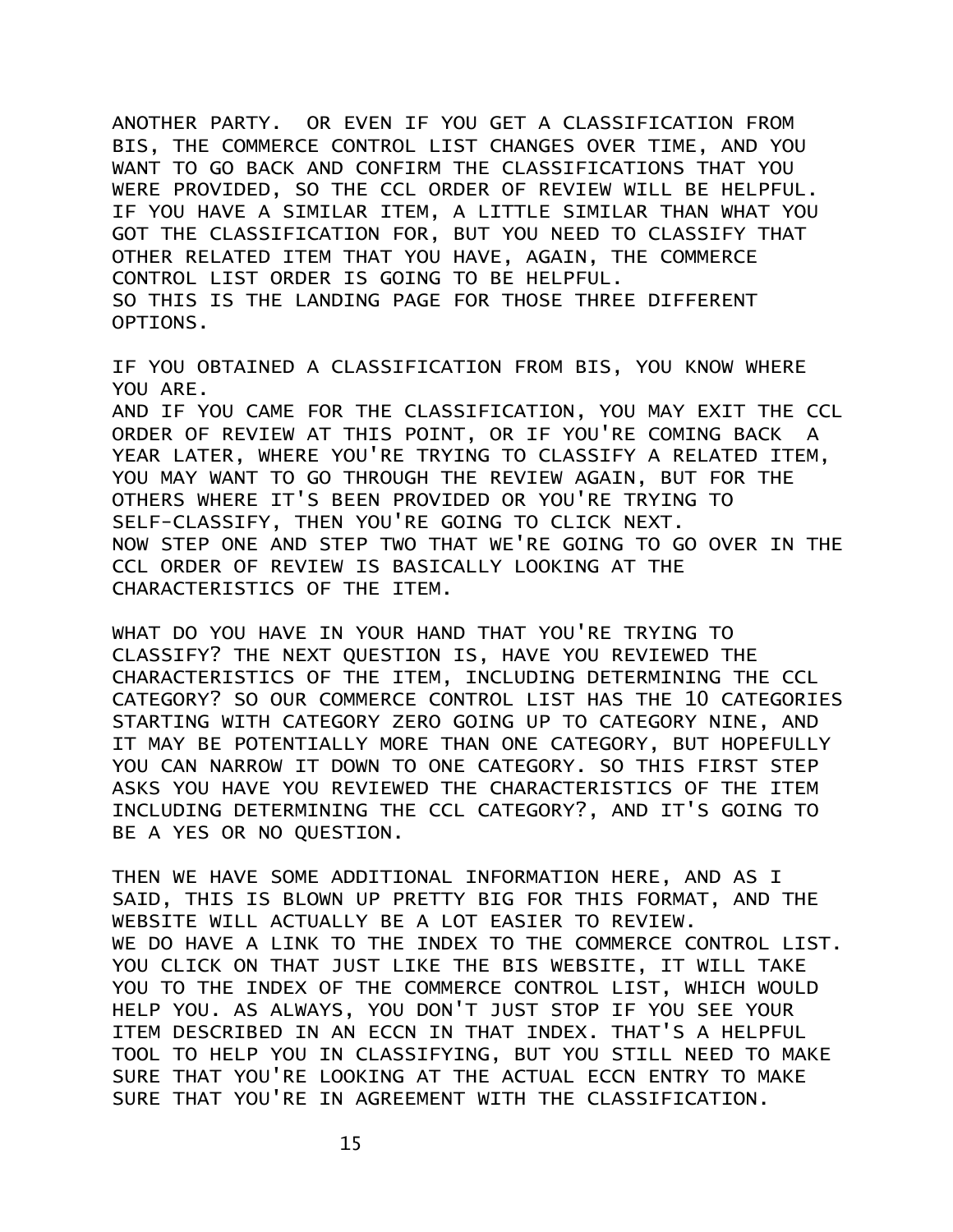SO IF YOU CLICK NO, THAT'S GOING TO BE HARD STOP. YOU SHOULD REVIEW THE CHARACTERISTICS OF THE ITEM INCLUDING IDENTIFYING CCL CATEGORY BEFORE PROCEEDING. THEN WE HAVE SOME ADDITIONAL INFORMATION FOR THOSE PEOPLE IF YOU'RE HAVING DIFFICULTY IN SELF-CLASSIFYING, WHAT YOU CAN DO. WE TALK ABOUT IF YOU NEED TO COME IN FOR ASSISTANCE FROM BIS, YOU CAN COME IN FOR A CLASSIFICATION REQUEST BUT WE WANT YOU TO FIRST TRY TO DETERMINE WHAT THE CATEGORY IS, PRODUCT GROUP, TRY TO CLASSIFY IT, BECAUSE IN MOST CASES, YOU SHOULD BE ABLE TO SELF-CLASSIFY YOUR ITEM. BUT FOR THOSE CASES WHERE IT'S A DIFFICULT CASE WHERE YOU NEED ASSISTANCE FROM BIS, THEN WE CAN ASSIST YOU, BUT WE WANT YOU TO GO THROUGH THAT PROCESS OF TRYING TO CLASSIFY.

NOW WITH THIS ONE, BECAUSE IT'S A HARD STOP, WHEN YOU DO PREVIOUS OR NEXT, YOU'RE GOING TO BASICALLY GO BACK TO THE SAME QUESTION, AND THAT'S STEP 1. SO IF YOU DETERMINED THE CHARACTERISTICS OF THE ITEM, INCLUDING DETERMINING THE CCL CATEGORY? IF WE SAY YES, IT'S GOING TO TAKE US TO STEP TWO. STEP TWO, WE'RE GOING TO DETERMINE WHAT THE PRODUCT GROUP IS.

HAVE YOU REVIEWED THE CHARACTERISTICS OF THE ITEM TO DETERMINE THE PRODUCT GROUP FOR THE ITEM ON THE CCL? THE PRODUCT GROUPS ARE GOING TO BE A, B, C, D AND E. FOR EXAMPLE, D IS FOR SOFTWARE, E IS FOR TECHNOLOGY, C IS FOR MATERIAL. AGAIN, IT'S GOING TO BE A YES OR NO QUESTION.

THEN WE HAVE ADDITIONAL INFORMATION ON DETERMINING THE CCL PRODUCT GROUP. WITHIN EACH CATEGORY, ITEMS ARE ARRANGED BY GROUP. EACH CATEGORY CONTAINS THE SAME FIVE GROUPS AND LAYS OUT THE DIFFERENT ONES. ANOTHER REFERENCE TO THE INDEX TO THE COMMERCE CONTROL LIST TO HELP YOU.

WE HAD SOME GOOD SUGGESTIONS ON THIS SLIDE AND THE PREVIOUS SLIDE TO ADD SOME REFERENCES TO PART 738, WHERE WE HAVE SOME ADDITIONAL REGULATORY INFORMATION TO HELP SUPPLEMENT THIS TO HELP PEOPLE UNDERSTAND THE PRODUCT GROUPS AND THE CCL CATEGORY, SO THAT'S ANOTHER FEATURE WE'RE GOING TO BE ADDING IN ADDITIONAL INFORMATION. AS I MENTIONED OUR BIS TACS HELP US TO REFINE AND IMPROVE OUR RULES AND THEN ALSO THINGS LIKE THIS WITH OUR OUTREACH MATERIALS.

SO AGAIN IF YOU CLICK NO, THAT'S GOING TO BE A HARD STOP JUST LIKE THE PREVIOUS ONE.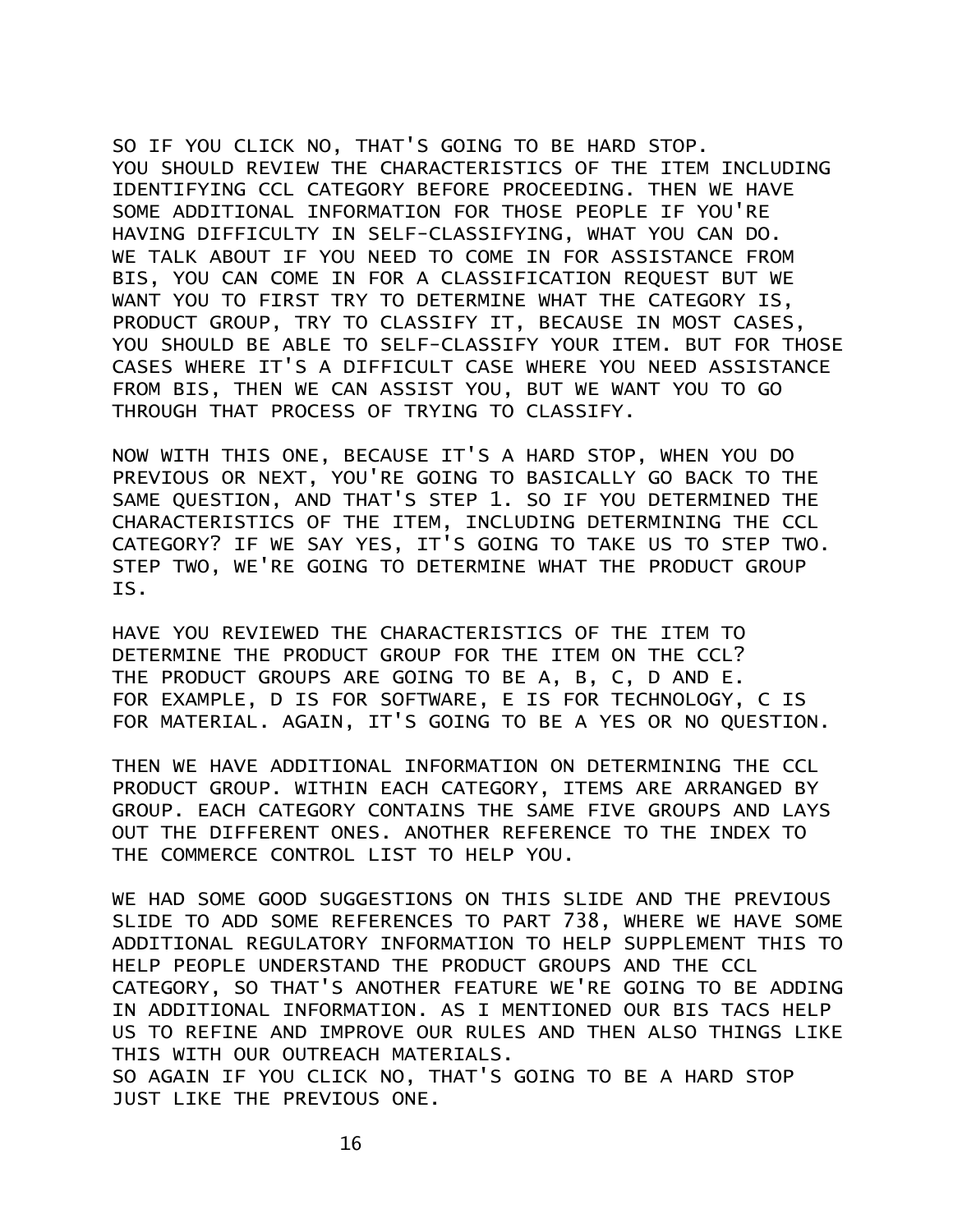AND IF YOU NEED ADDITIONAL HELP, LAYS THAT OUT. THEN IF YOU CLICK NEXT OR PREVIOUS, IT'S GOING TO CIRCULATE BACK TO THE STEP 2.

THIS TIME WE'VE DETERMINED THE CCL CATEGORY, THE LIKELY PRODUCT GROUP, CLICK YES, NOW WE'RE GOING TO GET INTO OUR ANALYSIS OF THE ECCNS AND THEN POTENTIALLY MAKING THAT EAR DESIGNATION.

THIS IS A BASIC INTRODUCTORY SLIDE AS WE GET INTO STEPS 3 AND 4 AND THEN STEPS 5 AND 4.

I KNOW IT MAY SEEM A LITTLE COUNTERINTUITIVE THAT FOR THE NON-600 SERIES ECCN ANALYSIS AND POTENTIALLY HAVING TO REDO STEP FOUR, BUT STEP FOUR IS THE ANALYSIS OF WHETHER THE ITEM WHICH YOU'RE LOOKING AT IS SPECIALLY DESIGNED. SO WHAT YOU'RE BASICALLY DOING IS YOU'RE DOING TWO CUTS AT THE COMMERCE CONTROL LIST. YOU'RE DOING THE ANALYSIS OF THE 600 SERIES, "IS IT ENUMERATED IN THE 600 SERIES?"

IF IT'S NOT, THEN IS IT DESCRIBED IN A 600 SERIES PARAGRAPH THAT USES SPECIALLY DESIGNED AS PART OF THE CONTROL PARAMETER? THAT'S STEP 3 IF IT'S ENUMERATED, STEP 4 IF IT'S A 600 SERIES SPECIALLY DESIGNED ITEM. AND THEN IF YOU'RE NOT IN THE 600 SERIES, THEN YOU'RE DOING YOUR ANALYSIS OF THE NON-600 SERIES, BASICALLY ANY EXISTING CCL CONTROL SERIES THAT IS NOT IN THE 600 SERIES. AND YOU'RE GOING TO DO THE SAME TYPE OF A THING, YOU'RE GOING TO LOOK AT STEP 5, IN THIS CASE LOOKING TO SEE WHETHER IT'S POSITIVELY DESCRIBED IN A NON-600 SERIES ECCN THAT DOESN'T USE SPECIALLY DESIGNED AS PART OF THE CONTROL PARAMETER.

IF IT IS, THEN YOU'RE GOING TO BASICALLY STOP AT STEP 5. AND THEN IF IT ISN'T, IF THE NON-600 SERIES ECCN THAT YOU'RE LOOKING AT USES SPECIALLY DESIGNED YOU WILL NEED TO REVIEW STEP 4 AGAIN. IN OTHER WORDS, IF ONE OF THE PARAGRAPHS THAT YOU'RE REVIEWING INCLUDES SPECIALLY DESIGNED, THEN YOU'RE GOING TO HAVE TO AGAIN DO ANOTHER ANALYSIS OF SPECIALLY DESIGNED.

THAT'S WHY THE STEP 4 IS REFERENCED THERE FOR THE NON-600 SERIES.

IF IT'S NOT DESCRIBED, MEANING YOU'VE GONE THROUGH STEPS 3, 4, THEN 5, THEN POTENTIALLY STEP 4 AGAIN IF THE NON-600 SERIES ECCN USES SPECIALLY DESIGNED, THEN YOU ARRIVE AT STEP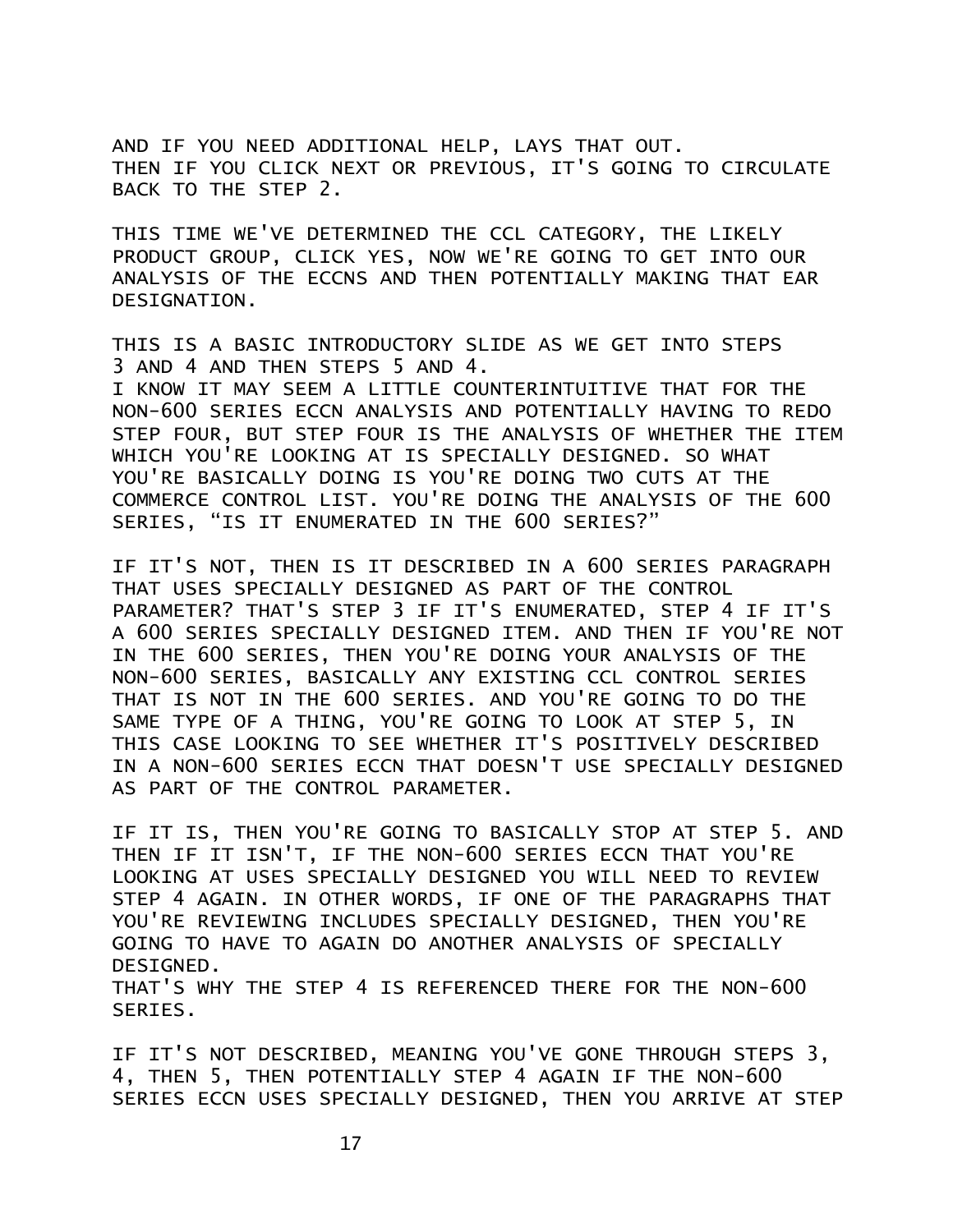6 IN THE CCL ORDER OF REVIEW AND YOU BASICALLY HAVE AN EAR99 DESIGNATED ITEM.

IN THIS PART OF THE CCL ORDER OF REVIEW, YOU'RE GOING TO MAKE THAT DETERMINATION WHETHER YOU HAVE A SPECIALLY DESIGNED ITEM IN A NON-600 SERIES ECCN, SIMILAR TO THE 600 SERIES, YES, NO, OR I DON'T KNOW. AND IF YOU DON'T KNOW AND CLICK I DON'T KNOW, IT'S GOING TO TAKE YOU TO THAT PAGE AND LINK YOU OVER TO THE SPECIALLY DESIGNED DECISION TOOL TO ASSIST YOU. SO IN THIS CASE, IF WE SAY YES, THE ITEM IS CLASSIFIED IN A NON-600 SERIES ECCN, WE HAVE A SPECIALLY DESIGNED NON-600 SERIES ITEM.

AS I MENTIONED IN THE BEGINNING, WE HAVE OVER 600 REFERENCES TO SPECIALLY DESIGNED IN THOSE NON-600 SERIES ECCNS, SO THERE ARE QUITE A FEW SPECIALLY DESIGNED REFERENCES ON THE CCL, SO THAT COULD COME INTO PLAY ALSO.

IF WE CLICK ON THE PREVIOUS QUESTION, IF WE HAD CLICKED NO THAT WOULD BE BASICALLY THE DEFAULT THAT WOULD DROP US DOWN TO MY ITEM IS DESIGNATED AS EAR99. WE HAVE DETERMINED MY ITEM IS SUBJECT TO THE EAR, IT WASN'T ENUMERATED IN THE 600 SERIES, I REVIEWED STEP 4 TO DETERMINE WHETHER I HAD A SPECIALLY DESIGNED 600 SERIES ITEM, THE ANSWER WAS NO. I THEN LOOKED AT THE NON-600 SERIES TO SEE IF IT WAS DESCRIBED THERE IN A PARAGRAPH THAT DOESN'T USE SPECIALLY DESIGNED. IT WAS NO TO THAT QUESTION.

I LOOKED AT THE NON-600 SERIES TO MAKE A DETERMINATION WHETHER IT WAS A SPECIALLY DESIGNED NON-600 SERIES ITEM UNDER STEP 4 IN THAT FINAL STEP, AND IT WAS NO FOR THAT ALSO, SO I BASICALLY HAVE AN ITEM DESIGNATED AS EAR99. SO THAT'S THE CCL ORDER OF REVIEW DECISION TOOL.

NOW WE'RE GOING TO GO TO THE SPECIALLY DESIGNED DECISION TOOL, WE'LL WALK THROUGH THAT. THE TWO TOOLS ARE BUILT VERY SIMILAR. SAME SOFTWARE AS THE OTHER TOOL. WE'RE NOT GOING TO SPEND AS MUCH TIME IN THE INTRODUCTORY PART OF THIS, TALKING ABOUT KEY TERMS AND THINGS LIKE THAT, BUT THE SAME THINGS THAT I SAID ABOUT THE CCL ORDER OF REVIEW ARE GOING TO APPLY HERE ALSO.

SPECIALLY DESIGNED EVEN MORE SO THAN THE CCL ORDER OF REVIEW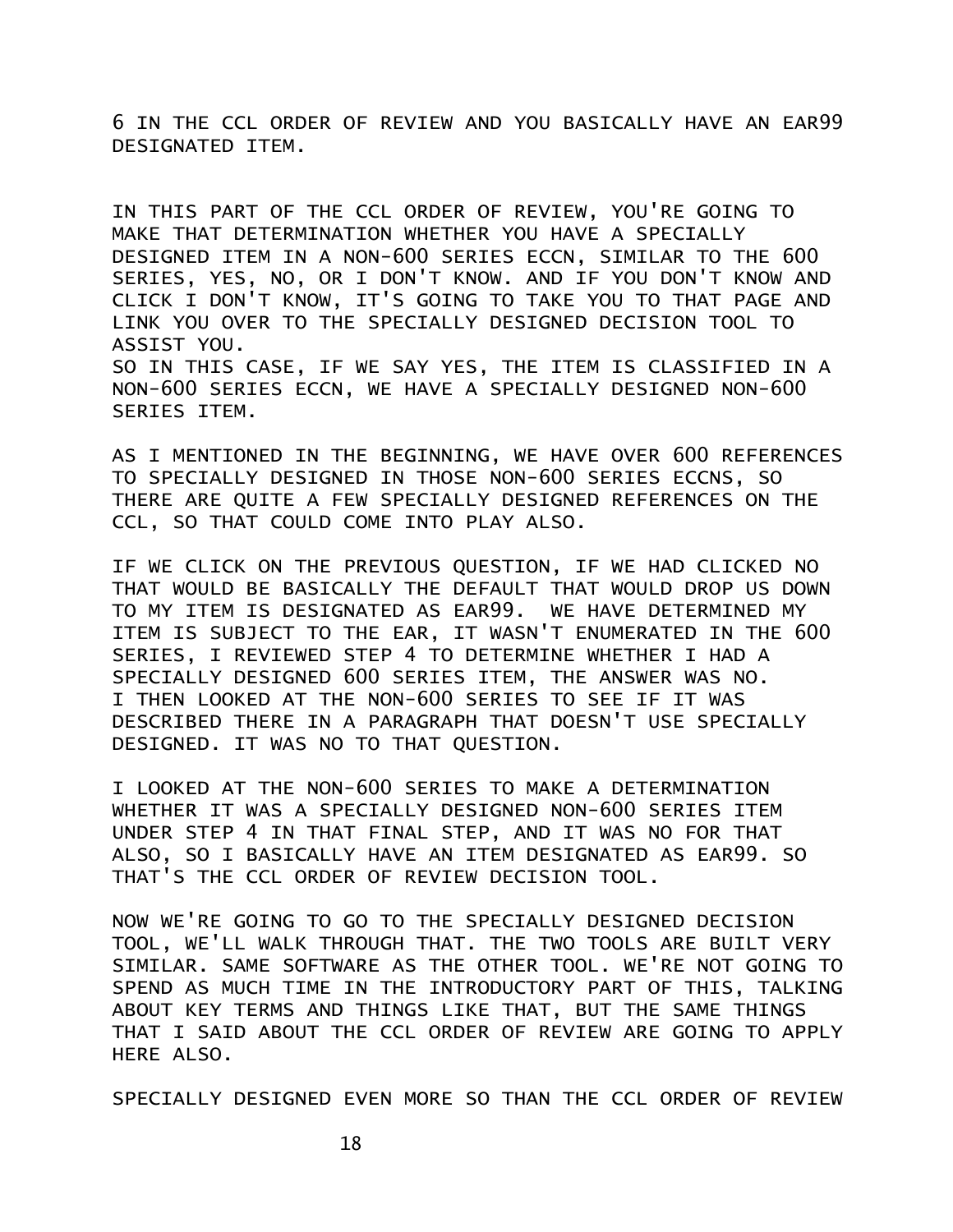IS VERY DEFINITION-INTENSIVE, SO THERE'S A LOT OF KEY TERMS IN THE SPECIALLY DESIGNED DECISION TOOL. SO IN PARTICULAR, THE SPECIALLY DESIGNED DECISION TOOL, IT MAY BE BENEFICIAL TO CLICK ON THAT KEY TERMS LIST AT THE BEGINNING, JUST PRINT THAT OUT. AS YOU CAN SEE, THERE ARE QUITE A FEW DEFINITIONS.

AS ASSISTANT SECRETARY KEVIN WOLF LIKES TO MENTION, AS MUCH AS POSSIBLE, WE TRY TO USE EXISTING TERMS IN THE SPECIALLY DESIGNED DEFINITION, WHETHER THAT WAS PRODUCTION, THE KNOWLEDGE DEFINITION, ET CETERA. SO A LOT OF THESE TERMS, IF YOU'RE FAMILIAR WITH THE EAR, ARE TERMS THAT YOU'RE ALREADY QUITE FAMILIAR WITH, BUT THERE ARE SOME NEW TERMS SO PRINTING OUT THE COMPREHENSIVE LIST MAY BE HELPFUL OR AS WE SAID, AS YOU GO THROUGH IT TOO, THERE WILL BE LINKS TO THOSE.

SO SPECIALLY DESIGNED DECISION TOOL EFFECTIVE FOR EXPORTS ON OR AFTER OCTOBER 15TH, 2013. AGAIN, SIMILAR TO THE OTHER DECISION TOOL, THERE'S AN INTRODUCTION TO THE SPECIALLY DESIGNED DECISION TOOL. WE TRIED TO INCLUDE SOME ADDITIONAL INFORMATION HERE. NOW WHAT IF YOU'RE NEW, YOU'RE NOT FAMILIAR WITH THE 600 SERIES?

FOR THOSE PEOPLE, IT MAY BE BENEFICIAL FOR THEM TO LINK OVER TO THE SUPPLEMENT NO. 4 TO PART 774 CCL ORDER OF REVIEW. SO WE HAVE A LINK FROM HERE, WE ALSO HAVE THE REGULATORY TEXT TO HELP PEOPLE. IF YOU'RE FAMILIAR WITH THE CCL ORDER OF REVIEW, CONGRATULATIONS, YOU'RE NOW READY TO DETERMINE WHETHER THE ITEM IS SPECIALLY DESIGNED. THAT CCL ORDER OF REVIEW, ESPECIALLY IF YOU'RE NEW TO THE EAR OR NEW TO THE 600 SERIES, THAT'S GOING TO BE VERY HELPFUL, BUT AS YOU BECOME FAMILIAR WITH IT, IT WILL BECOME SECOND NATURE FAIRLY QUICKLY, SO IN MANY CASES, THE SPECIALLY DESIGNED DECISION TOOL WILL PROBABLY BE USED MORE OFTEN THAN THE OTHER ONE, BUT IN BOTH CASES, WE THINK THEY'LL BE HELPFUL.

IN THE SPECIALLY DESIGNED DECISION TOOL, IT'S GOING TO GUIDE YOU TO ONE OF THREE RESULTS. EITHER IT'S SPECIALLY DESIGNED ON THE CCL, IT'S NOT, OR GUIDANCE ON THE NEXT STEPS TO TAKE IF YOU'RE HAVING DIFFICULTY DETERMINING WHETHER THE ITEM IS CAUGHT OR RELEASED ON THE SPECIALLY DEFINED DEFINITION. WHAT WE'RE REALLY REFERRING TO THERE IS PARAGRAPH (a), WHICH IDENTIFIES CRITERIA FOR AN ITEM CAUGHT WITHIN THE DEFINITION OF SPECIALLY DESIGNED, AND THEN PARAGRAPH (b) FOR PARTS, COMPONENTS, ACCESSORIES, ATTACHMENTS OR SOFTWARE THAT NEED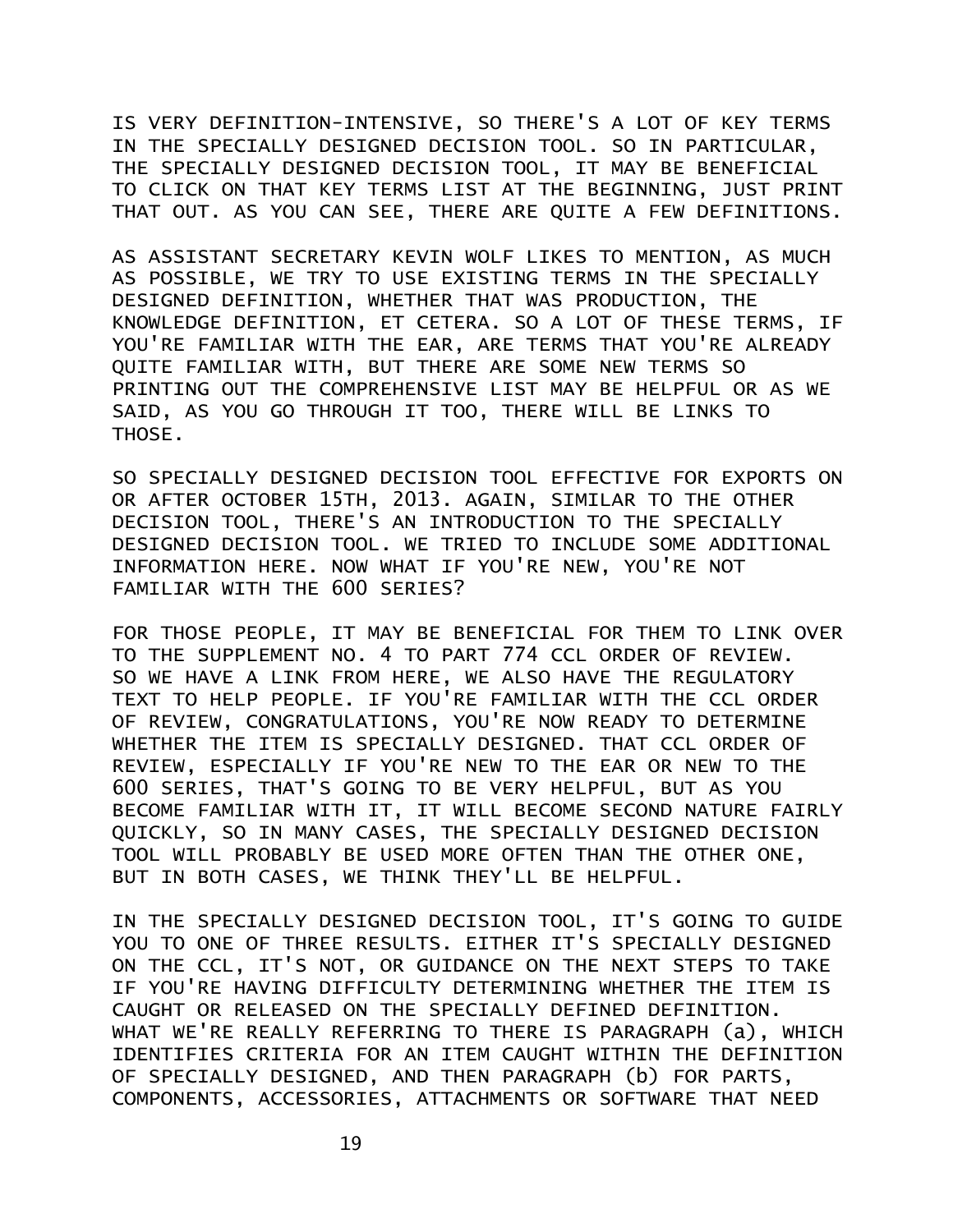TO BE POTENTIALLY RELEASED, YOU CAN DO THE REVIEW OF PARAGRAPH (b) TO SEE WHETHER YOU'RE RELEASED.

THEN AGAIN, ADDITIONAL EXPLANATORY LANGUAGE AND DEFINITIONS APPEAR AT THE BOTTOM OF THE SCREEN. SOME OF THE SAME DISCLOSURES THAT WE HAD BEFORE IN THE CCL ORDER OF REVIEW DECISION TOOL. ADDITIONAL GUIDANCE IS AVAILABLE FOR THOSE NOT FAMILIAR WITH THE SPECIALLY DESIGNED DECISION TOOL, SO IF YOU'RE NEW, IF YOU'RE FAMILIAR WITH THE NEW SPECIALLY DESIGNED DEFINITION, YOU SELECT NEXT AND PROCEED WITH THE SPECIALLY DESIGNED DECISION TOOL.

FOR THOSE PEOPLE THAT AREN'T FAMILIAR, WE INCLUDED SOME ADDITIONAL INTRODUCTORY INFORMATION TO HELP YOU. WE ALSO INCLUDED THE PRESENTATION ASSISTANT SECRETARY KEVIN WOLF USED DURING THAT WEBINAR THAT I HAD MENTIONED AT THE BEGINNING. DURING THAT WEBINAR HE LAID OUT SPECIALLY DESIGNED IN THE SECOND PART OF IT. HE DID A VERY NICE OVERVIEW OF THE NEW SPECIALLY DESIGNED DEFINITION, INCLUDING PROVIDING ADDITIONAL RATIONALE FOR WHY WE CONSTRUCTED THE DEFINITION IN THIS WAY AND EXPLAINING THE INTENT BEHIND THE DIFFERENT PARAGRAPHS.

IF YOU WANT TO REVIEW THAT BEFORE YOU PROCEED INTO THE TOOL, YOU JUST CLICK HERE. AND THERE IS ASSISTANT SECRETARY KEVIN WOLF'S SPECIALLY DESIGNED PRESENTATION. SO YOU CAN ACTUALLY WALK THROUGH THIS, ESPECIALLY IF YOU'RE TRYING TO TRAIN PEOPLE ON THE DEFINITION AND WHAT THEY'RE GOING TO BE GUIDED THROUGH WITH THESE SIMPLE YES/NO QUESTIONS. YOU CAN REVIEW THAT SPECIALLY DESIGNED PRESENTATION THAT WAS GIVEN BY ASSISTANT SECRETARY KEVIN WOLF BEFORE YOU GET TOO FAR INTO THE TOOL.

SO AGAIN AS MUCH AS POSSIBLE, WE WANT TO GUIDE YOU THROUGH WITH THESE SIMPLE YES/NO QUESTIONS WHETHER SOMETHING IS SPECIALLY DESIGNED OR NOT, BUT TO GIVE YOU THAT ADDITIONAL INFORMATION TO MAKE THIS TOOL AS USEFUL AS POSSIBLE FOR YOU. WE HAVE THE DIFFERENT PARAGRAPHS OF SPECIALLY DESIGNED, WE HAVE LINKS TO THE SPECIFIC PARAGRAPHS, HERE PARAGRAPH  $(a)(1)$ , ALSO PARAGRAPH  $(b)(2)$ . IF YOU CLICK TWICE, IT GOES AWAY.

THEN WE GET INTO THE TOOL.

THE CCL ORDER OF REVIEW HAD THE SUMMARY PAGE AT THE END. THE SPECIALLY DESIGNED TOOL ALSO HAS A SIMILAR FUNCTION AND WE THOUGHT THIS WAS A FEATURE THAT WOULD BE HELPFUL FOR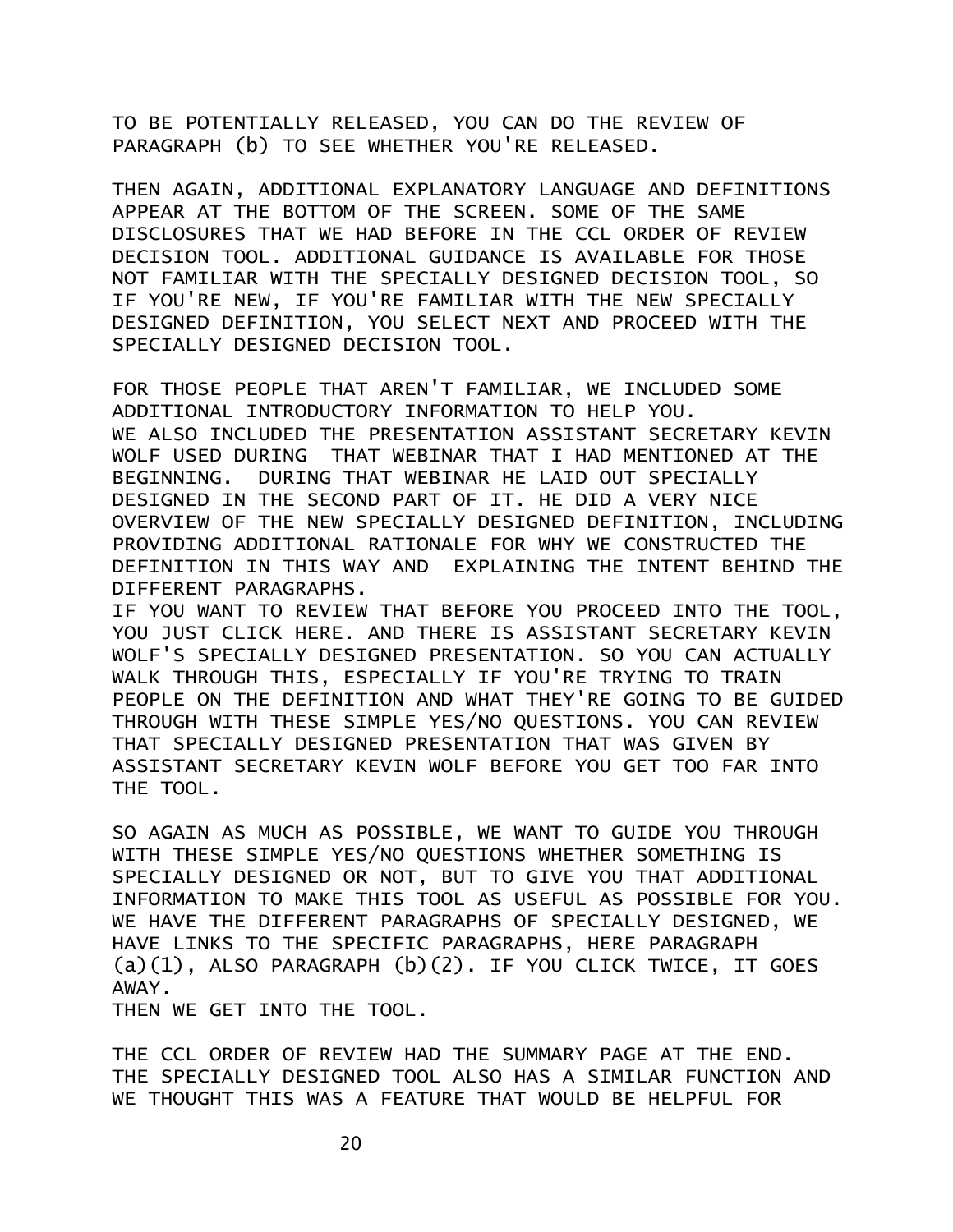PEOPLE, SO HERE YOU CAN ENTER THE DESCRIPTION OF THE ITEM. THIS IS STRICTLY OPTIONAL.WE DO NOT KEEP TRACK OF THIS, BUT FOR YOUR OWN INTERNAL TRAINING PURPOSES, OR IF YOU'RE CLASSIFYING SOMETHING AND YOU WANT TO HAVE A RECORD FOR YOURSELF, YOU COULD PUT ABC MACHINE TOOL, FOR EXAMPLE.

SO IF YOU WANT TO PUT THE NAME OF THE ITEM, YOU CAN. I SHOULD LEARN HOW TO SPELL MACHINE TOOL. ABC MACHINE TOOL 2000, AND THEN FOR THE SUMMARY AT THE END, WHEN YOU PRINT THAT OUT, IT WILL INCLUDE THIS ABC MACHINE TOOL. WE THOUGHT THAT THIS WOULD BE HELPFUL IN TWO DIFFERENT SITUATIONS.

ONE, IF SOMEBODY IS ACTUALLY CLASSIFYING AN ITEM AND THEY WANT TO HAVE A RECORD FOR THEIR OWN INTERNAL RECORD-KEEPING ANALYSIS THAT THEY WENT THROUGH, THAT'S THE BEAUTY OF THE SPECIALLY DESIGNED DEFINITION IN TERMS OF PREDICTABILITY AND RELIABILITY AND HAVING A DEFINITION THAT'S BASED ON OBJECTIVE CRITERIA WHERE IF YOU GIVE THE SAME PEOPLE THE SAME INFORMATION, THOSE 10 PEOPLE USING THE SAME SET OF FACTS AND THEY GO THROUGH THIS DECISION TOOL, THEY'RE GOING TO COME UP WITH THE SAME OUTCOME TIME AND TIME AGAIN. SO WITH THIS DECISION TOOL, IF YOU GO THROUGH THIS ANALYSIS AND THEN SOMEBODY QUESTIONS WHY DID YOU SAY IT WASN'T SPECIALLY DESIGNED OR WHY DID YOU SAY IT WAS SPECIALLY DESIGNED, YOU COULD SAY, HEY, LOOK AT THIS, I WENT THROUGH THIS ANALYSIS, YES, NO, YES, NO, YES, NO, THAT WAS THE OUTCOME OF WHETHER IT WAS SPECIALLY DESIGNED OR NOT. AND IF YOU HAVE THIS REFERENCE IN THERE, THAT'S GOING TO HELP FOR YOUR OWN INTERNAL RECORD-KEEPING.

ANOTHER THING WE THOUGHT WOULD BE HELPFUL TOO IS WHAT IF YOU'RE DOING INTERNAL TRAINING AT A COMPANY AND YOU'RE TRAINING 20 PEOPLE IN A ROOM OR YOU'RE DOING SOME TYPE OF WEBINAR OR SOMETHING LIKE THAT WITH SOME OF YOUR PEOPLE AROUND THE WORLD AND YOU WANT TO TEST THEM TO MAKE SURE THAT THEY'RE UNDERSTANDING WHAT YOU'VE LAID OUT FOR THE SPECIALLY DESIGNED DEFINITION, YOU CAN GIVE THEM SAMPLE SPECIALLY DESIGNED CASE EXAMPLES TO CLASSIFY AND THEY COULD PLUG IN THE SAMPLE NAMES AND THEN WHEN YOU GET TO THE END OF IT, YOU COULD LOOK TO SEE WHETHER THEY WERE UNDERSTANDING AND ANSWERING THE QUESTIONS CORRECTLY, BASED UPON THE FACTS THAT YOU HAD PROVIDED THEM.

SO WE THINK THAT'S GOING TO BE A USEFUL FEATURE, BUT AS WE SAID, THIS IS STRICTLY OPTIONAL, IF YOU'RE UNCOMFORTABLE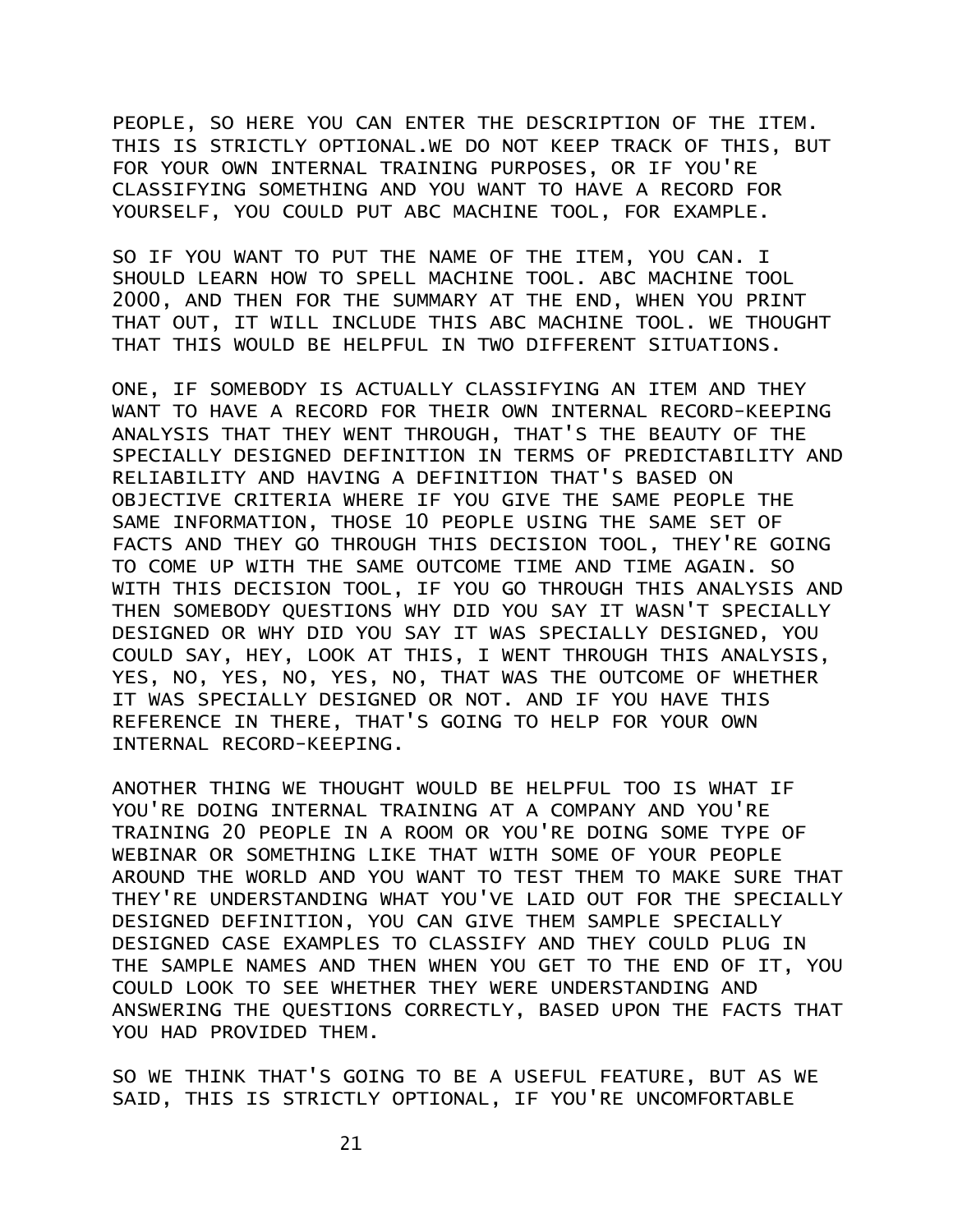WITH PUTTING THAT IN, YOU DON'T HAVE TO, BUT FOR PEOPLE THAT DO, YOU CAN DO THAT.

NOW, IN TERMS OF THE TRACKING, THE SPECIALLY DESIGNED DECISION TOOL IN PARTICULAR WILL TRACK YOU DOWN DIFFERENT PARTS OF THE TOOL. BECAUSE DEPENDING ON WHETHER YOU'RE CLASSIFYING AN END ITEM OR A MATERIAL, HOW YOU ARE APPROACHING THE DEFINITION WILL DETERMINE THE TRACK YOUR PUT DOWN AND IS GOING TO BE DIFFERENT COMPARED TO IF YOU HAD AN ACCESSORY, COMPONENT OR SOFTWARE.

SO THE FIRST TRACKING QUESTION IS THE KEY QUESTION, ARE YOU CLASSIFYING A PART, COMPONENT, ACCESSORY, ATTACHMENT OR SOFTWARE? AND IF IT'S YES, THEN IT'S GOING TO TAKE YOU DOWN THE TRACK THAT'S SPECIFIC TO PARTS, COMPONENTS, ACCESSORIES, ATTACHMENTS OR SOFTWARE. IF IT WAS NO, ACTUALLY WITH THE SPECIALLY DESIGNED DECISION TOOL, WE'RE GOING TO RUN THROUGH AN END ITEM EXAMPLE FIRST OR A MATERIAL EXAMPLE.

SO NO, WE'RE NOT CLASSIFYING A PART, COMPONENT, ACCESSORY OR ATTACHMENT, WHERE IS THAT GOING TO TAKE US? THE QUESTION HERE IS BASICALLY THE (a)(1) TEST. THE PARAGRAPH (a)(1) TEST. BECAUSE IF YOU'RE CLASSIFYING AN ITEM THAT'S NOT A PART, COMPONENT, ACCESSORY, ATTACHMENT OR SOFTWARE, PARAGRAPH (a)(1) IS THE WHOLE ENTIRE DEFINITION. IT'S THE CATCH AND THE RELEASE.

SO HERE I HAVE AN END ITEM, AS A RESULT OF DEVELOPMENT, "DOES THAT ITEM HAVE PROPERTIES FOR ACHIEVING OR EXCEEDING FUNCTIONS IN THE RELEVANT ECCN OR USML PARAGRAPH?" IF YOU WANT A REFERENCE TO THAT, YOU CLICK ON (a)(1) AND THEN IT POPS UP (a)(1) FOR YOU. IF WE SAY YES, THAT ITEM, THAT END ITEM OR THAT MATERIAL IS SPECIALLY DESIGNED.

THAT'S IT, THAT'S THE WHOLE ENTIRE DEFINITION FOR THOSE PARTICULAR END ITEMS OR MATERIALS FOR EXAMPLE. BASICALLY SOME DISCLOSURES ABOUT THE SUMMARY, THAT THE ITEM IF YOU DETERMINED THE ITEM IS SUBJECT TO THE EAR AND YOU'VE GONE THROUGH THIS ANALYSIS, THAT'S WHERE YOU END UP. AND IF YOU CLICK SUMMARY, AS I HAD MENTIONED, YOU GET THE SESSION SUMMARY FOR THE SPECIALLY DESIGNED DECISION TOOL. UNDER THE TOP PART OF THE SUMMARY, YOU CAN SEE RIGHT HERE THE NAME OF THE ITEM, THE ABC MACHINE TOOL 2000, SO THAT POPULATES IN THE SUMMARY.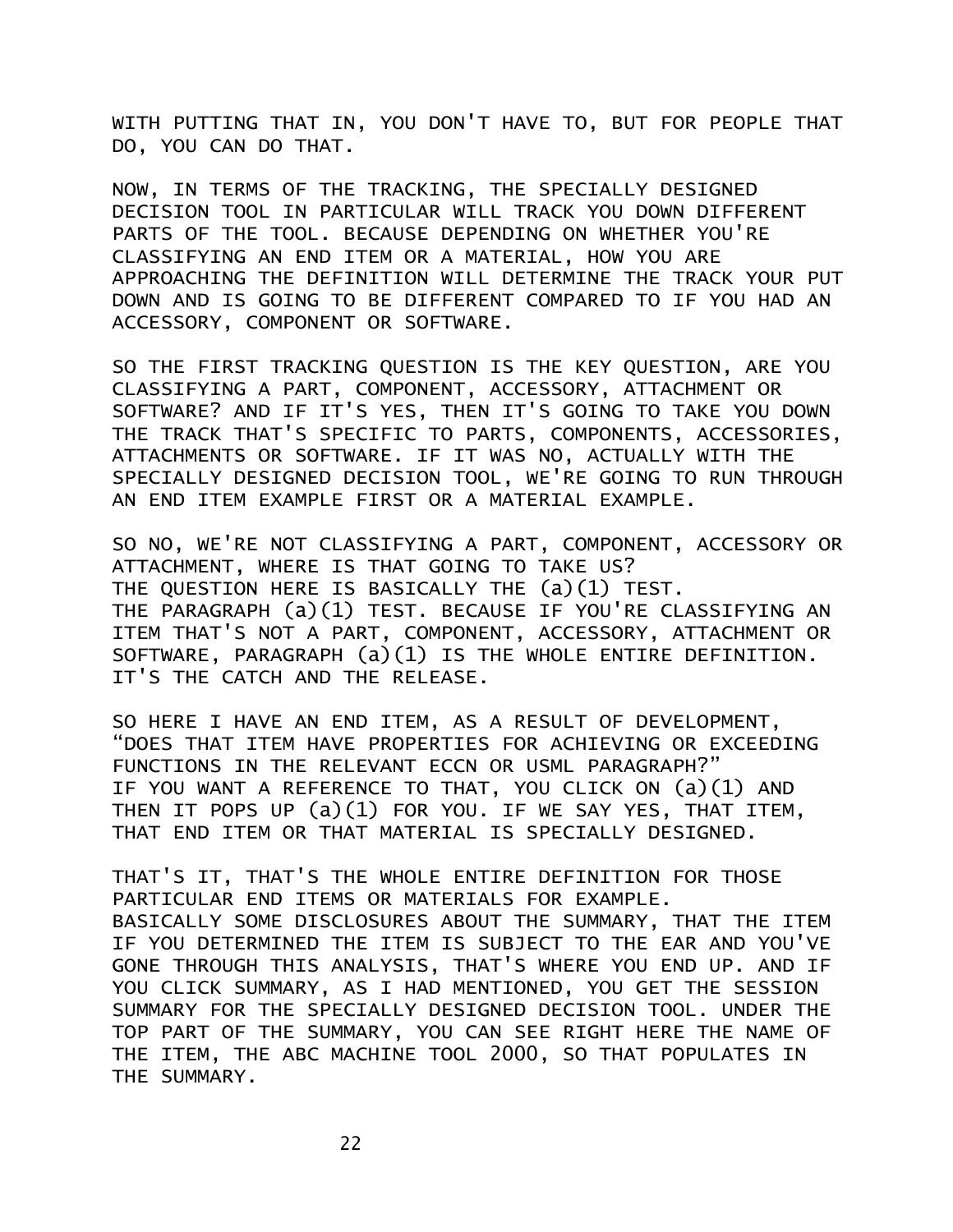ARE YOU CLASSIFYING A PART, COMPONENT, ACCESSORY, ATTACHMENT, SOFTWARE? NO. AS A RESULT OF DEVELOPMENT, DOES IT MEET THAT (a)(1) CRITERIA? YES. THE ITEM IS SPECIALLY DESIGNED ON THE CCL. SO YES, NO, YES, NO, AND THEN THE DETERMINATION OF WHETHER THE ITEM IS OR IS NOT SPECIALLY DESIGNED.

LIKE I SAID, YOU CAN PRINT THIS OUT, IF YOU WANT TO KEEP A HARD COPY, OR IF YOU WANTED TO PRINT IT OUT, SCAN IT OR DO TO ADOBE ACROBAT READER. IF YOU WANT TO RESET IT, YOU JUST CLICK RESET. I'M GOING TO GO THROUGH IT FAIRLY QUICKLY.

SO AGAIN IF WE AREN'T CLASSIFYING A PART, COMPONENT, ACCESSORY OR SOFTWARE, IF YOU CLICK NO, AGAIN, YOU'RE DONE. THE ITEM IS NOT SPECIALLY DESIGNED ON THE CCL. YOU'VE COMPLETED THE SPECIALLY DESIGNED DECISION TOOL. THEN AGAIN YOU COULD CLICK THE SUMMARY AND THAT WILL GIVE YOU THE ANALYSIS. THEN IF YOU CLICK "I DON'T KNOW," YOU ANSWERED I DON'T KNOW, IF IT MEETS THE CRITERIA PARAGRAPH, (a)(1).

ALSO BASED ON YOUR RESPONSE TO EARLIER QUESTIONS, THE CLASSIFYING IS NOT A COMPONENT, ACCESSORY, PART OR SOFTWARE, THEN WE TRIED TO AS MUCH AS POSSIBLE THINK OF THE DIFFERENT FACT PATTERNS THAT YOU MIGHT RUN INTO AS YOU'RE TRYING TO CLASSIFY YOUR ITEM AND DETERMINE WHETHER IT'S SPECIALLY DESIGNED, THEN TO GIVE YOU GUIDANCE IN THOSE TYPES OF CASES WHERE YOU DO RUN INTO THESE SITUATIONS WHERE YOU MAY NOT BE SURE.

AND THEN AGAIN, REVIEW THE CCL TO DETERMINE IF THE ITEM IS DESCRIBED AND YOU SEE SOME PARAGRAPH THAT USES SPECIALLY DESIGNED AS PART OF THE CONTROL PARAMETER. IF YOU'RE LOOKING AT AN ECCN THAT DOESN'T USE SPECIALLY DESIGNED, SPECIALLY DESIGNED ISN'T GOING TO COME INTO THE ANALYSIS. THEN SOME ADDITIONAL GUIDANCE FOR WHAT YOU CAN DO IN THOSE CASES. BUT AGAIN, WE DON'T WANT YOU TO JUST TO RUSH IN WITH A COMMODITY CLASSIFICATION REQUEST, WE WANT TO YOU GO THROUGH THIS GUIDANCE THAT WE'VE GIVEN YOU BECAUSE WE THINK IF YOU REVIEW THE COMMERCE CONTROL LIST, IN MOST CASES YOU SHOULD BE ABLE TO FIND OUT WHAT THE CLASSIFICATION IS, BUT IF NEEDED, YOU CAN COME IN FOR CLASSIFICATION REQUEST.

SO THAT IS THE TRACK THAT WE JUST WENT DOWN FOR THE DECISION TOOL FOR THE NON-PARTS, COMPONENTS, ACCESSORIES, ATTACHMENTS OR SOFTWARE. NOW WE'RE GOING TO GO DOWN THAT TRACK, AND THIS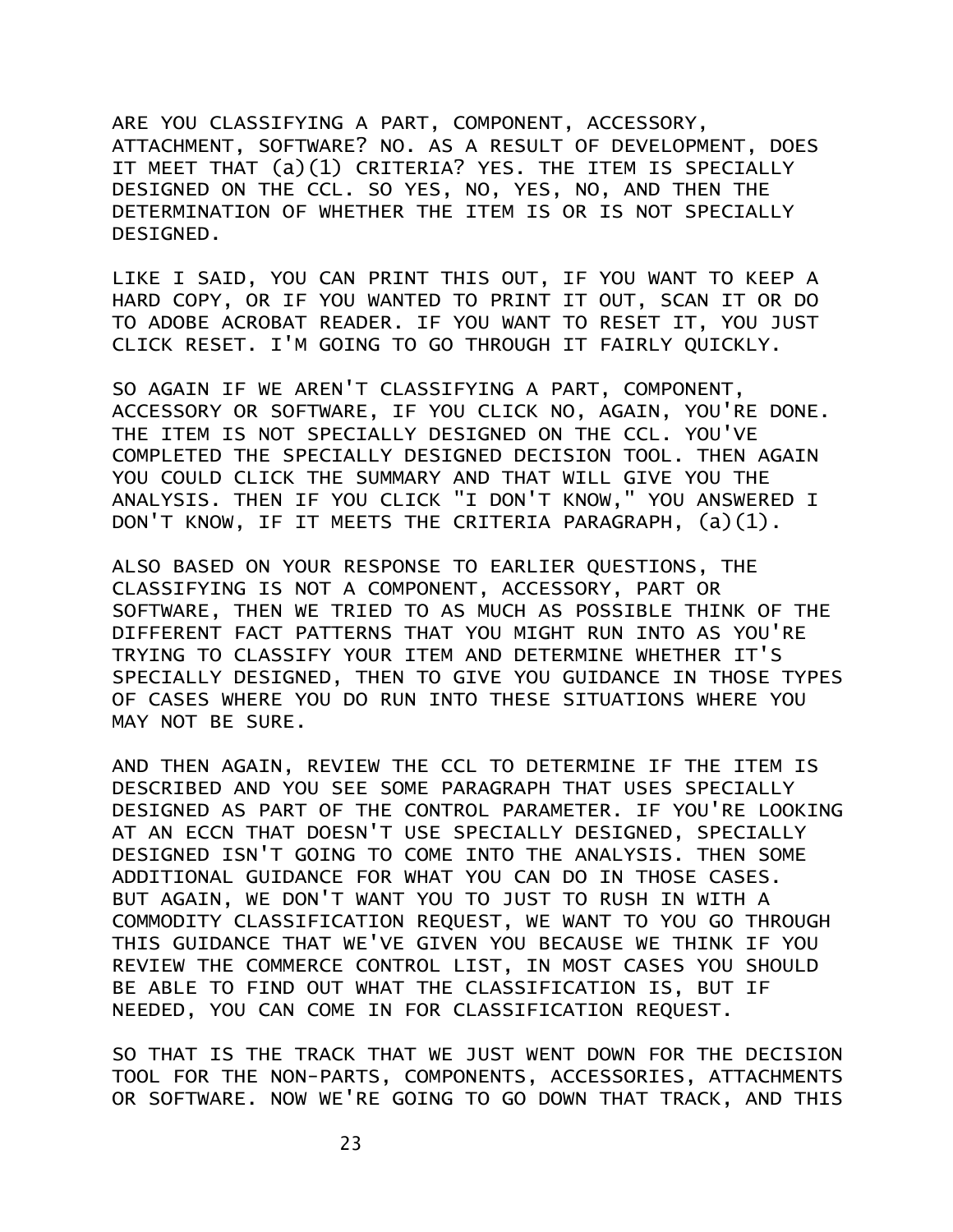IS WHERE PARAGRAPH (a)(2) COMES INTO PLAY. POTENTIALLY PARAGRAPH (b). SO HERE WE ANSWER YES.

NOW FOR THIS ANALYSIS OF THE DEFINITION OF SPECIALLY DESIGNED GENERALLY YOU'RE GOING TO FOLLOW A SEQUENTIAL ANALYSIS AS YOU REVIEW THE SPECIALLY DESIGNED DEFINITION, BUT AS WE'VE TALKED TO OUR TECHNICAL ADVISORY COMMITTEE MEMBERS, WE'VE GONE OUT AND TALKED TO MEMBERS OF THE PUBLIC, WE'RE TRYING TO COME UP WITH OUTREACH MATERIALS, TO MAKE THE DEFINITION EASIER TO APPLY THERE ARE CERTAIN SHORTCUTS THAT MAY BE BUILT INTO THE DEFINITION THAT WILL HELP YOU IN YOUR ANALYSIS OF SPECIALLY DESIGNED.

FOR EXAMPLE, WE'VE GOTTEN INPUT FROM PEOPLE WHO SAY IN TERMS OF THE ITEMS MOVING TO THE CCL UNDER THE 600 SERIES IT'S GOING TO BE A HUGE PROCESS TO GO THROUGH AND RECLASSIFY EVERYTHING.

IF YOU LOOK AT WHERE THEY WERE CLASSIFIED UNDER THE USML, LIKE FOR EXAMPLE IN CATEGORY VIII, 98% OF YOUR STUFF WAS IN CATEGORY VIII(h) FOR THE CATCH ALL THAT WAS ON THE USML, THEN CHANCES ARE THE VAST MAJORITY OF THAT STUFF, PROBABLY IT MOVED OVER TO THE NEW 600 SERIES ECCN CATCH-ALL UNDER 9A610.X OR IN CERTAIN LIMITED CASES TO .Y. SO IN TERMS OF THE ANALYSIS, FOCUSING ON THE ONES THAT ARE EASY THAT YOU KNOW YOU CAN PULL OFF THE TABLE QUICKLY, SORT THOSE OUT AND THEN PUT YOUR ATTENTION ON THE ONES THAT ARE A LITTLE BIT MORE DIFFICULT. AND YOU CAN TRY TO DO THE SAME THING WITH THE SPECIALLY DESIGNED DEFINITION ALSO.

THIS FIRST SLIDE HERE, SO WE HAVE A PART, COMPONENT, ACCESSORY, ATTACHMENT OR SOFTWARE. IN CERTAIN CASES, IT MAY BE BENEFICIAL TO REVIEW PARAGRAPH (b) FIRST BEFORE YOU ACTUALLY REVIEW PARAGRAPH (a). IF YOU KNOW IT'S RELEASED FROM SPECIALLY DESIGNED UNDER PARAGRAPH (b), THEN YOU DON'T HAVE TO ACTUALLY WORRY ABOUT WHETHER YOU'RE CAUGHT UNDER (a) BECAUSE YOU ALREADY KNOW THAT YOU'RE RELEASED UNDER (b).

SO PARAGRAPH (b) TALKS ABOUT THIS STRATEGY FOR HOW YOU MAY APPROACH THE DEFINITION, AND THIS ISN'T GOING TO BE FOR EVERYBODY, BUT FOR CERTAIN PARTS, COMPONENTS, ACCESSORIES, ATTACHMENTS OR SOFTWARE IT MIGHT BE HELPFUL TO REVIEW PARAGRAPH (b) FIRST. SLIDE LAYS OUT SOME OF THE DIFFERENT CRITERIA IN WHICH BASICALLY TRACKS WITH OUR SPECIALLY DESIGNED PARAGRAPH (b) ONES. HAS THE ITEM BEEN PREVIOUSLY REVIEWED?, IS IT AN INSIGNIFICANT PART OR MINOR COMPONENT?,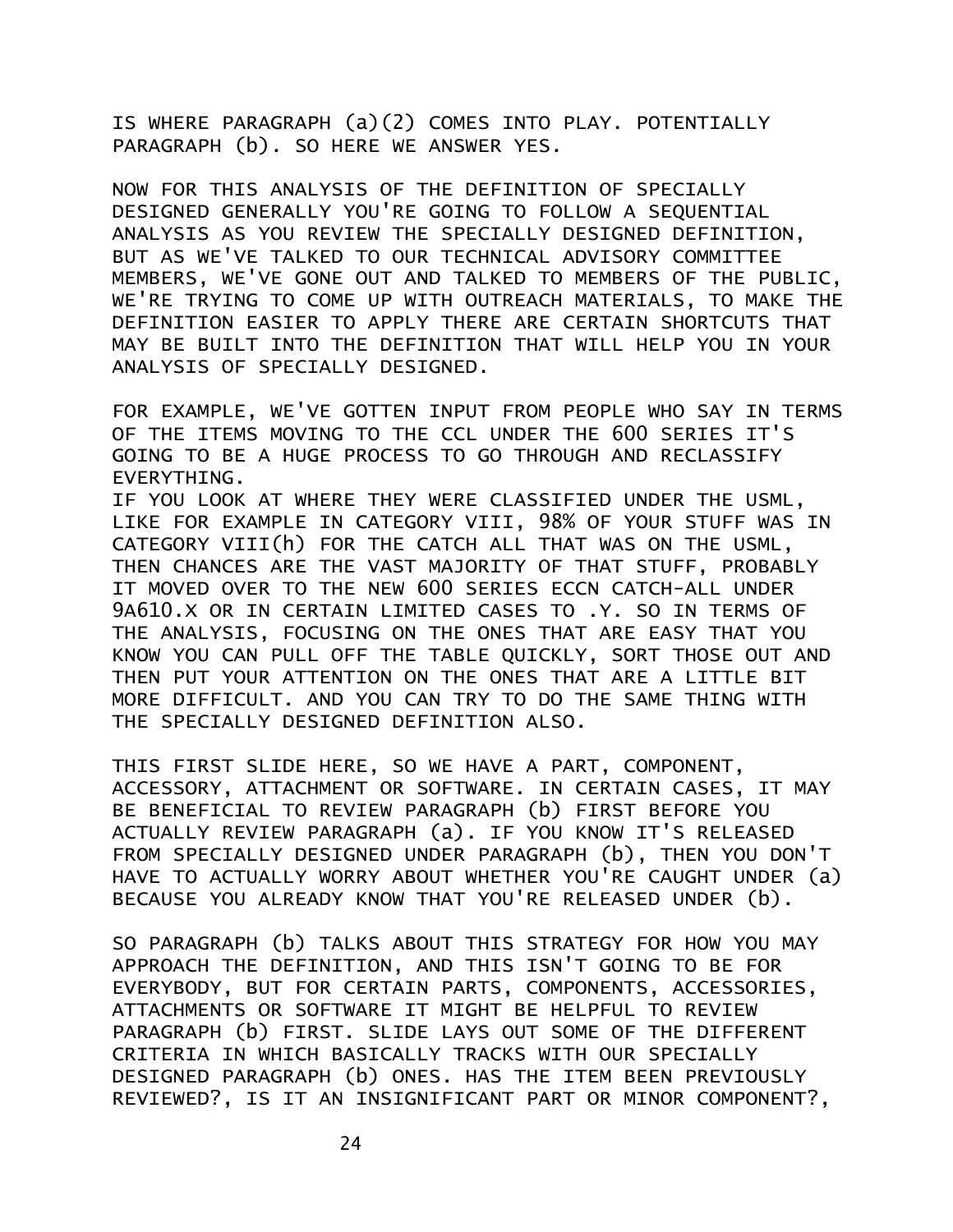IS IT USED IN THE PRODUCTION OF THE LOWEST LEVEL COMMODITIES?, WAS IT BEING DEVELOPED FOR USE WITH THOSE LOWEST LEVEL COMMODITIES? THESE ARE REALLY HIGH LEVEL QUESTIONS WHETHER IT MAY BE BENEFICIAL FOR YOU TO REVIEW PARAGRAPH (b) FIRST. IF YOU CLICK NO, IT'S GOING TO SAY NO, YOU SHOULD REVIEW PARAGRAPH (a) FIRST.

IF YOU CLICKED "I DON'T KNOW." AGAIN, WITH KEY TERMS, LIKE WE SAID, THERE'S A LOT OF KEY TERMS, FOR EXAMPLE, EAR99, ET CETERA, OR ATTACHMENT, FOR EXAMPLE, ANOTHER ONE. SO WE HAVE THOSE EMBEDDED IN THERE. THEN IF WE CLICK I DON'T KNOW, THAT'S GOING TO SAY YOU SHOULD REVIEW PARAGRAPH (a) FIRST. THEN IF WE CLICK YES, SO BASED ON YOUR RESPONSE TO THE PREVIOUS QUESTION, BIS RECOMMENDS THAT YOU REVIEW PARAGRAPH (b) FIRST.

SO THIS PERSON, IN THE TOOL, THEY LOOKED AT THE STRATEGY QUESTIONS IN THE TOOL FOR WHETHER IT MAY BE BENEFICIAL FOR THEM TO REVIEW PARAGRAPH (b) FIRST AND BASED ON THOSE QUICK CUT CRITERIA THAT WE PROVIDED, IT MAY MAKE SENSE FOR THEM TO LOOK AT PARAGRAPH (b) FIRST.

THEN IT SAYS FOR THESE CONTROLS, YOU'LL WANT TO START YOUR SPECIALLY DESIGNED CONTROL ANALYSIS -- WE'LL ASK YOU TO DETERMINE WHETHER YOU MEET THE CRITERIA OF PARAGRAPHS (b)(1), (b)(2), (b)(3), (b)(4), (b)(5) OR (b)(6).

IF YOU ARE NOT RELEASED FROM SPECIALLY DESIGNED ON THE BASIS OF PARAGRAPH (b), YOU'LL BE DIRECTED TO REVIEW PARAGRAPH (a).

THEN WE'LL ASK YOU DO YOU WANT TO REVIEW PARAGRAPH (b), THE RELEASE, FIRST?, YES OR NO. IF YOU CLICK YES, THEN IT TAKES YOU INTO THE GATEWAY FOR PARAGRAPH (b).

AND THERE'S BASICALLY THREE DIFFERENT TRACTS THAT GO DOWN PARAGRAPH (b) WHICH WE'LL TALK ABOUT. THE FIRST ONE IS YOU LOOK AT THAT CRITERIA FOR WHEN IT IS BENEFICIAL TO REVIEW (b) FIRST, THE SECOND ONE, YOU'RE CAUGHT UNDER PARAGRAPH A, EITHER (a)(1) OR (a)(2) AND YOU WANT TO REVIEW PARAGRAPH (b), THEN THE THIRD ONE WHICH WE'LL TALK ABOUT IN JUST A MINUTE IS WHAT IF YOU'RE NOT SURE WHEN YOU'RE CAUGHT UNDER  $(a)(1)$  OR  $(a)(2)$ .

WELL, YOU SHOULD LOOK AT PARAGRAPH (b) TO SEE IF YOU'RE RELEASED. SO THERE'S ACTUALLY THREE POTENTIAL WAYS THAT YOU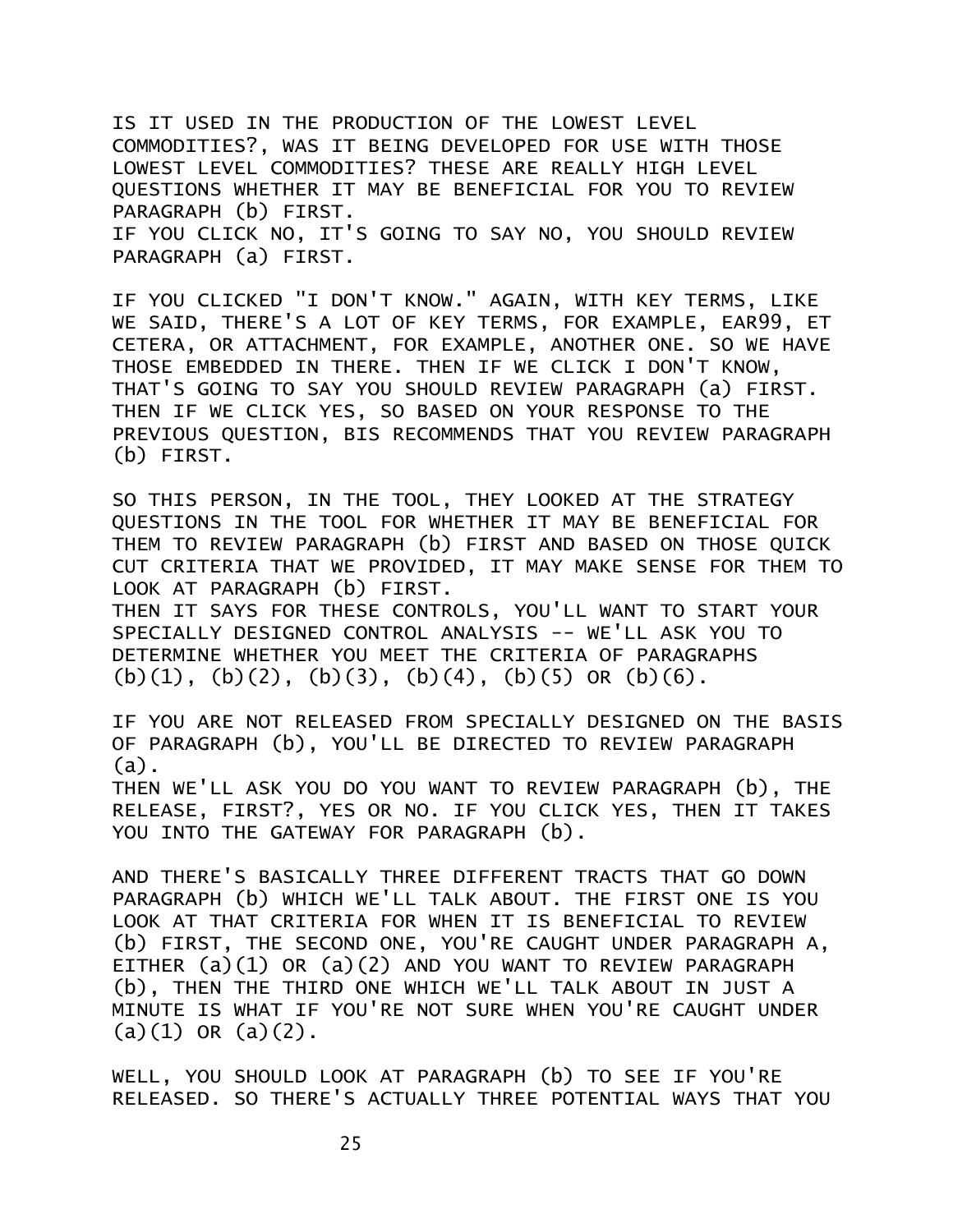COME IN TO PARAGRAPH (b). THIS IS THE GATEWAY INTO PARAGRAPH (b), FOR THE PARAGRAPH (b) ANALYSIS TO SEE WHETHER YOU'RE RELEASED. IT WILL ASK YOU A SERIES OF YES OR NO QUESTIONS TO DETERMINE WHETHER THE PART, COMPONENT, ACCESSORY, ET CETERA, IS NOT SPECIALLY DESIGNED BECAUSE IT MEETS THE PARAGRAPH  $(h)$ .

SO THIS IS THE GATEWAY TO (b). AND WE'RE GOING TO BACK OUT OF THIS FOR NOW. AND WE'RE NOT GOING TO GO THROUGH THE (b)'S BECAUSE THE (b) QUESTIONS WILL BE THE SAME FOR THE THREE DIFFERENT SCENARIOS THAT WE'RE GOING TO GO THROUGH, I WANT TO MAKE SURE WE HAVE ENOUGH TIME TO GET THROUGH THE WHOLE THING.

SO WE'RE CLASSIFYING A PART, WE'LL SAY NO, WE DON'T WANT TO REVIEW PARAGRAPH (b) FIRST, REVIEW PARAGRAPH (a) FIRST. SO NOW WE'RE GOING TO LOOK AT THE (a)(1) CRITERIA AND THE (a)(2) CRITERIA FOR PARTS, COMPONENTS, ACCESSORIES, ATTACHMENTS OR SOFTWARE.

SO THIS QUESTION IS ASKING YOU DO YOU MEET THE (a)(1) CRITERIA, RESPONSIBLE FOR ACHIEVING OR EXCEEDING THE CHARACTERISTICS OR FUNCTIONS IN THE RELEVANT ECCN or USML PARAGRAPH?, YES, NO, OR I DON'T KNOW. NOW IF YOU CLICK YES, YOU'RE CAUGHT, AND THE NEXT STEP THE SPECIALLY DESIGNED DECISION TOOL WILL BRING YOU TO THE GATEWAY PREREQUISITE QUESTION FOR PARAGRAPH (b), IS IT USED IN A DECONTROL NOTE THAT USES SPECIALLY DESIGNED?, AND IF IT IS, YOU JUST STOP THERE IN YOUR ANALYSIS.

SO WHAT IF WE DON'T MEET THAT CRITERIA? KEEP IN MIND, IF YOU'RE LOOKING AT A PARAGRAPH THAT CONTROLS AS A CATCH-ALL, ALL SPECIALLY DESIGNED PARTS, COMPONENTS, ACCESSORIES OR ATTACHMENTS, THAT 600 SERIES ECCN OR THE RELATED USML CATEGORY, IT MAY ACTUALLY BE BENEFICIAL FOR YOU TO JUST PROCEED TO PARAGRAPH (a)(2) FIRST. IT'S ANOTHER TIP TO KEEP IN MIND.

SO IF YOU CLICK NO, IT BRINGS YOU TO THE PARAGRAPH (a)(2) ANALYSIS. IF YOU CLICK "I DON'T KNOW," THE NEXT ONE GIVES YOU A LITTLE BIT OF INFORMATION. SO YOU ANSWERED I DON'T KNOW, WHETHER IT'S CAUGHT UNDER (a)(1). BY CLICKING NEXT, YOU WILL BE ASKED WHETHER YOU MEET THE (a)(2) CRITERIA.

SO IF YOU DON'T MEET (a)(1), REMEMBER YOU MAY BE CAUGHT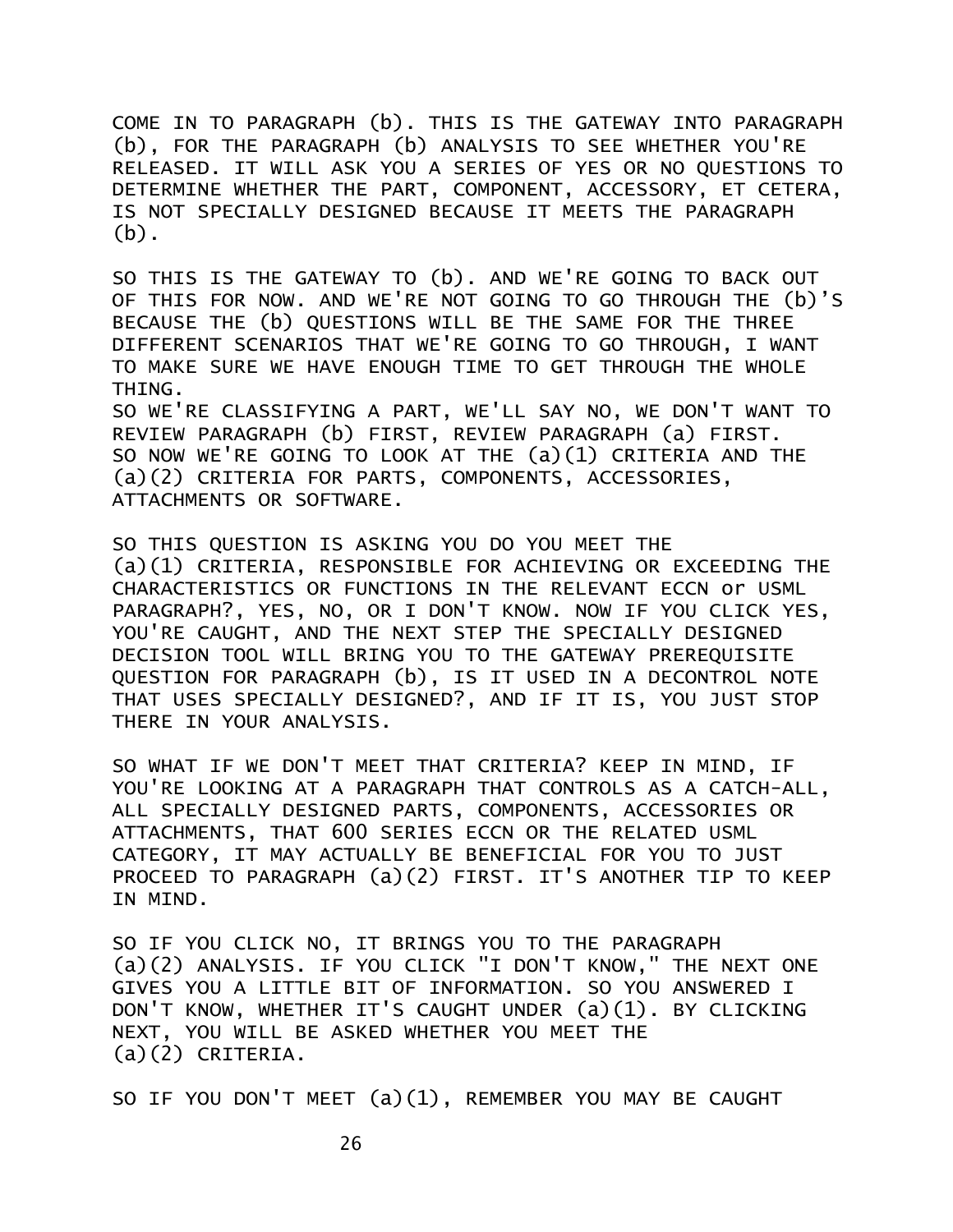UNDER THAT BROADER (a)(2) FOR THE PARTS OR COMPONENTS, SO BEFORE YOU GO TO (b) IN THAT CASE, YOU WOULD LOOK AT THE (a)(2) CRITERIA. IS IT USED IN OR WITH A COMMODITY OR DEFENSE ARTICLE ENUMERATED OR OTHERWISE DESCRIBED IN THE CCL OR THE USML. THIS IS THE (a)(2) CRITERIA. THE (a)(2) CRITERIA IS MEANT TO BE A VERY BROAD CATCH. NOW IF WE STOPPED HERE, WE WOULD CATCH WAY MORE THAN WE INTEND TO.

BUT FOR THE PARAGRAPH (a), WE NEED TO CATCH ALL THE ITEMS THAT POTENTIALLY MAY BE SPECIALLY DESIGNED, THEN (b) THAT WE'RE GOING TO WALK THROUGH IN THIS SERIES OF QUESTIONS, WE'RE GOING TO REFINE AND REFINE AND REFINE WHAT'S CAUGHT UNDER (a) UNTIL WE GET TO THE SET OF ITEMS WE WANT SPECIALLY DESIGNED. SO IF WE CLICK YES, THAT'S GOING TO BRING US INTO THE PARAGRAPH (b). IF WE CLICK NO, IT IS NOT SPECIALLY DESIGNED ON THE CCL. SO WE'VE DONE THE ANALYSIS OF (a), WE'RE NOT CAUGHT UNDER  $(a)(1)$  OR  $(a)(2)$ , THEN WE'RE RELEASED.

IF YOU CLICK I DON'T KNOW, HERE YOU GET ADDITIONAL INFORMATION THAT WILL HELP GUIDE YOU IN THIS CASE. THIS WOULD BE THE OTHER GATEWAY THAT I MENTIONED GOING INTO PARAGRAPH (b), IF YOU DON'T KNOW WHETHER YOU'RE CAUGHT UNDER  $(a)(1)$  OR  $(a)(2)$ , THEN YOU WOULD WANT TO REVIEW PARAGRAPH (b) TO DETERMINE IF YOU'RE RELEASED THERE. IF NOT RELEASED UNDER (b), THEN WHAT STEPS DO YOU DO IN IN THIS SPECIFIC SCENARIO.

SO NOW WE'RE GOING TO GET INTO THE HEART OF (b). AS I SAID, THE THREE TRACKS THAT WE'RE GOING TO GO DOWN FOR YOUR REVIEW OF (b), THOSE THREE SCENARIOS THAT WE TALKED ABOUT, THE QUESTIONS YOU'RE GOING TO ANSWER FOR PARAGRAPH (b) ARE GOING TO BE THE SAME. SERIES OF YES/NO QUESTIONS. (b)(1), WHICH IS BASICALLY WHERE THE PART, COMPONENT, ACCESSORY, ATTACHMENT OR SOFTWARE WAS REVIEWED BY THE U.S. GOVERNMENT, DETERMINED TO BE NOT SUBJECT TO THE ITAR, AND WAS DETERMINED TO BE CLASSIFIED IN AN ECCN PARAGRAPH THAT DOESN'T USE SPECIALLY DESIGNED OR IS EAR99.

WE TOOK THE PARAGRAPH (b)(1) IN THE DECISION TOOL AND WE ACTUALLY BROKE IT INTO TWO DIFFERENT PIECES, BECAUSE YOU HAVE THE COMMODITY PIECE UNDER PARAGRAPH (b)(1) WHERE THERE IS A PAST COMMODITY JURISDICTION ISSUED BY THE DEPARTMENT OF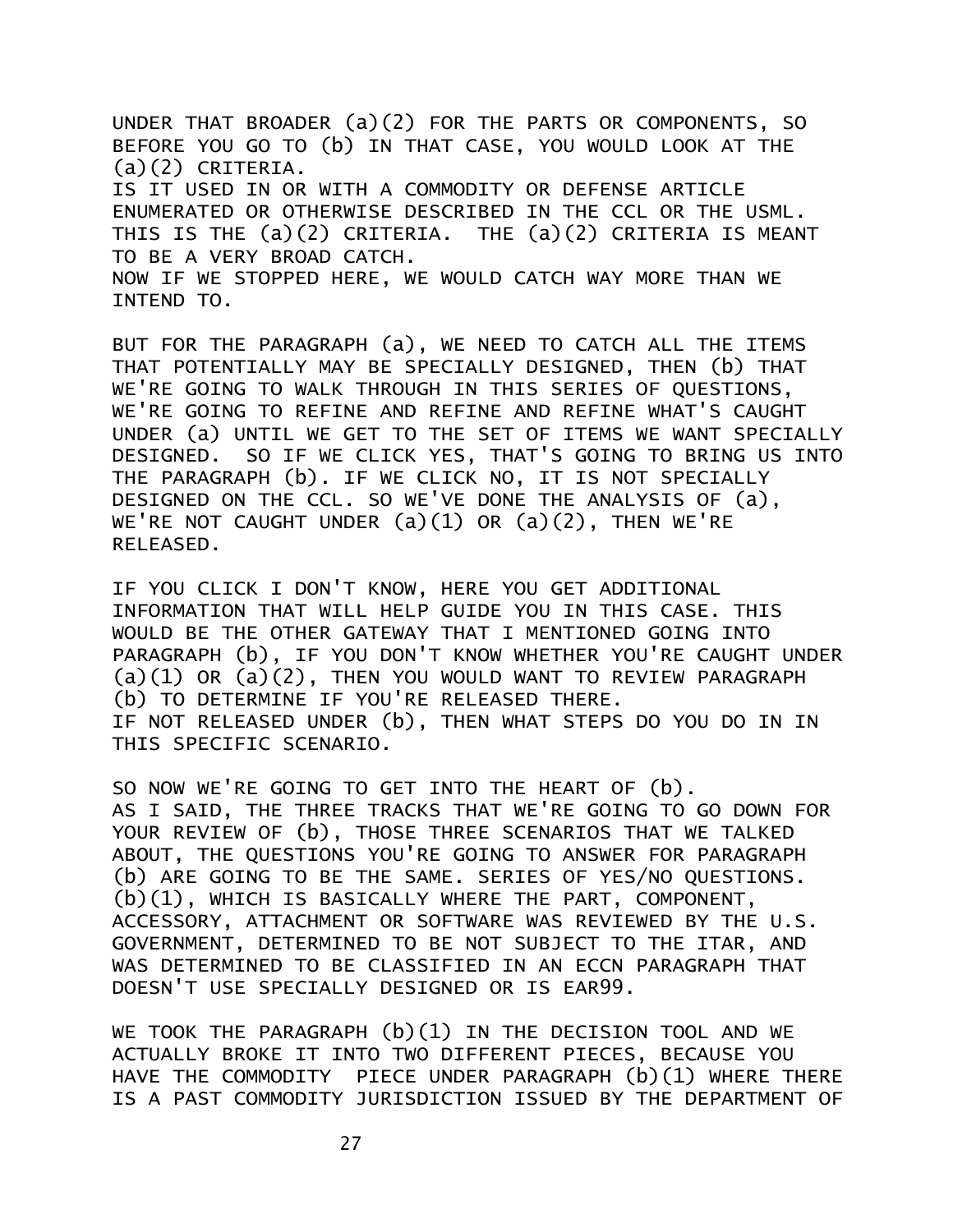STATE, THAT DETERMINED IT WASN'T SUBJECT TO THE ITAR, AND CLASSIFIED IT AS EITHER EAR99 OR IN AN ECCN THAT DOESN'T USE SPECIALLY DESIGNED. IT'S EITHER YES OR NO. IF YOU CLICK YES, IT'S NOT IT'S NOT SPECIALLY DESIGNED, AND YOU'RE DONE. IF NO, IT'S GOING TO TAKE YOU TO THE SECOND PART OF PARAGRAPH (b)(1).

THIS IS THE NEW PROCESS THAT WE ADDED IN THE APRIL 16TH FINAL RULE, WHERE IF YOU GO THROUGH YOUR ANALYSIS OF SPECIALLY DESIGNED, IF YOU'RE CAUGHT UNDER ONE OF THE PARAGRAPHS IN (a), YOU GO THROUGH THE ANALYSIS OF PARAGRAPH (b) AND YOU'RE STILL NOT RELEASED BUT YOU LOOK AT THAT SPECIFIC PART OR COMPONENT AND YOU SAY WELL, I REALLY THINK THIS DOESN'T WARRANT BEING SPECIALLY DESIGNED, YOU CAN COME IN WITH A SPECIAL CLASSIFICATION PROCESS THAT WE ADDED UNDER 748.3(e), AND THE INTERAGENCY COMMUNITY WITH THE STATE DEPARTMENT, THE DEFENSE DEPARTMENT AND THE COMMERCE DEPARTMENT WILL REVIEW IT, AND IF WE AGREE THAT PARTICULAR PART OR COMPONENT DOES NOT WARRANT BEING SPECIALLY DESIGNED AND THERE'S CONSENSUS WITH THE THREE DEPARTMENTS, WE WILL ISSUE A CLASSIFICATION INDICATING WE'VE REVIEWED IT AND DID NOT DETERMINE IT TO BE SPECIALLY DESIGNED.

SO IF YOU HAVE THAT PIECE OF PAPER IN HAND, THAT CLASSIFICATION, THEN YOU'RE RELEASED UNDER PARAGRAPH (b)(1). ANY TIME YOU CLICK YES, YOU'RE BASICALLY NOT GOING TO HAVE A SPECIALLY DESIGNED ITEM THAT YOU HAVE UNDER PARAGRAPH (b). IF YOU CLICK NO, THEN WE'RE GOING TO GET INTO PARAGRAPH (b)(2). SO IS THE PART OR MINOR COMPONENT, REGARDLESS OF FORM OR FIT, A FASTENER, SUCH AS A SCREW, BOLT, NUT PLATE, RIVET, PIN, WASHER, GROMMET, BUSHING. IF IT'S YES, NOT SPECIALLY DESIGNED, REGARDLESS OF WHAT CHANGES YOU'VE MADE TO IT, OR WHERE IT'S USED.

THIS IS ONE OF THE SPECIFIED EXCLUSIONS UNDER PARAGRAPH (b).

SO IN SOME WAYS YOU CAN THINK OF (b)(1) AND (b)(2) AS THE SPECIFIED EXCLUSIONS UNDER SPECIALLY DESIGNED, IT'S EITHER SPECIFIED IN A CJ TO BE NOT SUBJECT TO THE ITAR OR IN A CLASSIFICATION REQUEST UNDER  $(b)(1)$ , AND WITH THE  $(b)(2)$ , THOSE REALLY MINOR COMPONENTS AND PARTS THAT ARE SPECIFIED AS NOT BEING SPECIALLY DESIGNED REGARDLESS WHETHER IT'S A CUT TO LENGTH SCREW, IT'S NOT GOING TO BE SPECIALLY DESIGNED UNDER PARAGRAPH (b)(2).

BUT DOES THAT MEAN THAT ANY OF THE PARTS THAT ARE SPECIFIED UNDER (b)(2) DON'T WARRANT CONTROL, IF THERE'S SOMETHING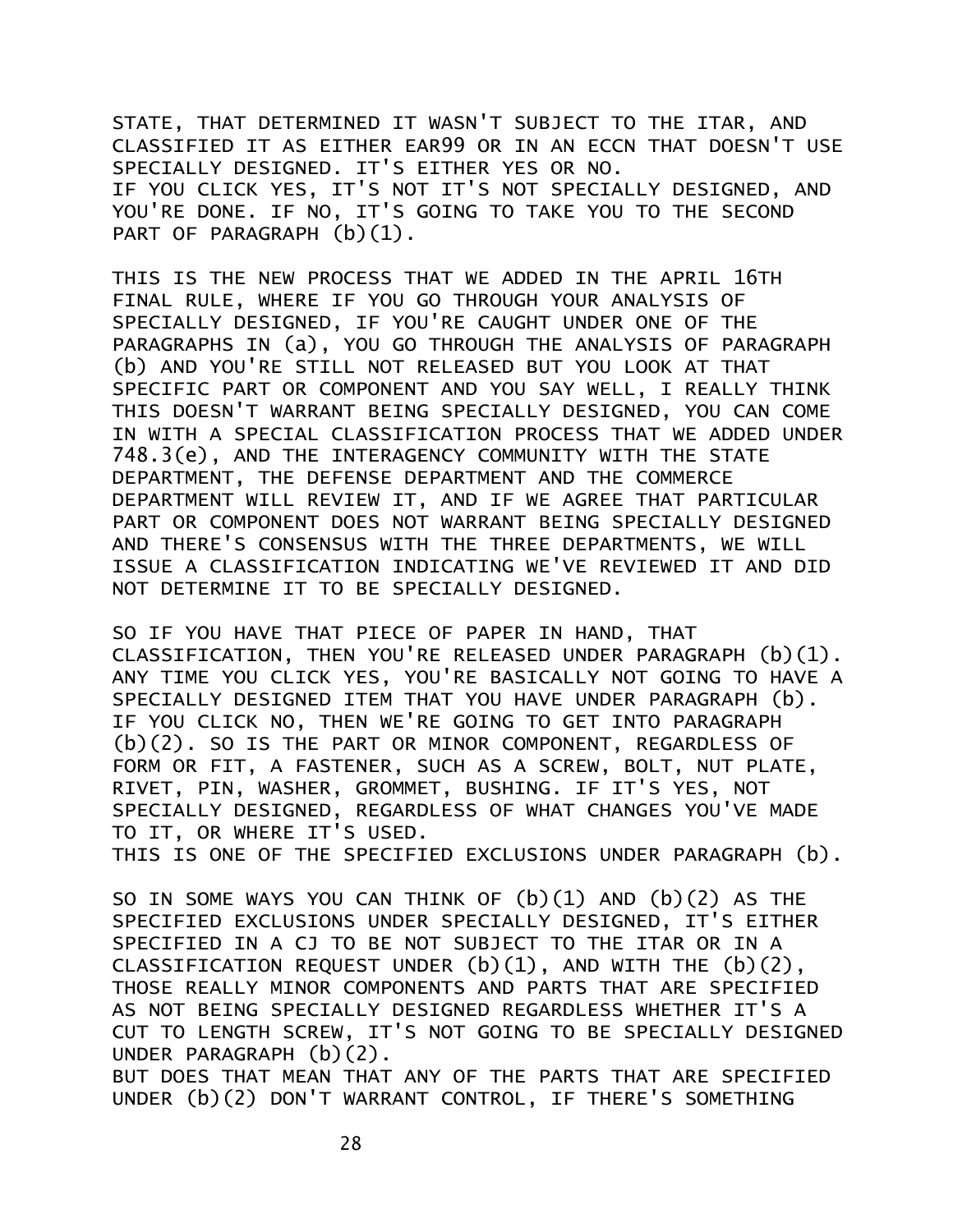THAT DOES WARRANT CONTROL, THEN THE U.S. GOVERNMENT NEEDS TO ENUMERATE THAT OR OTHERWISE DESCRIBE THAT ON THE APPLICABLE CONTROL LIST AS WARRANTED.

SO AGAIN IF YOU CLICK YES, NOT SPECIALLY DESIGNED, WE HAVE A CUT TO LENGTH BOLT, FOR EXAMPLE IT IS NOT SPECIALLY DESIGNED. IF WE HIT NO, IT'S GOING TO TAKE US TO THE PRODUCTION EXCLUSION (b)(3). YOU DON'T NEED TO KNOW ANYTHING ABOUT THE ORIGINAL DEVELOPMENT HISTORY. IF YOU MEET THE CRITERIA HERE, YOU'RE GOING TO BE RELEASED. SO PART, COMPONENT, ACCESSORY OR SOFTWARE HAVE THE SAME FUNCTION, PERFORMANCE CAPABILITY AND THE SAME OR EQUIVALENT FORM AND FIT AS A COMMODITY OR SOFTWARE USED IN OR WITH AN ITEM THAT IS OR WAS IN PRODUCTION, I.E., NOT IN DEVELOPMENT THAT MEETS THE CRITERIA IN (b)(3), USED IN OR WITH AN AT-ONLY OR EAR99 ITEM IN PRODUCTION.

AS I SAID, WE USE A LOT OF THESE KEY TERMS THAT ARE EXISTING. FOR FORM AND FIT WHEN WE USE EQUIVALENT, WE MEAN EXACTLY WHAT WE SAY IN THE NOTE TO PARAGRAPH (b)(3). YOU CAN ONLY MAKE CHANGES IN FORM SOLELY FOR FIT PURPOSES, ANYTHING OUTSIDE OF THAT WOULD NOT BE CONSIDERED EQUIVALENT. IF YOU HAVE SOMETHING THAT'S USED AND SUBSEQUENTLY USED IN THE PRODUCTION OF AN EAR99 ITEM, THEN THIS WOULD COME INTO PLAY, FOR EXAMPLE, IN THE 600 SERIES TO RELEASE THAT PART OR COMPONENT FROM SPECIALLY DESIGNED CATCH-ALL ON THE COMMERCE CONTROL LIST, SO AGAIN, ALL THESE PARAGRAPH (b) RELEASES, YOU CLICK YES, NOT SPECIALLY DESIGNED. IF YOU CLICK NO, THEN WE'RE GOING TO GET INTO THE DEVELOPMENT EXCLUSIONS.

PARAGRAPH (b)(3) IS UNDER THE SPECIALLY DESIGNED DEFINITION, THEN WE HAVE UNDER PARAGRAPHS  $(b)(4)$ ,  $(b)(5)$  and  $(b)(6)$ , we HAVE WHAT WE REFER TO AS OUR DEVELOPMENT EXCLUSIONS. AND THIS IS BASICALLY DURING THE DEVELOPMENT PHASE, YOU EITHER DEVELOPED IT OR YOU'RE IN THE PROCESS OF DEVELOPING IT, YOU'RE DEVELOPING IT FOR APPLICATIONS THAT WOULD MEET THE CRITERIA OF EITHER PARAGRAPH  $(b)(4)$ ,  $(b)(5)$  OR  $(b)(6)$ .

YOU'LL SEE THE WAY THE DECISION TOOL IS LAID OUT, YOU MAY POTENTIALLY MEET MORE THAN ONE OF THE PARAGRAPH (b) RELEASES BUT YOU ONLY NEED TO MEET ONE OF THE RELEASES TO BE RELEASED FROM SPECIALLY DESIGNED. SO YOU MAY VERY WELL MEET  $(b)(3)$  AND  $(b)(4)$ . AND THAT'S OKAY, YOU JUST NEED ONE OF THE RELEASES TO APPLY TO RELEASE YOU FROM SPECIALLY DESIGNED.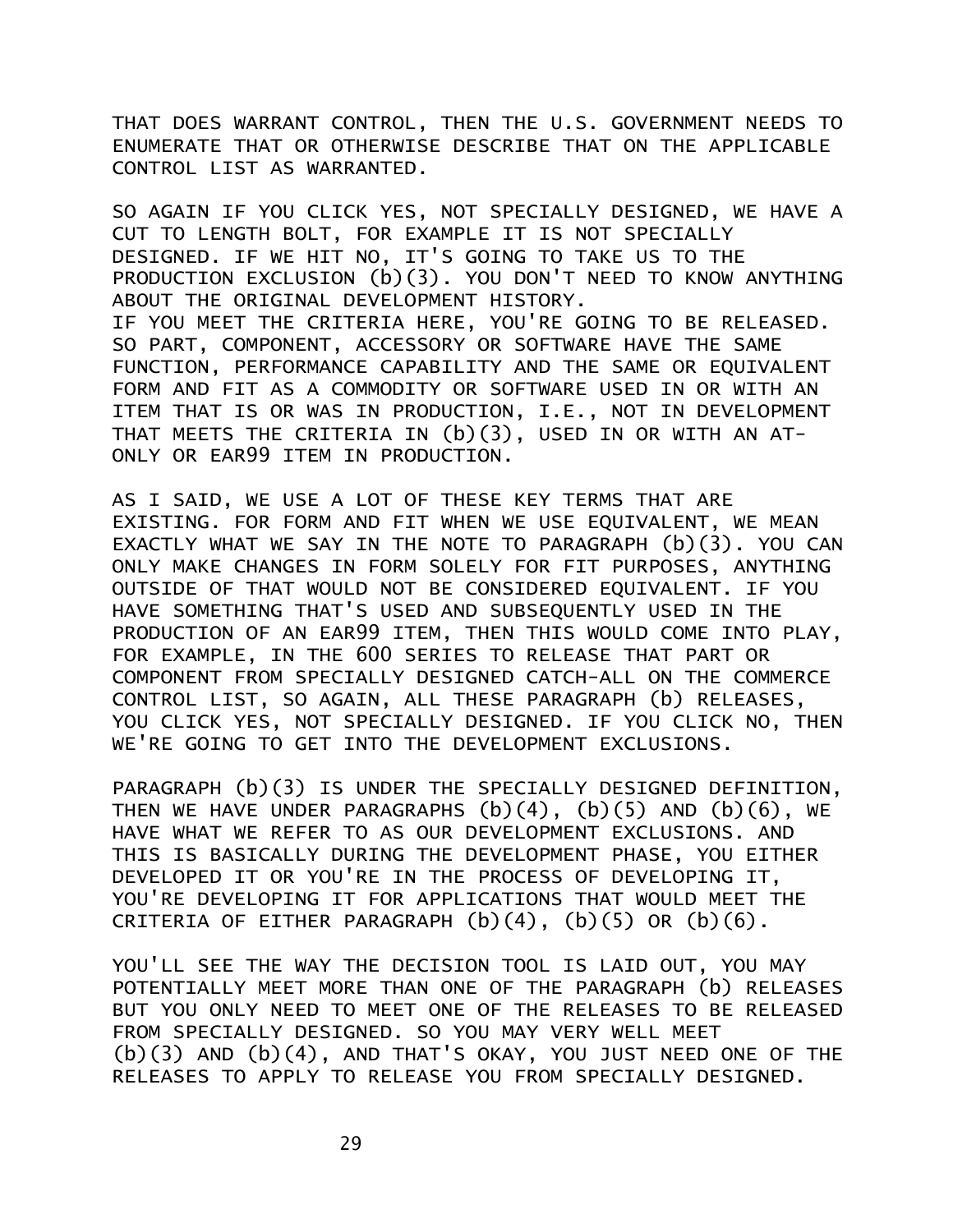SO THIS QUESTION, DO YOU HAVE KNOWLEDGE, AND THAT'S A DEFINED TERM UNDER THE EAR, OF THE DEVELOPMENT HISTORY. AND THIS IS EITHER GOING TO BE YES OR NO. IF WE CLICK NO, PARAGRAPH  $(b)(4)$ ,  $(b)(5)$  AND  $(b)(6)$  AREN'T GOING TO BE OPTIONS FOR US, CAN'T BE RELIED ON TO RELEASE THAT PART, COMPONENT, ACCESSORY OR ATTACHMENT. IN ADDITION, YOU ALREADY DETERMINED, AS IT LAYS OUT HERE, THAT YOU ALREADY LOOKED AT  $(b)(1)$ ,  $(b)(2)$ , AND  $(b)(3)$ . THEREFORE, IT'S SPECIALLY DESIGNED. WE GIVE YOU SOME TIPS, THOUGH.

YOU MAY WANT TO GO BACK TO THE ORIGINAL PRODUCER, DEVELOPER, MANUFACTURER, OR SOME OTHER PARTY THAT MAY HAVE THAT KNOWLEDGE OF THE DEVELOPMENT HISTORY AND MAYBE THEY CAN ASSIST YOU WITH MAKING THAT DETERMINATION. IF THEY DO HAVE THAT CONTEMPORANEOUS DOCUMENTATION THAT DOES SUPPORT THE CRITERIA IN  $(b)(4)$ ,  $(b)(5)$  OR  $(b)(6)$ , THEN GO BACK AGAIN AND LOOK AT WHETHER YOU'RE RELEASED UNDER SPECIALLY DESIGNED UNDER THAT PARAGRAPH IN  $(b)(4)$ ,  $(b)(5)$  OR  $(b)(6)$ .

IF WE CLICK NEXT, THE DESCRIPTION, THIS IS BASICALLY THE UNDER PARAGRAPH (b), WHICH WE'RE GOING TO GO OVER IN JUST A MINUTE. SO IN THIS CASE, WE SAY DO YOU HAVE KNOWLEDGE OF THE DEVELOPMENT HISTORY, IF WE CLICK YES, AND WE'RE GOING TO GET INTO REVIEWING  $(b)(4)$ , THEN  $(b)(5)$  and  $(b)(6)$ . SO WAS THAT PART DEVELOPED WITH KNOWLEDGE, FOR USE IN OR WITH COMMODITIES OR SOFTWARE, EITHER NOT ENUMERATED, SUCH AS EAR99 OR A COMMODITY OR SOFTWARE DESCRIBED IN AN ECCN CONTROLED FOR AT REASONS ONLY FOR (b)(4), IT'S EITHER GOING TO BE YES OR NO.

IF IT'S YES, YOU'RE RELEASED. IF IT'S NO, THEN YOU GO TO  $(b)(5)$ . WAS OR IS THE PART, COMPONENT, ACCESSORY, ATTACHMENT OR SOFTWARE DEVELOPED AS A GENERAL PURPOSE COMMODITY OR SOFTWARE WITH NO KNOWLEDGE FOR USE IN OR WITH A PARTICULAR COMMODITY, OR TYPE OF COMMODITY. IF IT WAS, YOU DIDN'T HAVE KNOWLEDGE, THEN YOU'RE GOING TO BE RELEASED FROM SPECIALLY DESIGNED. AND AGAIN, IF IT WASN'T, THEN YOU'RE GOING TO GO TO PARAGRAPH  $(b)(6)$ . WE SEPARATED OUT  $(b)(4)$  and  $(b)(6)$ . (b)(6) IS ONLY GOING TO COME INTO PLAY IF YOU HAVE A PARAGRAPH THAT USES SPECIALLY DESIGNED IN AN AT-ONLY ECCN.

BASICALLY IT KIND OF TRACKS WITH THE SAME IDEA OF PARAGRAPH (b)(4), BUT IT WILL RELEASE THE PART, COMPONENT, ACCESSORY, ATTACHMENT OR SOFTWARE IF DURING THE DEVELOPMENT PHASE, YOU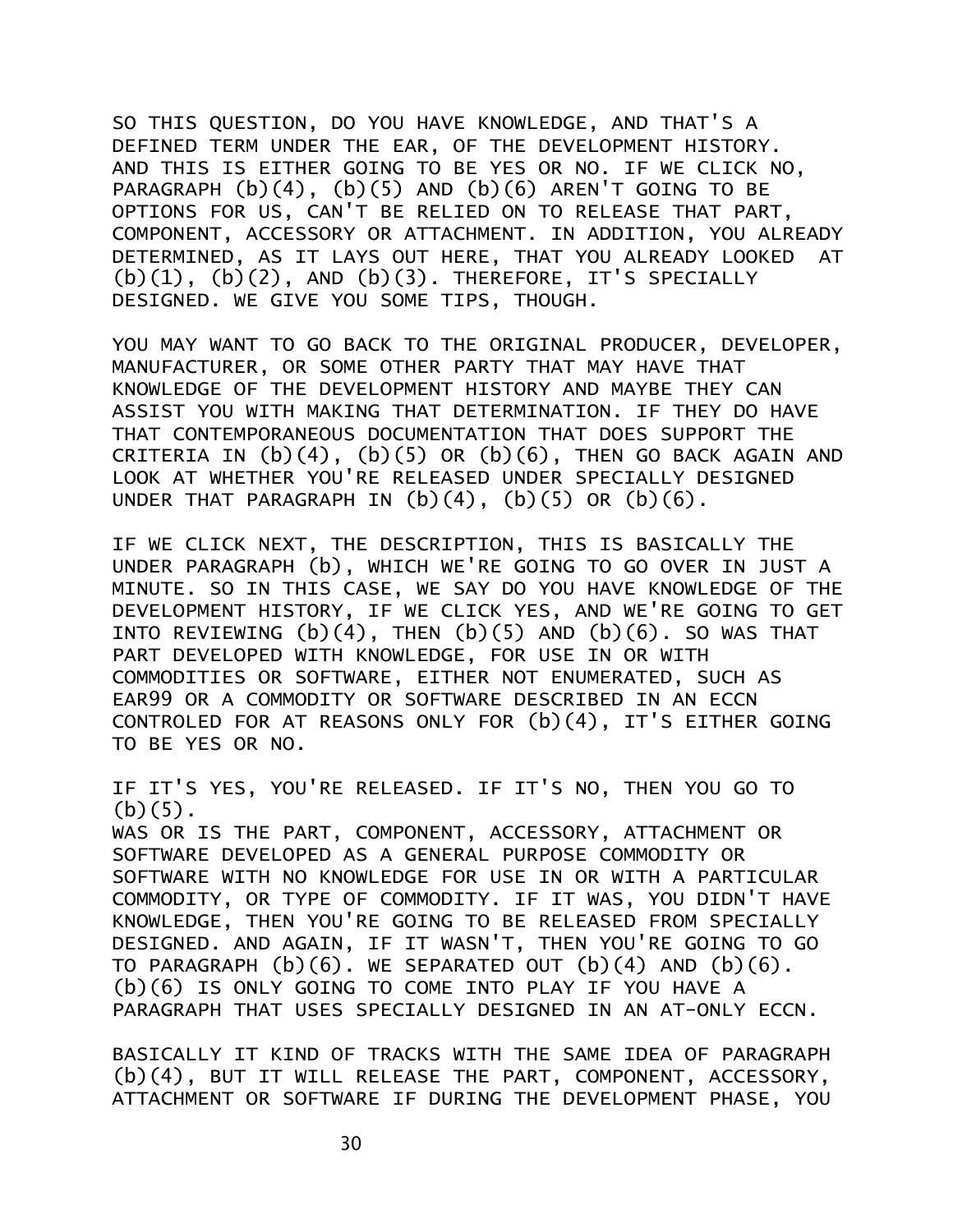DEVELOPED OR YOU ARE DEVELOPING IT FOR USE, FOR EXAMPLE, IN OR WITH AN AT ONLY ENTRY AND ALSO EAR99 COMMODITY OR SOFTWARE, OR YOU'RE DEVELOPING IT EXCLUSIVELY FOR USE IN OR WITH AN EAR99 COMMODITY OR SOFTWARE AND THEN IT SUBSEQUENTLY WAS USED IN A SPECIALLY DESIGNED PARAGRAPH IN AN AT-ONLY ECCN THAT USES SPECIALLY DESIGNED, THEN PARAGRAPH (b)(6) WOULD RELEASE YOU. AGAIN FOR THIS PARAGRAPH (b)(6) IF YOU CLICK YES AS THE ANSWER TO THE QUESTION, IT RELEASES YOU.

IF YOU CLICK NO, THEN WE'VE BASICALLY GONE THROUGH OUR FULL ANALYSES OF PARAGRAPH (b) FOR THE DECISION TOOL, THE QUESTIONS FOR PARAGRAPH (b) ARE THE SAME FOR THE THREE TRACKS, SO THIS IS THE LANDING PAGE FOR THE END OF PARAGRAPH (b) AND ASKS YOU WHY DID YOU REVIEW PARAGRAPH (b)?

THE FIRST SCENARIO, YOU DETERMINE YOU'RE CAUGHT UNDER (a), SO YOU LOOKED AT (b). IF YOU CLICK ON THAT, YOU HAVE A SPECIALLY DESIGNED PART OR COMPONENT ON YOUR HANDS. IF YOU CLICK I DIDN'T KNOW WHETHER MY PART, COMPONENT, ACCESSORY, ATTACHMENT OR SOFTWARE WAS CAUGHT UNDER PARAGRAPH (a), SO I REVIEWED PARAGRAPH (b) TO DETERMINE IF IT WAS RELEASED FROM SPECIALLY DESIGNED, THAT'S GOING TO TAKE YOU TO HERE.

SO YOU ANSWERED I DON'T KNOW, IT IS NOT RELEASED FROM SPECIALLY DESIGNED, THEN WE GIVE YOU GUIDANCE FOR WHAT YOU CAN DO IN THAT TYPE OF A CASE. AND THEN IF NEEDED, TO COME IN FOR A CLASSIFICATION REQUEST, BUT EVEN IF YOU COME IN FOR A CLASSIFICATION REQUEST, WE WANT YOU TO HAVE GONE THROUGH THE TOOL AND REVIEWED THE DEFINITION AND FOR YOU TO IDENTIFY WHY DO YOU THINK IT MAY BE POTENTIALLY SPECIALLY DESIGNED?

HAVE YOU LOOKED AT THOSE PARAGRAPHS IN (b) BEFORE YOU COME RUSHING IN? THEN IF YOU DECIDE TO REVIEW PARAGRAPH (b) FIRST BECAUSE YOU DECIDED THAT YOU MAY BE RELEASED BECAUSE IT LOOKED LIKE IT WAS A COMMON PART OR COMPONENT, BUT NOW YOU'VE LOOKED AT THE ACTUAL CRITERIA AND YOU ARE NOT RELEASED. SO THAT MEANS YOU'RE GOING TO HAVE TO REVIEW PARAGRAPH FOR THE CATCH PORTION OF THE SPECIALLY DESIGNED DEFINITION. IN THAT THEN YOU DO WANT TO GO BACK AND THEN THIS TALKS ABOUT GOING BACK TO PARAGRAPH (a), LOOKING AT PARAGRAPH (a)(1) AND (a)(2) TO SEE IF YOU'RE RELEASED. SO NOW IF WE DID THE FIRST SCENARIO WHERE I DETERMINED MY PART WAS CAUGHT UNDER (a), SO I REVIEWED PARAGRAPH (b), THEN WE BASICALLY HAVE A SPECIALLY DESIGNED PART OR COMPONENT,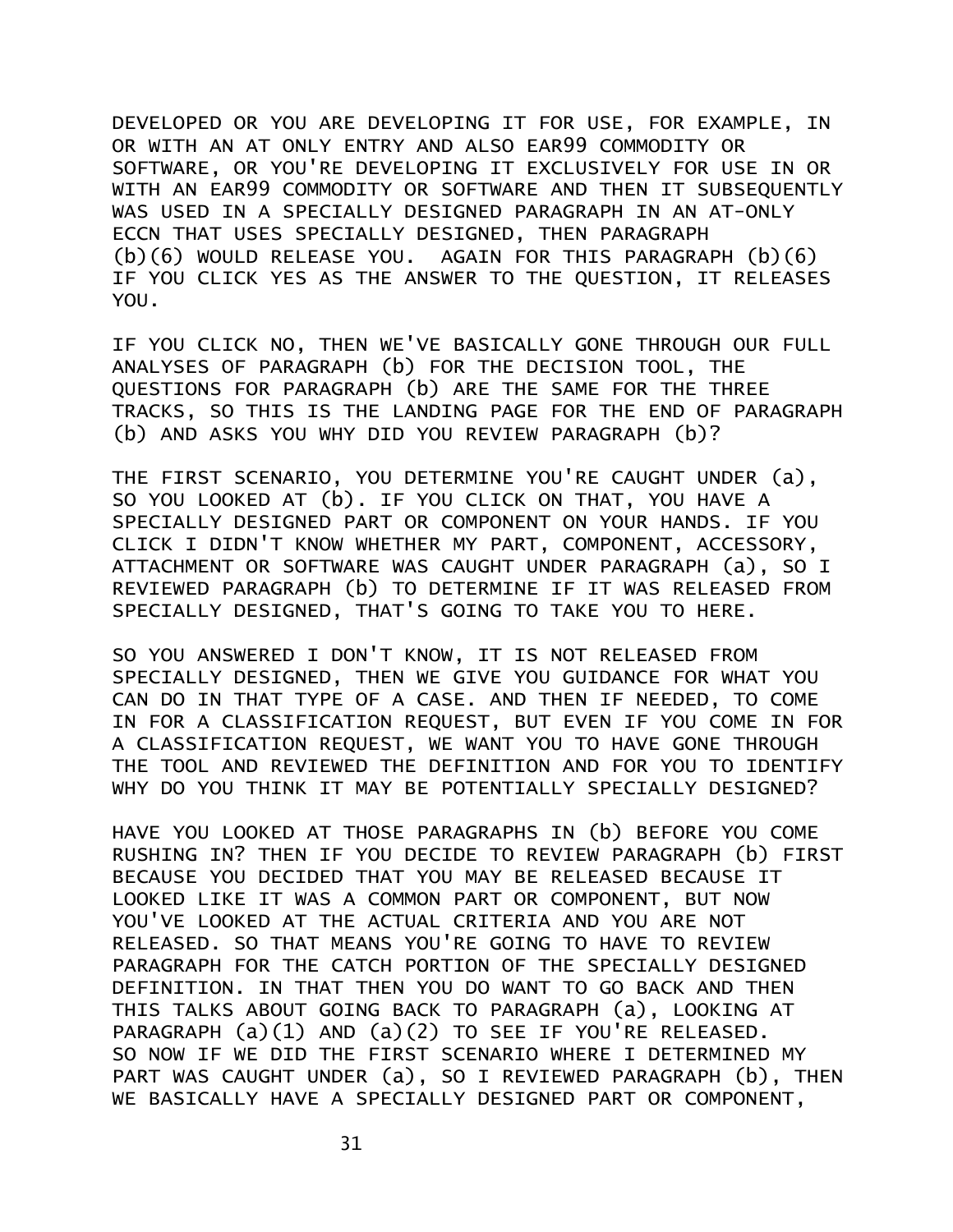ACCESSORY, ATTACHMENT OR SOFTWARE.

AS I HAD MENTIONED WITH THIS IN THIS FORMAT, IT WAS BLOWN UP TO 200%, IT'S GOING TO LOOK DIFFERENT AND MUCH SMALLER ON THE WEBSITE WHEN WE POST IT ON MONDAY. SO WE'VE GOT ABOUT 10 MINUTES, WE'RE GOING TO TRY TO FIELD AS MANY QUESTIONS AS WE CAN ON THE DECISION TOOLS, AND THEN NEXT WEEK, WE'RE GOING TO HAVE THE NORMAL EXPORT CONTROL WEEKLY TELECONFERENCE, AND THAT IS FREE TO PARTICIPATE IN. IF YOU GO TO THE BIS WEBSITE, THERE'S INFORMATION ON THAT. ON THE BIS WEBSITE, THERE'S A LINK FOR TELECONFERENCES.

YOU CAN ACCESS THAT. IT'S A FREE WEEKLY TELECONFERENCE. IF WE HAVE ANY QUESTIONS THAT WE DON'T GET TO TODAY, WE WILL ADDRESS THE WRITTEN QUESTIONS THAT WE RECEIVED DURING THAT WEEKLY TELECONFERENCE. YOU CAN ALSO, IF YOU HAVE ADDITIONAL EXPORT CONTROL REFORM QUESTIONS FOR THE WEEKLY TELECONFERENCE. IF YOU HAVE A CHANCE TO SUBMIT A QUESTION, AND SOMETHING POPS UP DURING THIS WEEK OR ONCE THE ACTUAL TOOL GETS POSTED, YOU CAN SEND THOSE TO US. IF YOU HAVE FOLLOW-UP QUESTIONS, YOU CAN DEFINITELY EMAIL ME.

MY EMAIL ADDRESS IS TIMOTHY.MOONEY@BIS.DOC.GOV, AND MY TELEPHONE NUMBER IS 202-482-3371. SO NOW WE'RE GOING TO TRY TO ANSWER SOME OF OUR QUESTIONS THAT HAVE COME IN. SO THE FIRST QUESTION IS VERY GOOD.

THE QUESTION IS, WOULD IT BE ACCURATE TO SAY THAT THESE TWO TOOLS ARE PRIMARILY FOR MANUFACTURERS THAT ARE ESTABLISHING THE CLASSIFICATION OF THE ITEMS THEY MANUFACTURE AND NOT SO MUCH FOR INDIVIDUAL EXPORTERS THAT PURCHASE THOSE FROM THOSE MANUFACTURERS?

IF YOU'RE INVOLVED WITH TRANSACTIONS THAT ARE SUBJECT TO THE EAR, IN PARTICULAR IF YOU'RE GOING TO BE THE EXPORTER OF THOSE ITEMS, YOU'RE GOING TO NEED TO DETERMINE IF THE ITEM IS SUBJECT TO THE EAR, YOU'RE GOING TO NEED TO DETERMINE THE CLASSIFICATION.

IF YOU'RE THE MANUFACTURER, YOU MAY HAVE SOME ADVANTAGES IN TERMS OF CLASSIFYING THE ITEM, BUT ANYONE WHO'S INVOLVED IN TRANSACTIONS SUBJECT TO THE EAR, YOU'RE GOING TO HAVE TO GO THROUGH THOSE SAME STEPS.

SO AS WE LAID OUT IN THE CCL ORDER OF REVIEW, ONE OF YOUR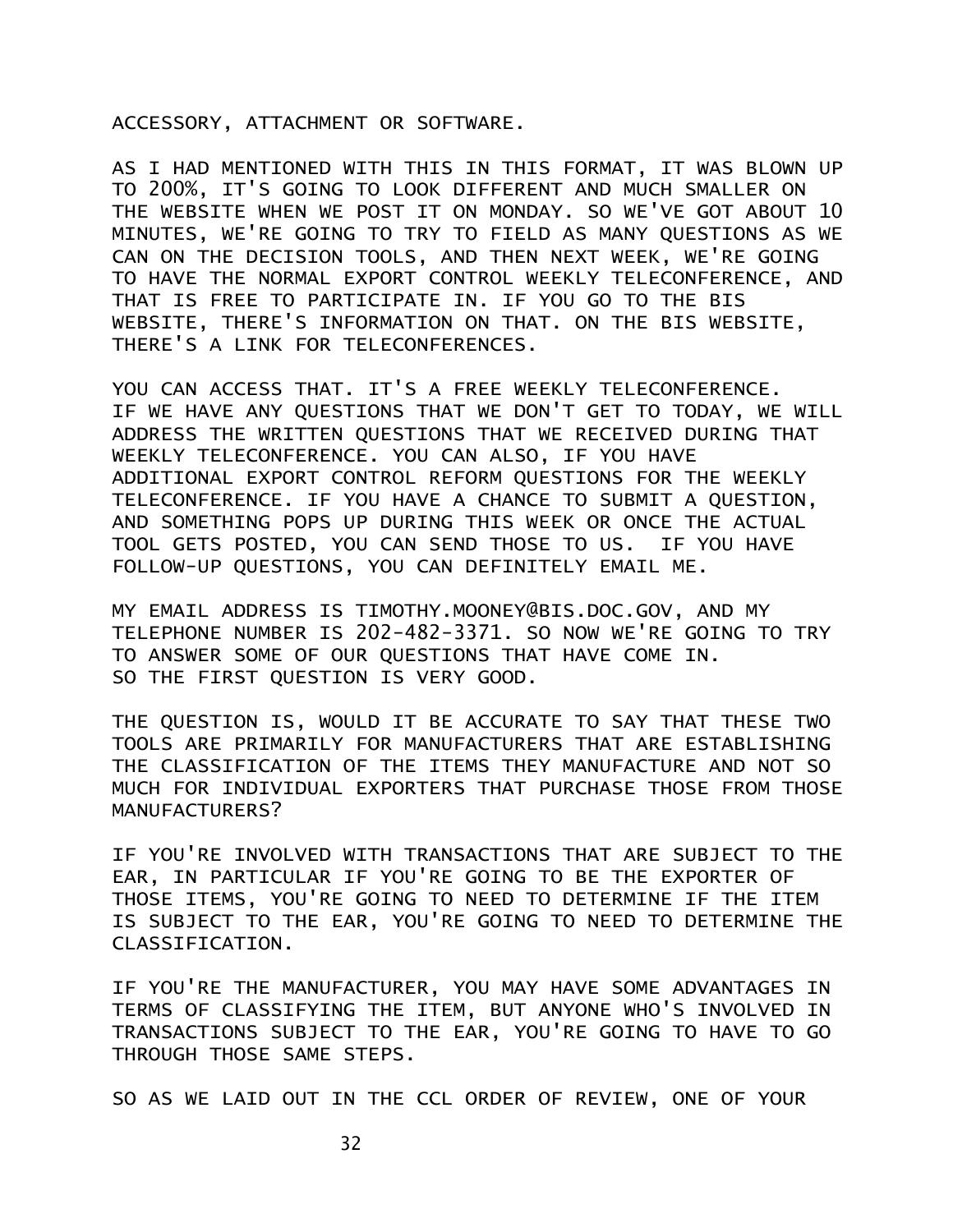OPTIONS IS TO CONTACT THAT DEVELOPER, PRODUCER, MANUFACTURER, AND ASK THEM FOR THE CLASSIFICATION INFORMATION. BUT EVEN IF SOMEBODY GIVES YOU THE CLASSIFICATION, FOR EXAMPLE, IF YOU CONTACT SOMEBODY AND SAY WHAT'S THE CLASSIFICATION, THEY SAY NLR, WHICH IS A DESIGNATION FOR NO LICENSE REQUIRED, OBVIOUSLY THAT PERSON DOESN'T KNOW WHAT THEY'RE DOING. YOU NEED TO DIG A LITTLE FURTHER.

BUT EVEN IF THEY GIVE YOU AN ECCN CLASSIFICATION, AS WE TALKED ABOUT, YOU STILL WANT TO DO THE ANALYSIS YOURSELF. SO EVEN IF YOU'RE NOT THE MANUFACTURER NOW, IN TERMS OF THE SPECIALLY DESIGNED DECISION TOOL, WHICH MAY HAVE GENERATED THIS QUESTION. THE PARAGRAPHS THAT DEAL WITH THE DEVELOPMENT PHASE, THE DEVELOPMENT EXCLUSIONS UNDER (b)(4), (b)(5) AND (b)(6), YES, THERE'S DEFINITELY AN ADVANTAGE IF YOU HAVE THAT KNOWLEDGE OF THE ORIGINAL DEVELOPMENT HISTORY AND THE ORIGINAL MANUFACTURER OR DEVELOPER WILL LIKELY BE THE PERSON THAT WILL BE BEST POSITIONED FOR THAT INFORMATION, OR WHAT HAPPENS IF IT WAS 20 OR 30 YEARS AGO THAT IT WAS DEVELOPED, YOU MAY HAVE LOST TRACK, EVEN THOUGH THE MANUFACTURER MAY HAVE BEEN ACQUIRED BY ANOTHER PARTY, THEY MAY HAVE LOST TRACK OF WHAT IT WAS ORIGINALLY DEVELOPED FOR.

IN THAT CASE, EVEN UNDER THE CURRENT EXPORT CONTROL SYSTEM, THAT CAN BE KIND OF WORRISOME IN THOSE TYPES OF SCENARIOS, BUT UNDER THE SPECIALLY DESIGNED DEFINITION WITH OUR PARAGRAPH (b)(3), IF IT WAS REALY TRULY DEVELOPED FOR USE IN OR WITH THOSE LOW LEVEL APPLICATIONS, OVER 20 YEARS, IT SHOULD HAVE GRAVITATED INTO THE PRODUCTION OF AN AT-ONLY COMMODITIES OR EAR99 COMMODITIES. AND IF IT HASN'T, THERE IS PROBABLY SOMETHING SPECIAL ABOUT THAT PARTICULAR PART OR COMPONENT, FOR EXAMPLE, THAT MAY WARRANT CONTROL AS BEING SPECIALLY DESIGNED.

WE'RE JUST SCROLLING TO THE NEXT QUESTION. SO THE NEXT QUESTION, IF SOMEONE GOES THROUGH THE ORDER OF REVIEW PROCESS, AND ANSWERS THE QUESTIONS, ET CETERA, IS THERE SOME TYPE OF PRINTOUT OR RECORD THAT THE USER CAN PRINT OUT FOR THEIR RECORDS OF THE ANSWERS ENTERED IN OUTPUT RECEIVED?

YES.BOTH DECISION TOOLS HAVE A SUMMARY SHEET, EACH TIME THERE'S AN OUTCOME FOR THE DECISION TOOLS, THERE'S A BUTTON AT THE BOTTOM THAT YOU CAN SELECT FOR SUMMARY, AND IT WILL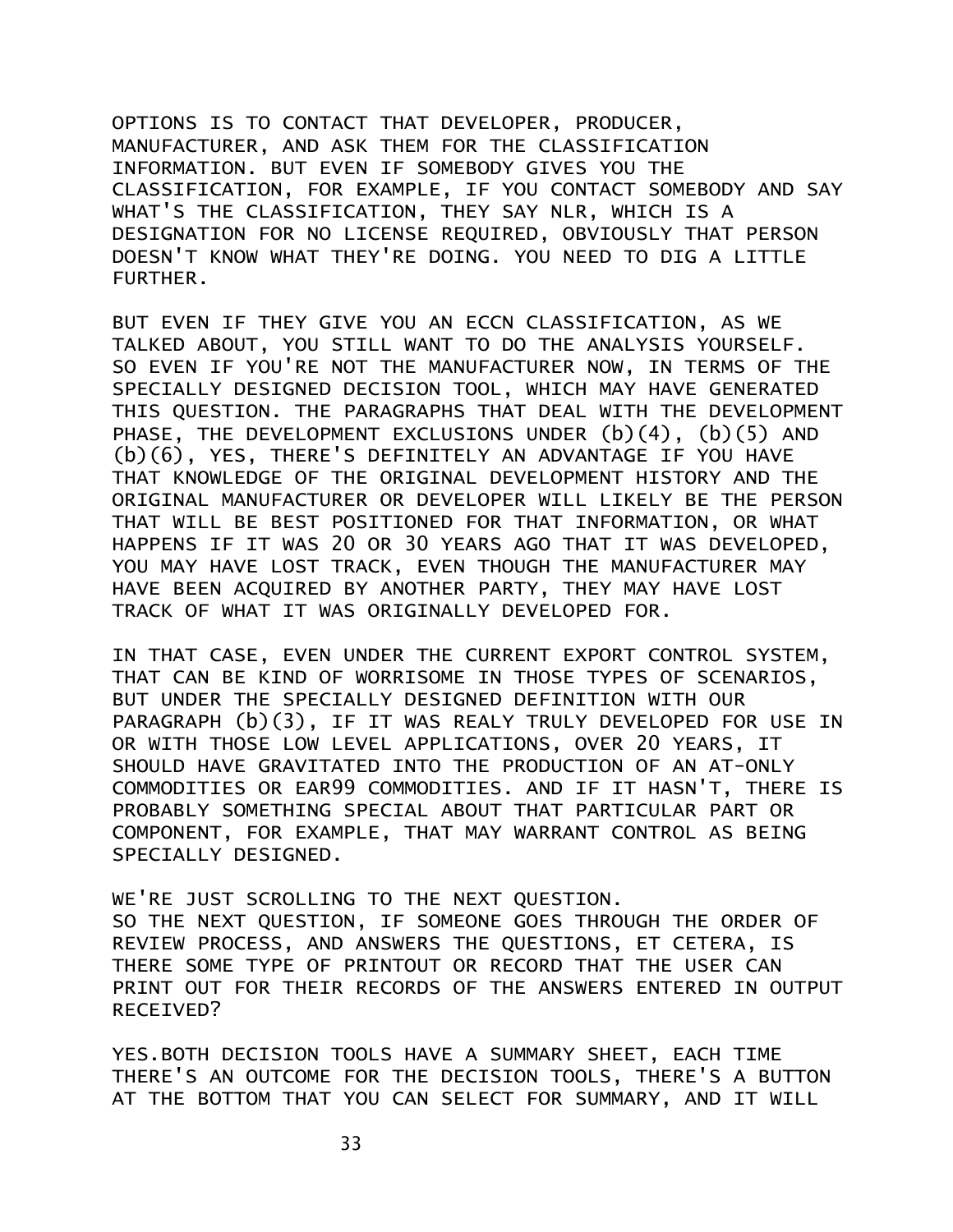GIVE YOU EACH OF THE ANSWERS THAT YOU ANSWERED, RESPONSES AND THEN THE OUTCOME FOR USING THE CCL ORDER OF REVIEW AND THEN FOR THE SPECIALLY DESIGNED ONE THERE ARE ALSO A LINK BACK TO THE CCL ORDER OF REVIEW DECISION TOOL.

AS I MENTIONED, THE SOFTWARE THAT WE USE DOESN'T ACTUALLY HAVE THE ABILITY TO SAVE THE DATA, BUT YOU DEFINITELY CAN PRINT OUT A HARD COPY AND YOU CAN EITHER SCAN THAT IN OR IF YOU CAN PRINT TO AN ACROBAT PDF, DEPENDING ON YOUR BROWSER, THERE'S DIFFERENT WAYS TO SAVE THAT SUMMARY.

WHEN WILL THESE TOOLS BE AVAILABLE TO THE PUBLIC?

THE TOOLS WILL BE AVAILABLE BASED ON THE PLAN RIGHT NOW, WE'RE GOING TO HAVE THESE AVAILABLE ON THE BIS WEBSITE THIS MONDAY, MAY 20TH.AS I HAD MENTIONED, ONCE THEY'RE POSTED, IF YOU HAVE ANY QUESTIONS, AS YOU START TO PLAY WITH THE TOOLS YOURSELVES, IF YOU HAVE ANY QUESTIONS, PLEASE FEEL FREE TO GIVE ME A CALL, I'D BE GLAD TO WALK YOU THROUGH ON THE PHONE.

IF YOU WANT TO WALK THROUGH THE DECISION TOOLS AND ALSO THE PEOPLE DOWNSTAIRS IN OUR OUTREACH DIVISION, WE'VE ALSO BEEN WORKING VERY CLOSELY WITH THEM AS WE'VE BEEN DEVELOPING THESE TOOLS.

THE IDEA OF THERE'S NOT JUST THESE THREE TOOLS THAT WE HAVE DEVELOPED, BUT WE WANT TO KIND OF DEVELOP THIS FULL SUITE OF DECISION TOOLS TO HELP PEOPLE WITH THESE FREE DECISION TOOLS, TO HELP YOU UNDERSTAND THE EAR PROVISIONS, AND THEY CAN ALSO HELP WALK YOU THROUGH THOSE EAR PROVISIONS.

SO THE QUESTION IS, DOES THE NEW DEFINITION OF SPECIALLY DESIGNED APPLY TO THE ENTIRE CCL AS OF OCTOBER 15TH, OR JUST THE 600 SERIES ITEMS, UNDERSTANDING FOR THE ITAR, IT WILL ONLY APPLY TO THE CCL CATEGORY VIII ITEMS BEING SHIFTED FROM OCTOBER 15TH.

YES, THE EAR DEFINITION OF SPECIALLY DESIGNED WILL APPLY TO ALL PLACES ON THE COMMERCE CONTROL LIST WHERE SPECIALLY DESIGNED IS USED. IN THE ANALYSIS OF WHETHER SOMETHING IS SPECIALLY DESIGNED IS GOING TO BE THE SAME, IT'S BASICALLY GOING TO BE THE SAME DEFINITION.

AS THE QUESTIONER CORRECTLY NOTED, UNDER THE ITAR, AS MUCH AS POSSIBLE THEY'RE GOING TO TRY TO POSITIVELY ENUMERATE ALL